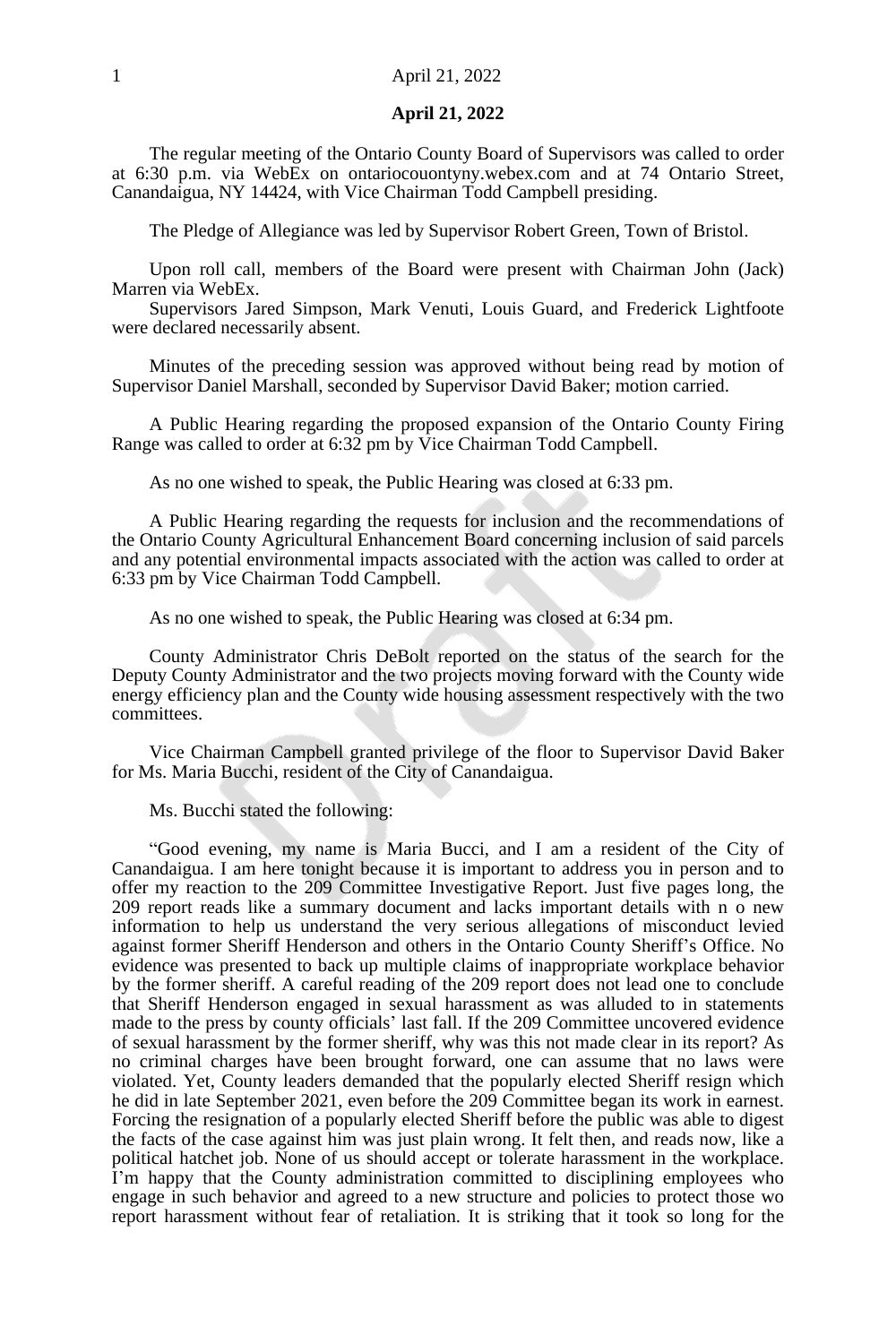County administration to take these steps. It is clear from reading the 209 report that the Sheriff's Office had one set of policies and procedures for handling sexual harassment complaints while other County departments had another, and that the existence of a Sexual Harassment Committee in the Sheriff's Office was unknown to County officials until the 209 Committee investigation. The Sheriff's Office was fee to conduct its own internal investigations long before Sheriff Henderson took office. The Board of Supervisors and County administrators bear some responsibility for allowing this for so many years. How many other complaints of harassment and inappropriate workplace behavior went unanswered? Reading between the lines of the 209 report, one could conclude that Sheriff Office employees had long held concerns about how internal investigations relating to policy violations were handled. If there is a silver lining in this sordid story, I would say that in 2022, County officials finally got serious about harassment in the workplace. There is official acknowledgement that claims of harassment deserve an impartial hearing without retaliation, and that county employees who engage in such unacceptable behavior will be held accountable. Let me be clear. We the people will hold you accountable. This episode has made us more determined than ever to follow more closely what happens in county government. WE expect you to tell the truth and uphold the law. Hiding behind the cover of executive sessions does nothing to build trust and confidence in your relationship with constituents. As someone who has been in your shoes as and elected representative, I can say with confidence that truth and transparency is absolutely and always the best course of action."

Vice Chairman Campbell granted privilege of the floor on behalf of Supervisor Jared Simpson for Ms. Sue Turner, resident of the Town of Canandaigua.

#### Ms. Turner stated the following:

"My name is Sue Turner and I live in the Town of Canandaigua. For the last several months, I've been following the statements issued by the Board of Supervisors regarding the 209 investigation. First, we were told that no details could be shared until the investigation was complete and at the last Board meeting, when the report was supposed to be shared, we were told that no details could be shared until all of the Board members had time to read the report. Which meant, once again, no details would be heard at that time and the public would have to search for the document online. When the report was finally released, my expectation was that it would include the transparency and public disclosure of the findings of the investigation that the Board had been pledging. In reading and rereading the report, my reaction is that it does a wonderful job of explaining the changes to the policies and procedures that will be implemented in the future with regard to future complaints It also details the creation of two new Compliance Investigator Positions. Those steps are all well and good. However, the report did absolutely nothing to shed any further light on the specifics of the allegations. In January, Supervisor Campbell stated that the committee found evidence of "behavior and actions by former, current, and senior upper-level officials in the Sheriff's department that violated county policies and did not reflect the values and beliefs of the county." But the 209 Committee's report includes no details, nor does it shed any further light on any of the information the public has been waiting to learn. I understand there may be a need to maintain the anonymity of the people who came forward with their complaints, but I don't understand why those complaints can't now be made public, since they have been deemed by the independent investigator to be legitimate. The report states that it was not part of the independent investigators job "to investigate each individual claim of alleged inappropriate conduct brought to light by each witness interviewed" and that those claims will now be handed off to the new Compliance Investigators to review. So, we continue to be kept waiting and in the dark for the transparency and public disclosure that we've been assured would be forthcoming. Just when will we be informed as to the who, what, when, and why of the questions already raised more than once about sexual harassment, inappropriate conduct, hostile work environment, and violations of NYs laws regarding the possible intimidation or retaliation that were directed at Sheriff Henderson if he didn't resign. Additional questions that I haven't heard raised include: How much has been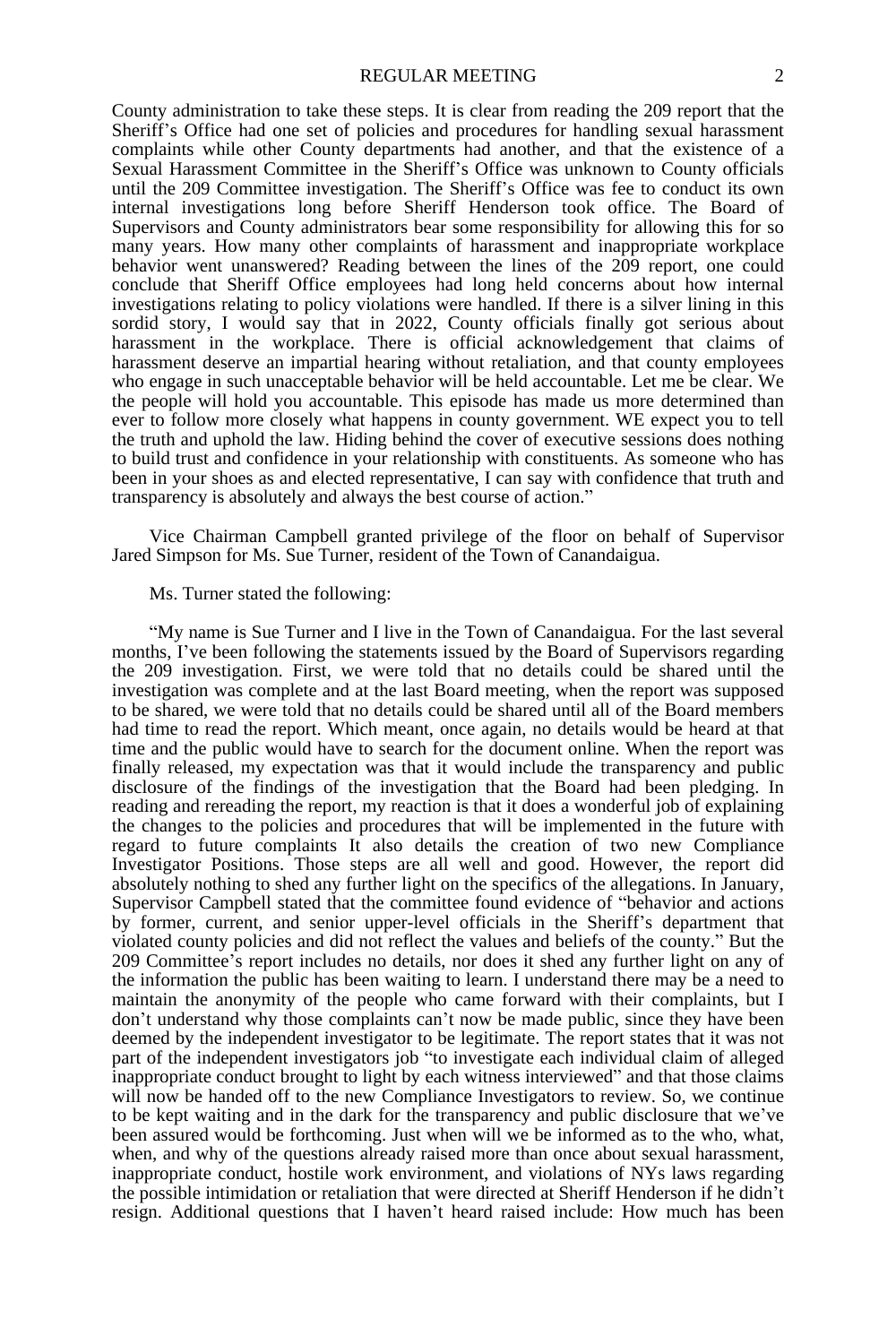#### 3 April 21, 2022

spent on this investigation? Where did these funds come from and has anything been neglected because the monies were diverted to this issue? In this process, taxpayers have paid for an outside attorney and an independent investigator. Will their reports be made public and when? Thank you for your time."

Vice Chairman Campbell granted privilege of the floor to Supervisor Norm Teed for Ms. Beth Newell, resident of the City of Canandaigua.

Ms. Newell stated the following:

"Good evening, my name is Elizabeth Newell and I live in the Town of Phelps. For 30 years, I was a professor of biology at Hobart & William Smith Colleges. During that time, I read, provided feedback, and graded thousands of student papers. Had I been asked to do the same for the County Law 209 Investigation Committee Report, my main comments to the authors would have been: Did you not read the assignment? This paper doesn't shed any new light o the findings of the independent HR investigators or the 209 Committee's research or provide evidence that led the vice chairman to publicly state that "behavior and actions by former, current and senior upper-level officials in the Sheriff's department violate county policies and did no t reflect the values and beliefs of the county." What were the behaviors and actions? What policies were violated? Who were the officials involved? Your report must provide specifics. And remember that we discussed in class many ways to present evidence while still maintaining the confidentiality of sources. In preparing you final draft of this report, please address the points I've raised in my comments. If you do so, you have a chance of receiving a passing grade. If only this report had been a rough draft, with the possibility of revisions that would result in a final product that would make clear to the residents of Ontario County the facts of what happened and who was actually involved. With that in hand we could all determine if the steps being taken now will ensure that actions of all employees in the sheriff's department follow county policies and reflect the values and beliefs of the county. Thank you for your time."

A copy of the following communications is on file with the Clerk of the Board:

Copies received of minutes of meetings held as follows:

- Health and Human Services Committee held on March 21, 2022
- Planning and Environmental Quality Committee held on March 21, 2022
- Public Works Committee held on March 21, 2022
- Public Safety Committee held on March 23, 2022
- Governmental Operations and Insurance Committee held on March 23, 2022
- Ways and Means Committee held on March 23, 2022
- 209 Investigation Committee held on March 24, 2022

The 2021 Annual Report for the Ontario County Purchasing Department received from Debra S. Gierman, Purchasing Director.

The 2022 NYSAC Legislative Conference Resolutions received from NYSAC.

The 2021 Annual Report of GLOW Region Solid Waste Management Committee.

"What's in a Vaccine" received from Maureen Quigley, resident of the Town of Phelps.

Ontario County Board of Supervisors county Law §209 Investigation Committee Report received from Chair Todd Campbell.

An email regarding an inquiry of rent increase regulations received from Emily Underwood.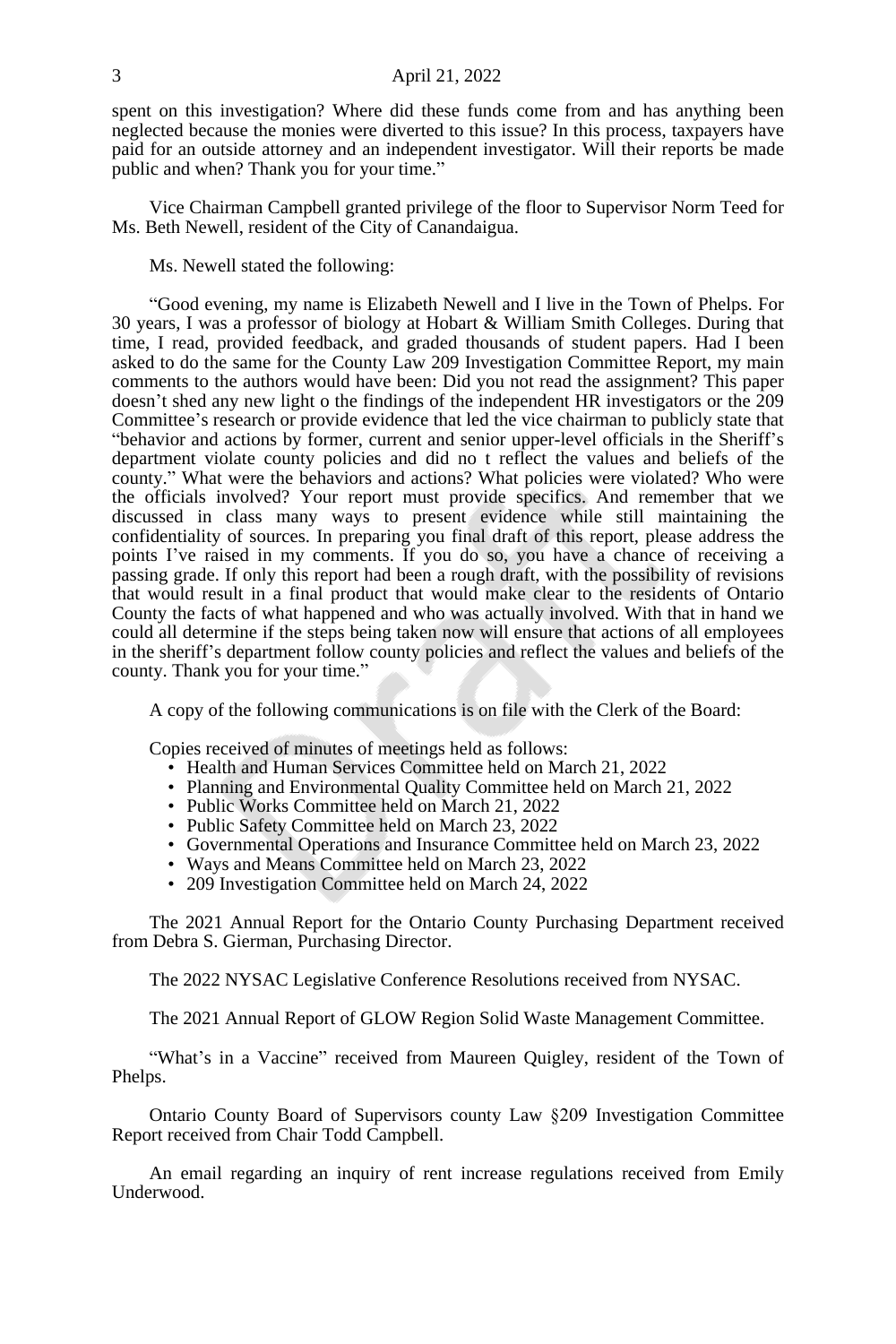Local Law No. 2 (Intro.) of 2022 entitled "A Local Law to Adjust Weighted Voting"

Be it enacted by the Board of Supervisors, County of Ontario

# SECTION 1. **LEGISLATIVE INTENT:**

The purpose of this local law is to modify voting weights of the individual members of the Ontario County Board of Supervisors to reflect the results of the 2020 Federal census.

# SECTION 2. **LEGISLATIVE AUTHORITY:**

This local law is enacted pursuant to the provisions of subparagraph thirteen of paragraph a of subdivision one of section ten of the Municipal Home Rule Law.

# SECTION 3. **WEIGHTED VOTING PLAN: MATTERS REQUIRING A SIMPLE MAJORITY VOTE:**

| City of Geneva, Wards 1 & 2      | 216  |
|----------------------------------|------|
| City of Geneva, Wards 3 & 4      | 163  |
| City of Geneva, Wards 5 & 6      | 153  |
| City of Canandaigua, Wards 1 & 4 | 225  |
| City of Canandaigua, Wards 2 & 3 | 213  |
| <b>Town of Bristol</b>           | 96   |
| Town of Canadice                 | 69   |
| Town of Canandaigua              | 444  |
| Town of East Bloomfield          | 152  |
| Town of Farmington               | 550  |
| Town of Geneva                   | 146  |
| Town of Gorham                   | 170  |
| Town of Hopewell                 | 163  |
| Town of Manchester               | 381  |
| Town of Naples                   | 100  |
| Town of Phelps                   | 273  |
| Town of Richmond                 | 142  |
| Town of Seneca                   | 110  |
| Town of South Bristol            | 68   |
| Town of Victor                   | 602  |
| Town of West Bloomfield          | 114  |
| <b>TOTAL</b>                     | 4745 |

Majority equals 2276 votes.

#### SECTION 4. **WEIGHTED VOTING PLAN: MATTERS REQUIRING A TWO-THIRDS MAJORITY VOTE:**

| City of Geneva, Wards 1 & 2      | 217 |
|----------------------------------|-----|
| City of Geneva, Wards 3 & 4      | 163 |
| City of Geneva, Wards 5 & 6      | 153 |
| City of Canandaigua, Wards 1 & 4 | 226 |
| City of Canandaigua, Wards 2 & 3 | 214 |
| <b>Town of Bristol</b>           |     |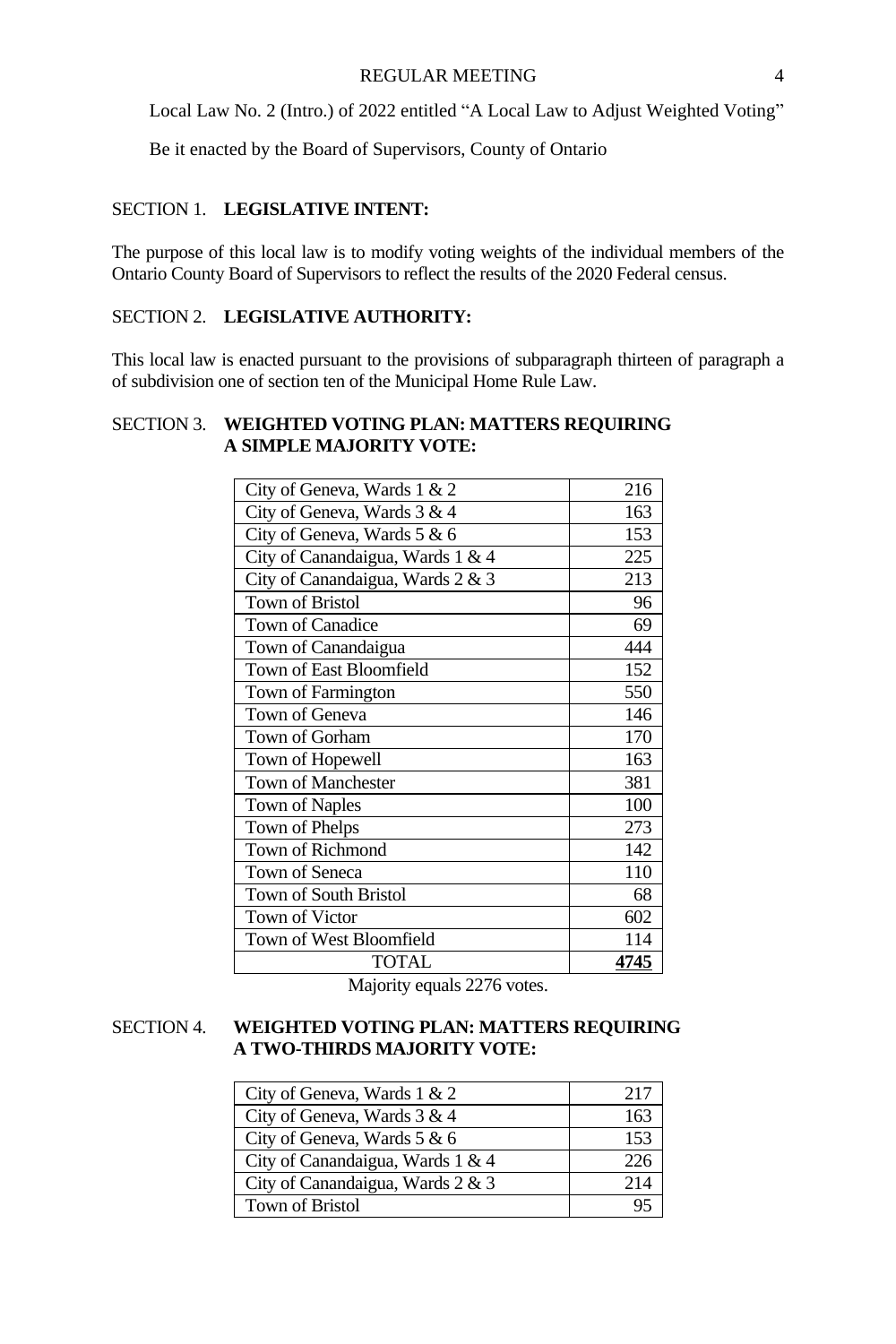5 April 21, 2022

| Town of Canadice             | 69   |
|------------------------------|------|
| Town of Canandaigua          | 464  |
| Town of East Bloomfield      | 151  |
| Town of Farmington           | 601  |
| Town of Geneva               | 144  |
| Town of Gorham               | 171  |
| Town of Hopewell             | 163  |
| <b>Town of Manchester</b>    | 394  |
| <b>Town of Naples</b>        | 100  |
| Town of Phelps               | 277  |
| Town of Richmond             | 140  |
| Town of Seneca               | 110  |
| <b>Town of South Bristol</b> | 68   |
| Town of Victor               | 711  |
| Town of West Bloomfield      | 114  |
| <b>TOTAL</b>                 | 4745 |

Majority equals 3,164 votes.

#### SECTION 5

This local law is subject to referendum on petition pursuant to Municipal Home Rule Law Section  $24(2)(i)$ . This local law shall take effect 45 days after its adoption pursuant to Municipal Home Rule Law Section 24(1), subject to the provisions thereof.

Under Reports of Standing Committees, Chair Andrew Wickham of the Planning and Environmental Quality requested privilege of the floor to Ms. Carla Jordan, Director of the Department of Sustainability and Solid Waste Management regarding projects and accomplishments.

Ms. Jordan reported on the 2021 Department Projects and Accomplishments Impact flier summarizing the main projects on the Collection event totals, the Composting program, the Annual Waste and Diversion numbers, and the Strategic Plan for 2021-2025.

Supervisor Richard Russell offered the following four resolutions as a block and moved for its adoption, seconded by Supervisor Dominick Vedora:

## **RESOLUTION NO. 225-2022 AUTHORIZATION TO CONTRACT WITH NTS DATA SERVICES FOR REGISTERED VOTER NOTICE CARD PREPARATION AND MAILING**

WHEREAS, The Ontario County Board of Elections is required annually by NYS Election Law to mail Voter Check Cards to registered voters of Ontario County annually during the month of April which NTS Data Services Inc. will complete; and

WHEREAS, The Governmental Operations and Insurance Committee has reviewed and recommends contracting with NTS Data Services, Inc. for the purpose of generating and mailing Voter Check Cards; now, therefore, be it

RESOLVED, That upon review and approval of the County Attorney as to form, this Board of Supervisors hereby approves a contract with NTS Data Services, Inc. 2079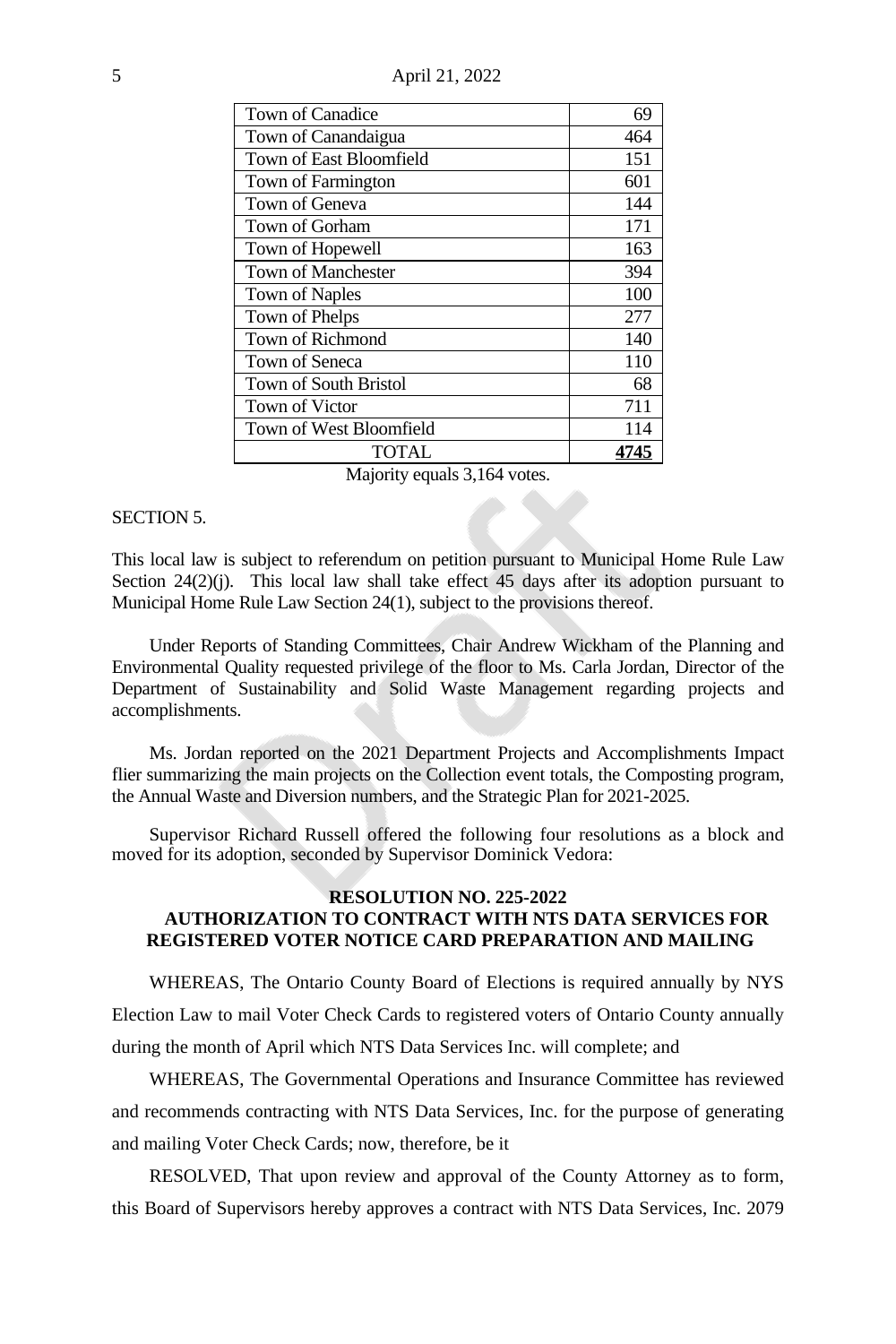Sawyer Drive, Niagara Falls, New York 14304, for the term of January 1, 2022, through December 31, 2022 for an amount not to exceed \$45,000; and further

RESOLVED, That if a no cost time extension of up to six (6) months is necessary, the Board of Supervisors hereby approves such extension subject to review and approval by the Governmental Operations and Insurance standing committee; and further

RESOLVED, That the County Administrator be, and hereby is, authorized and empowered to execute the contract with NTS Data Services, Inc., and all other documents necessary to effectuate the purpose of this resolution; and further

RESOLVED, That the Department of Finance is authorized to make the necessary accounting and budget entries to effect the intent of this resolution.

# **RESOLUTION NO. 226-2022 AUTHORIZATION OF EXTENSION AGREEMENT FOR REIMBURSEMENT OF NYS BOARD OF ELECTIONS APRIL 1, 2022 -MARCH 31, 2023 "SUBMISSION OF HAVA OPERATIONS EXPENSES BY THE BOARDS OF ELECTIONS" (SHOEBOX) COSTS – NYS BOE CONTRACT #C003234**

WHEREAS, Resolution No. 260-2012 authorized the original acceptance of said funds for submission of HAVA operations expenses (SHOEBOX), contract #C003234; and

WHEREAS, Resolution No. 232-2017 authorized an extension of the agreement; and

WHEREAS, Resolution No. 212-2021 authorized another extension of the agreement; and

WHEREAS, The Commissioners of Elections are willing to accept the terms of the contract extension agreements with the New York State Board of Elections commencing April 1, 2022, and terminating on March 31, 2023; and

WHEREAS, Authorization by the Ontario County Board of Supervisors is required for the County Administrator to sign said contract extension agreements; now, therefore, be it

RESOLVED, That the County Administrator is hereby authorized to sign contract extension agreements with the NYS Board of Elections for contract #C003234 to receive funds in the amount of \$294,649.32; and further

RESOLVED, That any unencumbered and unspent funds from the prior grant year be carried forward into the current grant year ending March 31, 2023.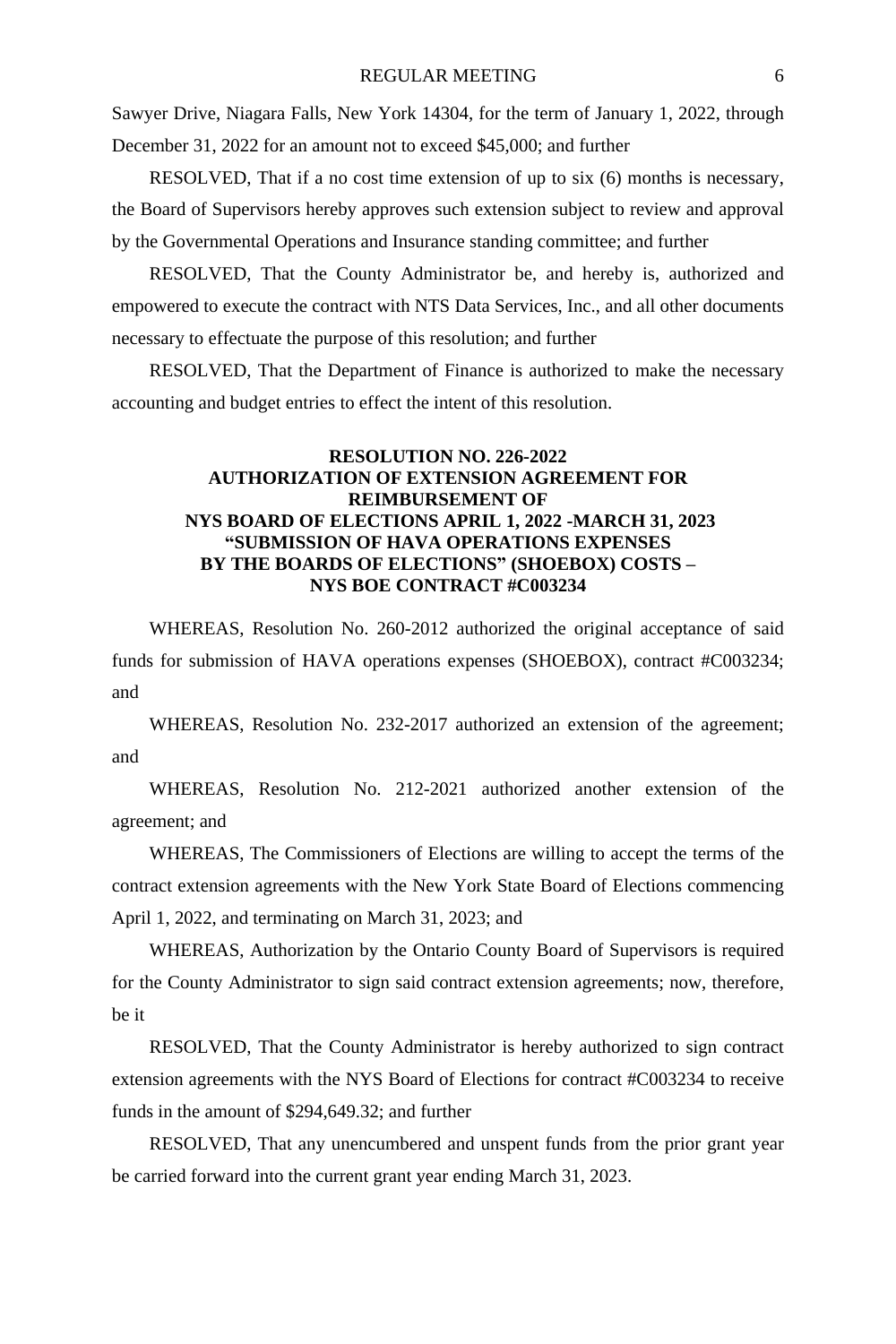#### 7 April 21, 2022

# **RESOLUTION NO. 227-2022 AUTHORIZATION OF GRANT EXTENSION AGREEMENTS WITH THE NYS BOARD OF ELECTIONS FOR HELP AMERICA VOTE ACT FUNDS**

WHEREAS, The New York State Board of Elections has provided several contract extensions to the Ontario County Board of Elections for the following contracts:

| Contract $#$ | Title                                                                                      | Amount   | Period                            |
|--------------|--------------------------------------------------------------------------------------------|----------|-----------------------------------|
| T002674      | NYS Voting Access for Persons with<br><b>Disabilities Poll Place Access</b><br>Improvement | \$31,437 | April 1, 2021 –<br>March 31, 2023 |
|              |                                                                                            |          |                                   |
| C002558      | Voter Education <i>I</i> Poll Worker<br><b>TrainingProgram</b>                             | \$62,874 | April 1, 2021 -<br>March 31, 2023 |

WHEREAS, Resolution Number 157-2007 and Resolution Number 354-2007 authorized the original acceptance of said grants; and

WHEREAS, The Commissioners of Elections are willing to accept the terms of the contract extension agreements with the New York State Board of Elections; and

WHEREAS, Authorization by the Ontario County Board of Supervisors is required for the County Administrator to sign said contract extension agreements; now, therefore, be it

RESOLVED, That the County Administrator is hereby authorized to sign contract extension agreements with the NYS Board of Elections for contracts T002674 and C002558 to receive reimbursement for funds from both contracts totaling \$94,311.

## **RESOLUTION NO. 228-2022 RENEWAL OF MICROFILM SERVICE CONTRACT WITH INSTREAM, LLC DBA BIEL'S INFORMATION TECHNOLOGY SYSTEMS CORPORATION**

WHEREAS, The Ontario County Department of Records, Archives and Information Management Services (RAIMS) is in need of microfilming services and supplies; and

WHEREAS, Resolution No. 211-2021 authorized a contract with Instream, LLC, dba Biel's Information Technology Systems for the period June 1, 2021 – May 31, 2022; and

WHEREAS, Instream, LLC, dba Biel's Information Technology Systems is willing to renew the contract with Ontario County for one year at the same pricing structure as outlined in their bid for said services (B20022) and the Purchasing Department feels it is in the best interest of the County to renew this bid for another year; and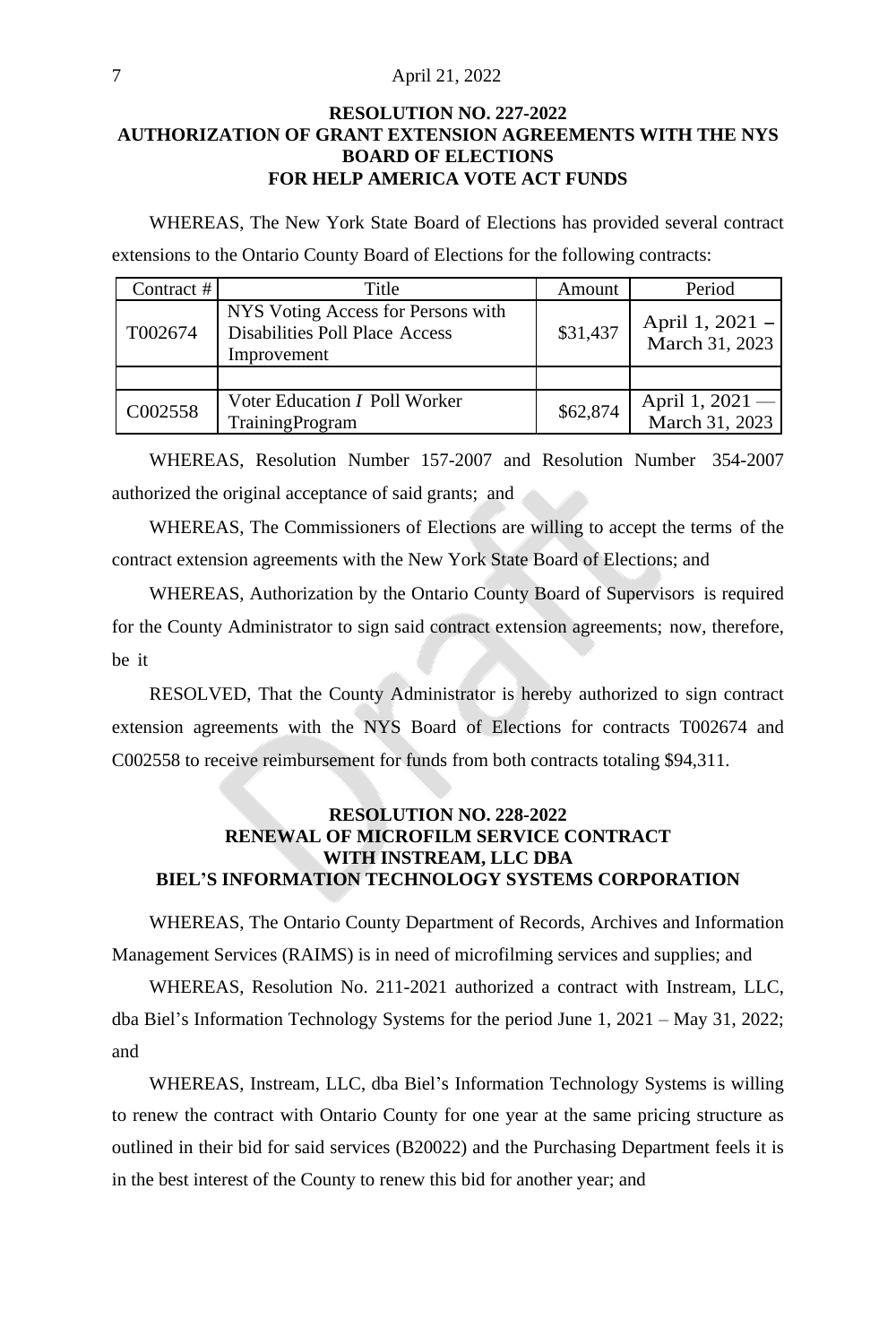WHEREAS, The Department of RAIMS has sufficient funds in account AA146054660 to pay for services and supplies; and

WHEREAS, The Governmental Operations and Insurance Committee recommends adoption of this resolution; now, therefore, be it

RESOLVED, Upon review and approval of the County Attorney as to form, that the Ontario County Board of Supervisors does hereby authorizes and empowers the County Administrator to execute a contract with Instream LLC dba Biel's Information Technology Systems, at a cost no to exceed \$17,025.00 for the period June 1, 2022 through May 31, 2023; and further

RESOLVED, That the County Administrator be, and hereby is, authorized and empowered to execute the contract with Instream LLC dba Biel's Information Technology Systems, and all other documents necessary to effectuate the purpose of this resolution; and further

RESOLVED, That if a no cost time extension of up to six (6) months is necessary, the Board of Supervisors hereby approves such extension subject to review and approval by the Governmental Operations and Insurance standing committee; and further

RESOLVED, That the Department of Finance is authorized to make the necessary accounting and budget entries to affect the intent of this resolution.

The foregoing block of four resolutions was adopted.

Supervisor Richard Russell offered the following resolution and moved for its adoption, seconded by Supervisor Frederick Wille:

# **RESOLUTION NO. 229-2022 FIXING DATE AND NOTICE FOR THE PUBLIC HEARING ON LOCAL LAW NO. 2 (INTRO.) OF 2022**

WHEREAS, There has been presented and introduced at a meeting of this Board held on April 21, 2022, a proposed local law entitled "A Local Law to Adjust Weighted Voting"; now, therefore, be it

RESOLVED, That a public hearing shall be held on the 12<sup>th</sup> day of May 2022, at 6:30 p.m. at the Supervisors' Chambers, 74 Ontario Street, Canandaigua, New York; and be it further

RESOLVED, That at least five days' notice of such hearing shall be given by the Clerk of this Board by the due posting thereof upon the Supervisors' bulletin board at the Ontario County Courthouse, and by publishing such notice at least once in the official newspapers of the County.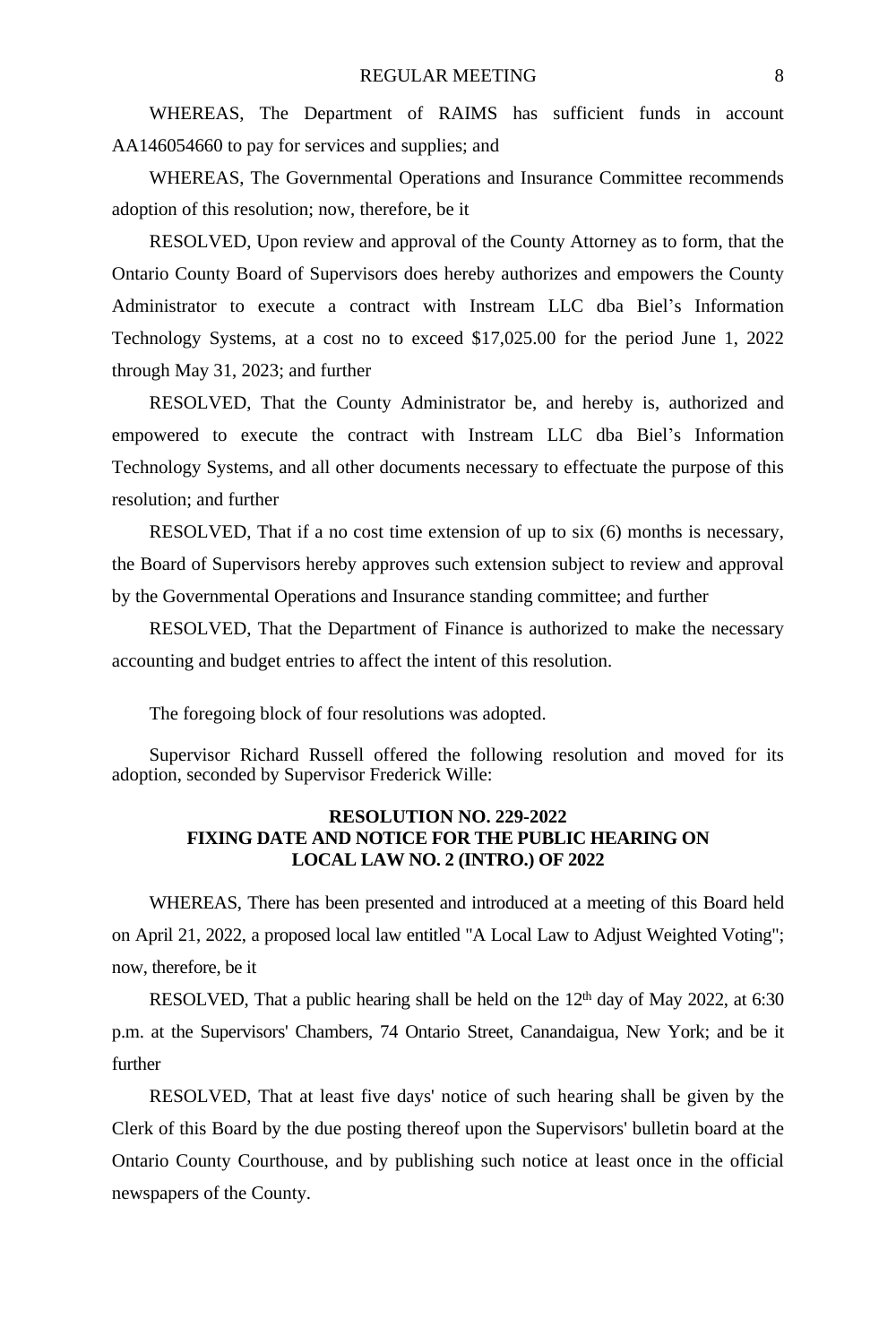Adopted.

Supervisor Richard Russell offered the following resolution and moved for its adoption, seconded by Supervisor Dominick Vedora:

#### **RESOLUTION NO. 230-2022 ACCEPTANCE OF THE ONTARIO COUNTY WEIGHTED VOTING APPORTIONMENT PLAN BASED UPON THE 2020 POPULATION CENSUS**

WHEREAS, Through Resolution 80-2022 the Ontario County Board of Supervisors approved a proposal from the Center for Government Research, Inc. (CGR); and

WHEREAS, Said proposal required CGR to perform the weighted voting assignment calculations employing the Banzhaf Power Index and using the 2020 Decennial Census population data; and

WHEREAS, The means for calculation have been employed by this Board of Supervisors since 1968 to determine the weighted voting assignments for each Supervisor as required pursuant to Ontario County Local Law 3 of 1968; and

WHEREAS, CGR Staff prepared the plan and presented it to the Governmental Operations and Insurance Committee to discuss and to address questions based upon the contents of this plan as reported; and

WHEREAS, The plan has been reviewed by the Governmental Operations and Insurance Committee for consideration; and

WHEREAS, The Committee recommends the acceptance of the plan, which is on file with the Clerk of the Board; now, therefore, be it

RESOLVED, That this Board of Supervisors hereby accepts the Weighted Voting Apportionment Plan on file with the Clerk of this Board.

Adopted.

Supervisor Daniel Marshall offered the following seven resolutions as a block and moved for its adoption, seconded by Supervisor Norman Teed:

#### **RESOLUTION NO. 231-2022 AUTHORIZATION FOR SERVICES CLIFTON SPRINGS HOSPITAL & CLINIC**

WHEREAS, Ontario County desires to contract professional services with Clifton Springs Hospital & Clinic, Clifton Springs, NY for the provision of services for Public Health Department programs; and

WHEREAS, All authorized providers will continue to provide services as follows: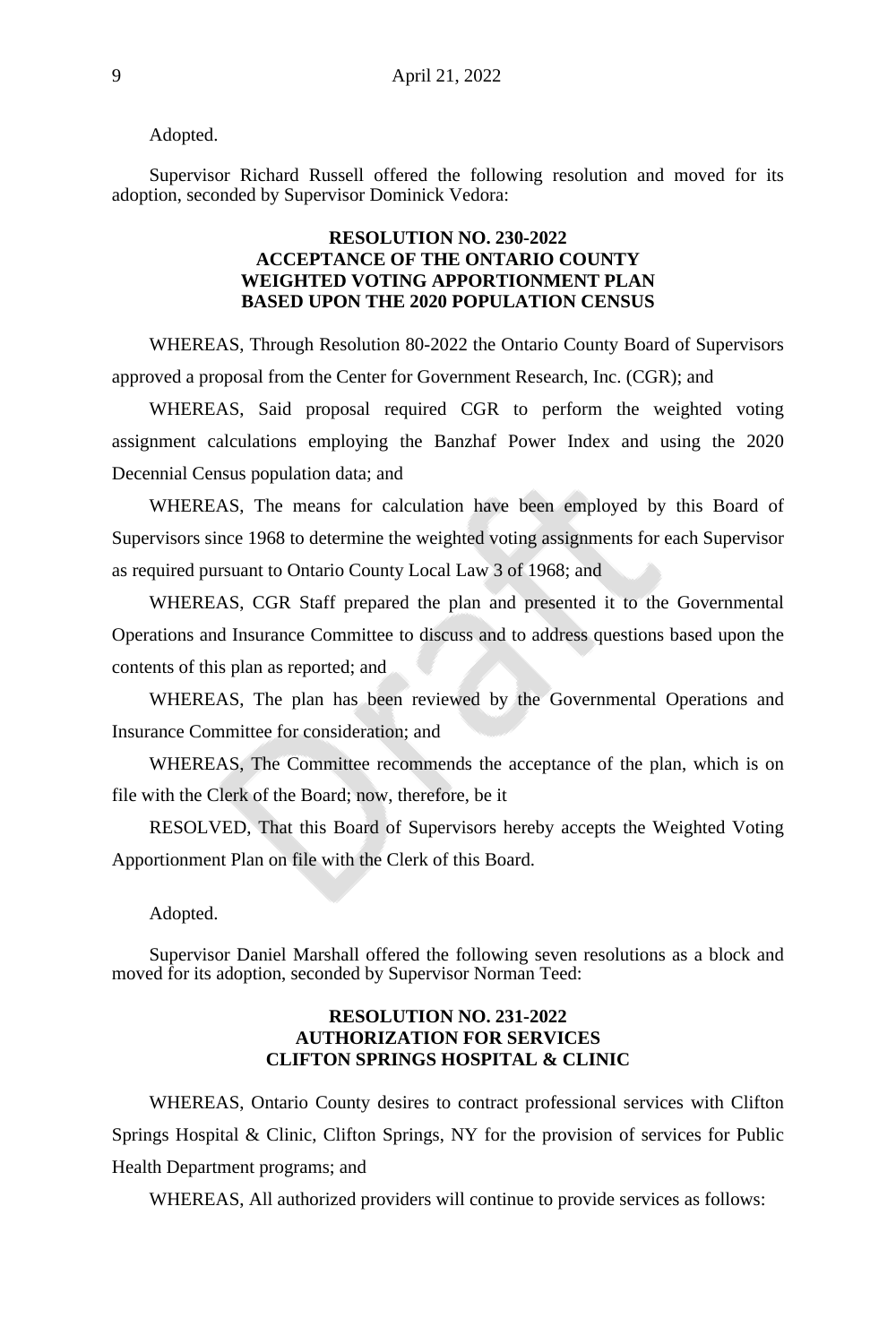| Contractor                   | <b>Professional Services</b>    | Time Period       |
|------------------------------|---------------------------------|-------------------|
| Clifton Springs Hospital $&$ | Rabies and Tuberculosis Related |                   |
| Clinic                       | Medical Services, X-Ray and Lab | January 1, 2022   |
| 2 Coulter Road               | Services, Provision of          | through           |
| Clifton Springs, NY 14432    | Prescription Drugs and Pharmacy | December 31, 2024 |
|                              | Dispensing Services             |                   |

and

WHEREAS, Funds have been budgeted for said contacts; and

WHEREAS, The provider will be paid as specified in "Schedule A" of the contract; and

WHEREAS, The County Administrator and the Health and Human Services Committee recommend this contract; now, therefore, be it

RESOLVED, That upon the review and approval of the County Attorney as to form, the Board of Supervisors hereby approves a contract with Clifton Springs Hospital & Clinic for a term of January 1, 2022, through December 31, 2024; and further

RESOLVED, That the County Administrator be, and hereby is, authorized and empowered to execute the agreement with Clifton Springs Hospital & Clinic and all other documents necessary to effectuate the purposes of this resolution.

# **RESOLUTION NO. 232-2022 AUTHORIZATION FOR EDUCATIONAL AFFILIATION AGREEMENT WITH FINGER LAKES COMMUNITY COLLEGE AND ONTARIO COUNTY PUBLIC HEALTH**

WHEREAS, Finger Lakes Community College desires to provide on-site educational experiences for nursing students; and

WHEREAS, Ontario County Public Health is willing to provide on-site educational experiences for nursing students for the period of January 1, 2022 through December 31, 2026; and

WHEREAS, This agreement does not involve financial compensation to or from any of the parties and meets all conditions required by the Department of Health; and

WHEREAS, The Director of Public Health and the Health and Human Services Committee recommend approval of this agreement; now, therefore, be it

RESOLVED, That upon the review and approval of the County Attorney, the Board of Supervisors hereby approves a contract with Finger Lakes Community College for a term of January 1, 2022 through December 31, 2026; and further

RESOLVED, That the County Administrator be and hereby is authorized and empowered to execute the Education Affiliation Agreement with Finger Lakes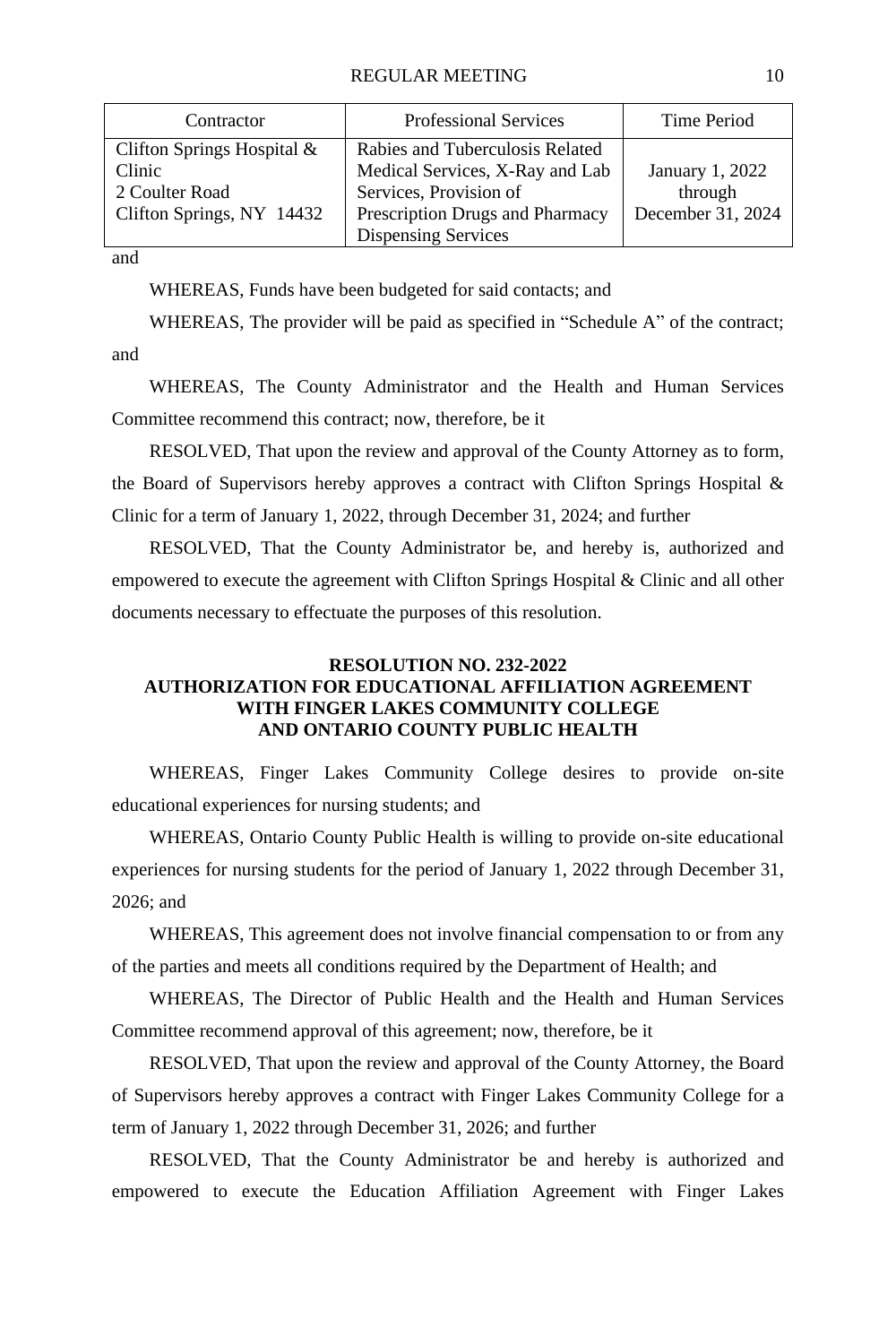Community College and all other documents necessary to effectuate the purposes of this resolution.

#### **RESOLUTION NO. 233-2022 ONTARIO COUNTY BOARD OF SUPERVISOR'S PROCLAIM APRIL 4-10, 2022 AS PUBLIC HEALTH WEEK**

WHEREAS, The week of April 4-10, 2022 is designated as National Public Health Week; and

WHEREAS, The theme for National Public Health Week 2022 is "Public Health Is Where You Are,"; and

WHEREAS**,** The major goal of this theme is to highlight ways public health promotes healthier, stronger and safer communities; and

WHEREAS, This goal mirrors the priorities and goals established by Ontario County Public Health; and

WHEREAS, This week is a time to recognize the contributions of public health and celebrate public health efforts in our community and communities across the nation; now, therefore, be it

RESOLVED, That Ontario County Board of Supervisors does hereby proclaim April 4-10, 2022 as Public Health Week in Ontario County; and further

RESOLVED, That Ontario County call upon the people of the County to observe this week by helping our families, friends, neighbors, co-workers and leaders to better understand the value of public health and support opportunities to adopt preventive healthy lifestyle habits making our community in tune with this year's theme, "Public Health Is Where You Are."

# **RESOLUTION NO. 234-20222 AUTHORIZATION OF SLIDING FEE SCHEDULES FOR 2022 DEPARTMENT OF MENTAL HEALTH**

WHEREAS, The Department of Mental Health's sliding fee schedule is based on current year federal poverty guidelines for all mental health services provided at the clinic; and

WHEREAS, The Department utilizes a program designed to determine whether a client is eligible for sliding fee payments based on their income, as well as the number of persons in their household; and

WHEREAS, The Director of Community Services and the Health & Human Services Committee recommend the use of the software for services provided to clients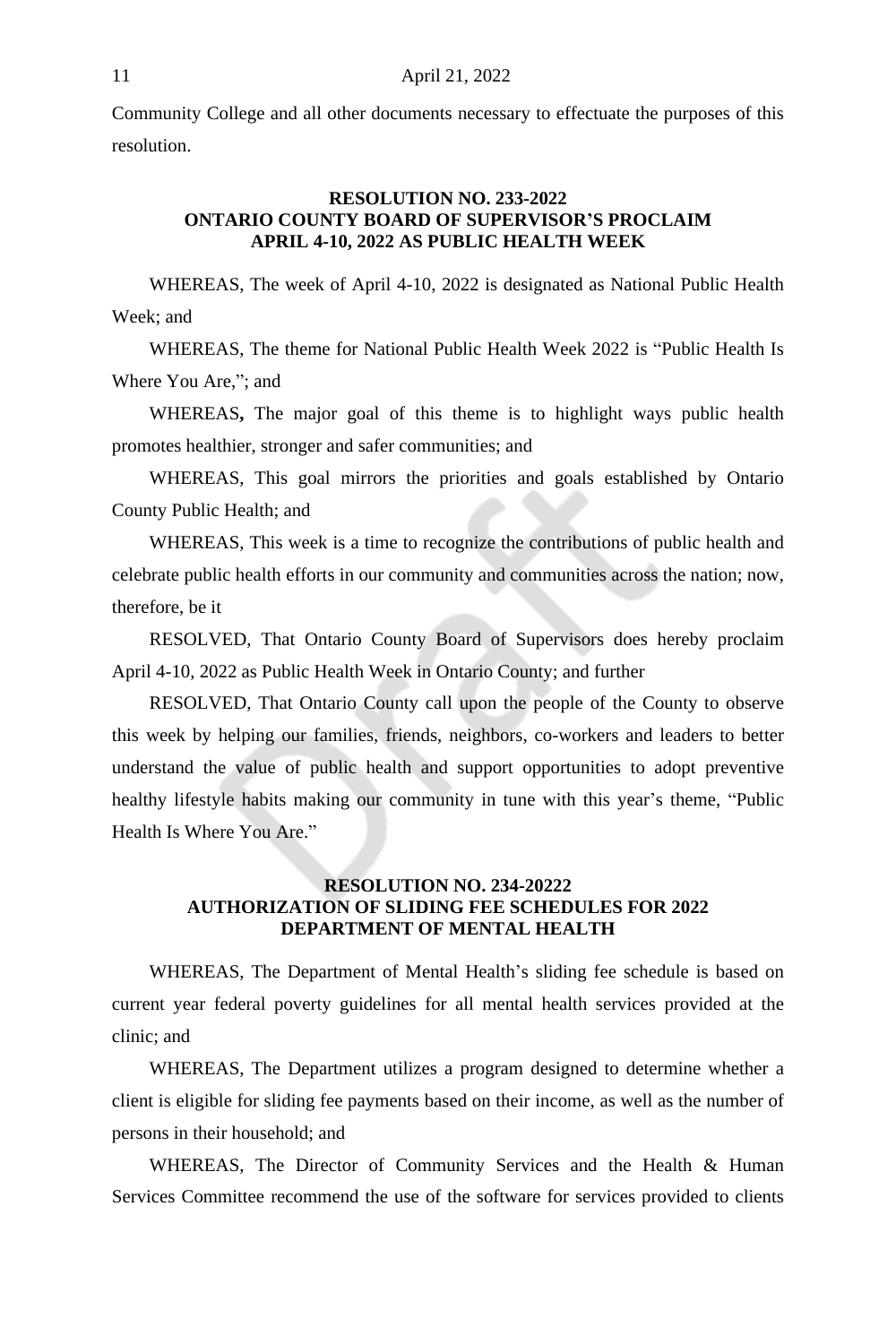until such time as the federal poverty guideline information is updated and available; now, therefore, be it

RESOLVED, That the sliding fee program, which utilizes a minimum fee of \$13, be utilized for the determination of appropriate charges to clients for services rendered effective April 22, 2022

# **RESOLUTION NO. 235-2022 AUTHORIZATION FOR RENEWAL OF PROFESSIONAL CONSULTANT CONTRACT ASPIRE HOPE NY, INC. - 2022**

WHEREAS, Ontario County Mental Health has been notified by the NYS Office of Mental Health of pass-through funding to Aspire Hope NY, Inc. for professional consultant services; and

WHEREAS, The State Aid Letter for Ontario County currently reflects \$85,739 of State Aid for the provision of Family Support Services, which does not require a County contribution; and

WHEREAS, Sufficient funds exist within the 2022 budget for this contract, which will encompass the period of January 1, 2022 through December 31, 2022; and

WHEREAS, The Director of Community Mental Health Services, The Ontario County Community Services Board and The Health and Human Services Committee have reviewed this proposal and recommend its acceptance; now, therefore, be it

RESOLVED, that upon review and approval by the County Attorney as to form, the Board of Supervisors hereby approves this agreement with Aspire Hope NY, Inc. for the amount designated by NYS OMH State Aid Letter, which is currently \$85,739; and further

RESOLVED, that the County Administrator is hereby authorized to sign the agreement and execute any other documents necessary to effectuate the purpose of this resolution on behalf of the Ontario County Board of Supervisors; and further

RESOLVED, That the Department of Finance is authorized to make the necessary accounting and budget entries to effect the intent of this resolution.

# **RESOLUTION NO. 236-2022 APPOINTMENT TO THE ONTARIO COUNTY COMMUNITY SERVICES BOARD MARY GREEN**

WHEREAS, There are vacancies on the Community Services Board due to expired terms of prior incumbents; and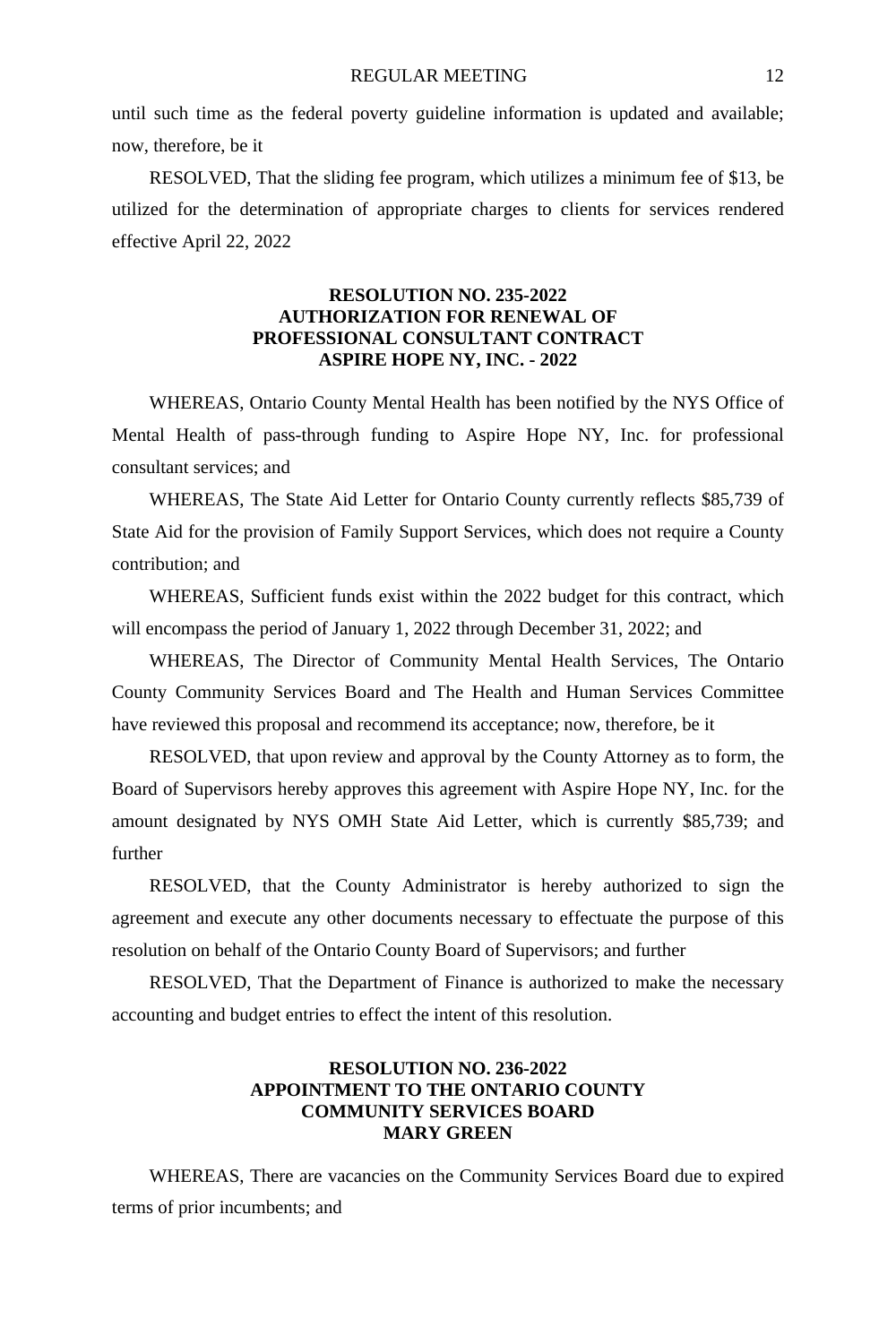WHEREAS, Ms. Mary Green, who resides in Ontario County, has expressed interest in serving on the Board and her willingness to serve, if appointed; and

WHEREAS, The Community Services Board, The Health and Human Services Committee and the County Administrator have reviewed the candidate's qualifications and recommend her appointment; now, therefore, be it

RESOLVED, That Ms. Mary Green, is appointed to the Community Services Board; to serve in a four-year term to expire December 31, 2025; and further,

RESOLVED, That certified copies of this resolution be transmitted by the Clerk of the Board to the appointee and the County Clerk.

# **RESOLUTION NO. 237-2022 AUTHORIZATION TO CONTRACT WITH PURFOODS LLC DBA MOM'S MEALS FOR HOME DELIVERED MEALS OFFICE FOR THE AGING**

WHEREAS, The Director of the Office for the Aging recommends that the County enter into an agreement with PurFoods, LLC, dba Mom's Meals located at 3210 SE Corporate Woods, Ankeny, IA 50021 for packaged meals shipped directly to a client's residence; and

WHEREAS, The purpose of this contract is to expand the capacity of the home delivered meal program and to be able to offer meals tailored to special diets; and

WHEREAS, The Mom's Meals will be paid a rate of \$7.49 per meal; and

WHEREAS, The funds for this contract have been allocated in the Office for the Aging budget; and

WHEREAS, The Health and Human Services Committee has reviewed and recommends this resolution; now, therefore, be it

RESOLVED, That upon review and approval of the County Attorney as to form, this Board of Supervisors does hereby authorize a contract with PurFoods, LLC dba Mom's Meals for the period April 1, 2022 to March 31, 2023; and further

RESOLVED, That the County Administrator is hereby authorized to sign said agreement.

The foregoing block of seven resolutions was adopted.

Supervisor Daniel Marshal offered the following resolution and moved for its adoption, seconded by Supervisor Frederick Wille:

### **RESOLUTION NO. 238-2022 PROCLAMATION ONTARIO COUNTY PROCLAIMS MAY 2022**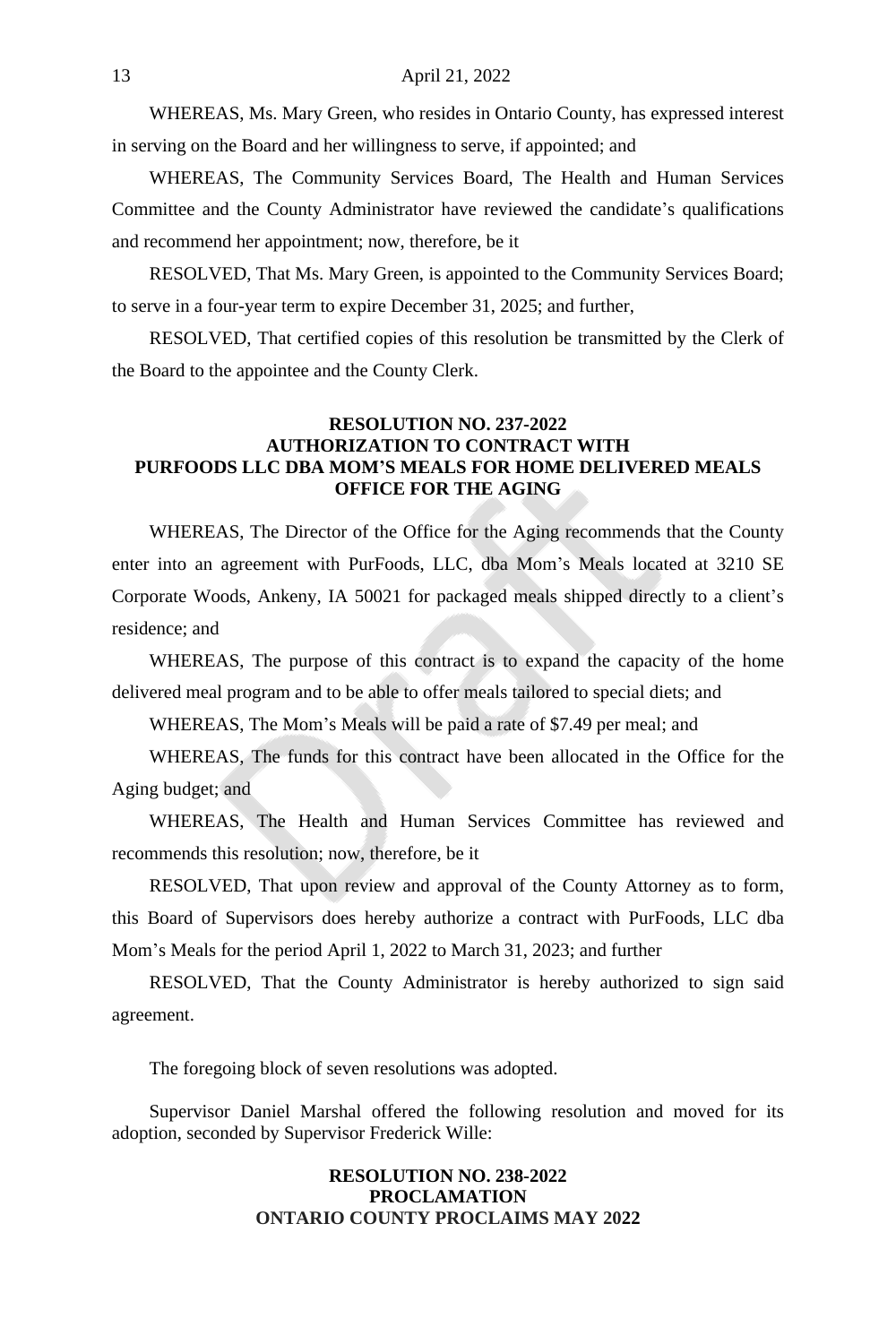## **AS OLDER AMERICAN'S MONTH**

WHEREAS, Every May the entire nation pays tribute in some way to older persons in their communities; and

WHEREAS, This year's theme is "Age My Way" and is an opportunity for all of us to explore the many ways older adults can remain in and be involved in our community; and

WHEREAS, Ontario County includes a growing number of older Americans who contribute their strength, wisdom, and experience to our community; and

WHEREAS, Ontario County benefits when people of all ages, abilities, and backgrounds are welcomed, included, and supported; and

WHEREAS, Ontario County recognizes our need to create a community that provides the services and supports older Americans need to thrive and live independently for as long as possible; and

WHEREAS, Ontario County works to build an even better community for our older residents by planning programs that encourage independence, ensuring activities are responsive to individual needs and increasing access to services that support aging in place; now therefore, be it

RESOLVED, That the Board of Supervisors does hereby proclaim May 2022 to be Older Americans Month in Ontario County and we urge every resident to recognize the contributions of our older citizens, help to create an inclusive society, and join efforts to support older Americans' choices about how they age in their communities, and further

RESOLVED, That a copy of this resolution is being sent to the Clerk of this Board and the Office for the Aging

#### Adopted.

Supervisor Andrew Wickham offered the following three resolutions as a block and moved for its adoption, seconded by Supervisor Christopher Vastola:

#### **RESOLUTION NO. 239-2022 AWARD OF CONTRACT TO ENVIRO WORLD CORP. FOR THE IMPLEMENTATION OF A BACKYARD COMPOSTING PROGRAM**

WHEREAS, Resolution No. 297-2014 authorized the adoption of the County's Local Solid Waste Management Plan; and

WHEREAS, The Local Solid Waste Management Plan identifies numerous implementation tasks, including encouraging the management of organic waste; and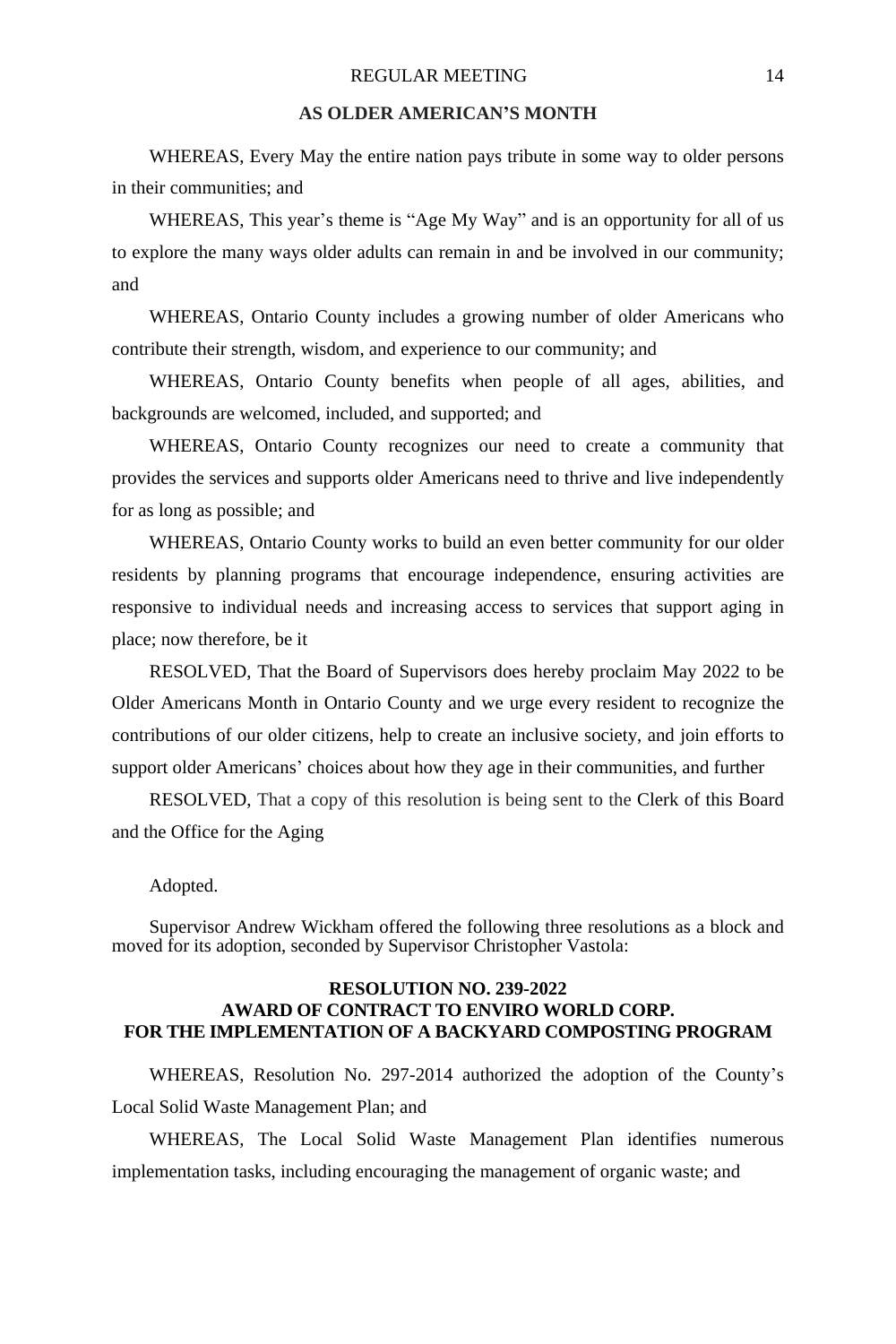#### 15 April 21, 2022

WHEREAS, Municipalities saw a residential interest in backyard composting and therefore used a large portion of their County provided municipal funding to offer residents the materials needed to compost in their backyard; and

WHEREAS, The County wishes to continue the municipalities efforts by offering all residents of Ontario County the opportunity to compost in their backyard; and

WHEREAS, A request for proposals was released on March 3, 2022, duly advertised, and opened by the Purchasing Department as RFP (R22041); and

WHEREAS, Enviro World Corp. submitted a proposal dated March 24, 2022 to provide the necessary materials to implement the above program for an amount not to exceed Forty Thousand Dollars (\$40,000.00); and

WHEREAS, Sufficient funds are budgeted in the Local Solid Waste Management Plan Budget; and

WHEREAS, The Planning & Environmental Quality and the Ways & Means Committees have reviewed this resolution and recommend approval of a contract with Enviro World Corp. to provide the services described within their proposal; now, therefore, be it

RESOLVED, That upon the review and approval of the County Attorney as to form, the Ontario County Board of Supervisors hereby accepts the proposal and approves the contract with Enviro World Corp. for services related to the implementation of a countywide backyard composting program, at a cost not to exceed Forty Thousand Dollars (\$40,000.00); and further

RESOLVED, That the term of said contract shall commence on April 1, 2022 and terminate on December 31, 2022; and further

RESOLVED, That the County Administrator be, and hereby is, authorized and [empowered](mailto:solutions@enviroworld.ca) to execute the contract with Enviro World Corp., and all other documents necessary to effectuate the purpose of this resolution; and further

RESOLVED, That if a no cost time extension of up to six (6) months is necessary, the Board of Supervisors hereby approves such extension subject to review and approval by the Planning and Environmental Quality committee; and further

RESOLVED, That the Department of Finance is directed to make all necessary budgetary and accounting entries to effect the intent of this resolution; and further

RESOLVED, That a certified copy of this resolution be sent by the Clerk of this Board to Praveen Varghese, VP of Sales, Enviro World Corp. at solutions@enviroworld.ca.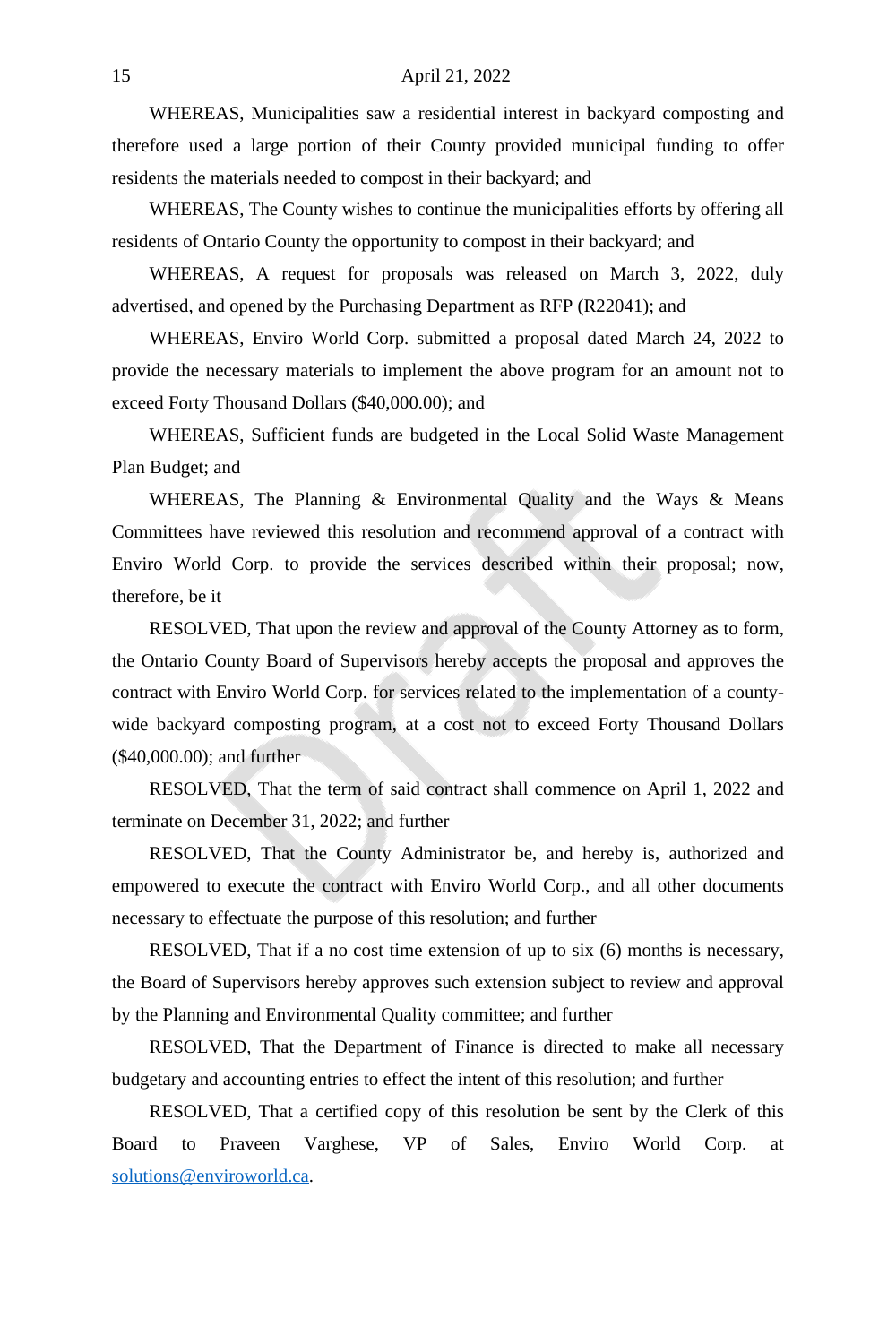# **RESOLUTION NO. 240-2022 FINDING OF NO SIGNIFICANT IMPACT PURSUANT TO THE STATE ENVIRONMENTAL QUALITY REVIEW ACT FOR INCLUSION OF VIABLE AGRICULTURAL LAND IN ONTARIO COUNTY CONSOLIDATED AGRICULTURAL DISTRICT NUMBER ONE PURSUANT TO THE 2021 ANNUAL AGRICULTURAL ENROLLMENT PERIOD**

WHEREAS, In accordance with Article 25 AA §303-b. of the New York State (NYS) Agriculture and Markets Law, this Board of Supervisors established by Resolution No. 294- 2004 an annual thirty (30) day period within which a land owner may submit to the Board of Supervisors a request for inclusion of viable agricultural land within a certified agricultural district prior to the county established review period; and

WHEREAS, An Annual Agricultural District Inclusion Period was advertised as per legal notification requirements, and, held between November 1, 2021 and November 30, 2021; and

WHEREAS, The Ontario County Planning Department has drafted a Short Environmental Assessment Form (SEAF) as prescribed by NYS Department of Agriculture and Markets; and

WHEREAS, A public hearing was duly advertised and held before this Board on April 21, 2022; and

WHEREAS, The Ontario County Board of Supervisors has reviewed said Short Environmental Assessment Form, the Draft 2021 Annual Agricultural District Enrollment Report: Proposed Inclusion of Viable Lands to Ontario County Consolidated Agricultural District One, the comments received at said public hearing, the recommendations of the Ontario County Agricultural Enhancement Board, and the Planning and Environmental Quality Committee, and such other documents and information this board found it necessary or appropriate to adequately review the proposed action; now, therefore, be it

RESOLVED, That this Board hereby determines that, based on the information and analysis reference above, the proposed action to include the following parcel

|              |                        |                         | <b>ACRE</b> |                         |
|--------------|------------------------|-------------------------|-------------|-------------------------|
| Municipality | Owner                  | Tax Map No.             | S           | <b>Property Address</b> |
| Canandaigua  | ACQUILANO,<br>JAMES .P | $139.00 - 1 -$<br>8.220 | 8           | 5797 Smith Rd.          |
|              |                        |                         |             |                         |
| T. Naples    | SMITH, JULIE           | $204.00 - 1 -$          |             | East Hill Rd.           |
|              | D.                     | 1.000                   |             |                         |
|              | SMITH, JULIE           | $201.18 - 1$            | 21          | (160) S Main St.*       |
| V. Naples    | D.                     | 52.000                  |             |                         |
|              | SMITH, JULIE           | $201.18 - 1$            |             |                         |
| V. Naples    | D.                     | 64.000                  |             | 160 S Main S.           |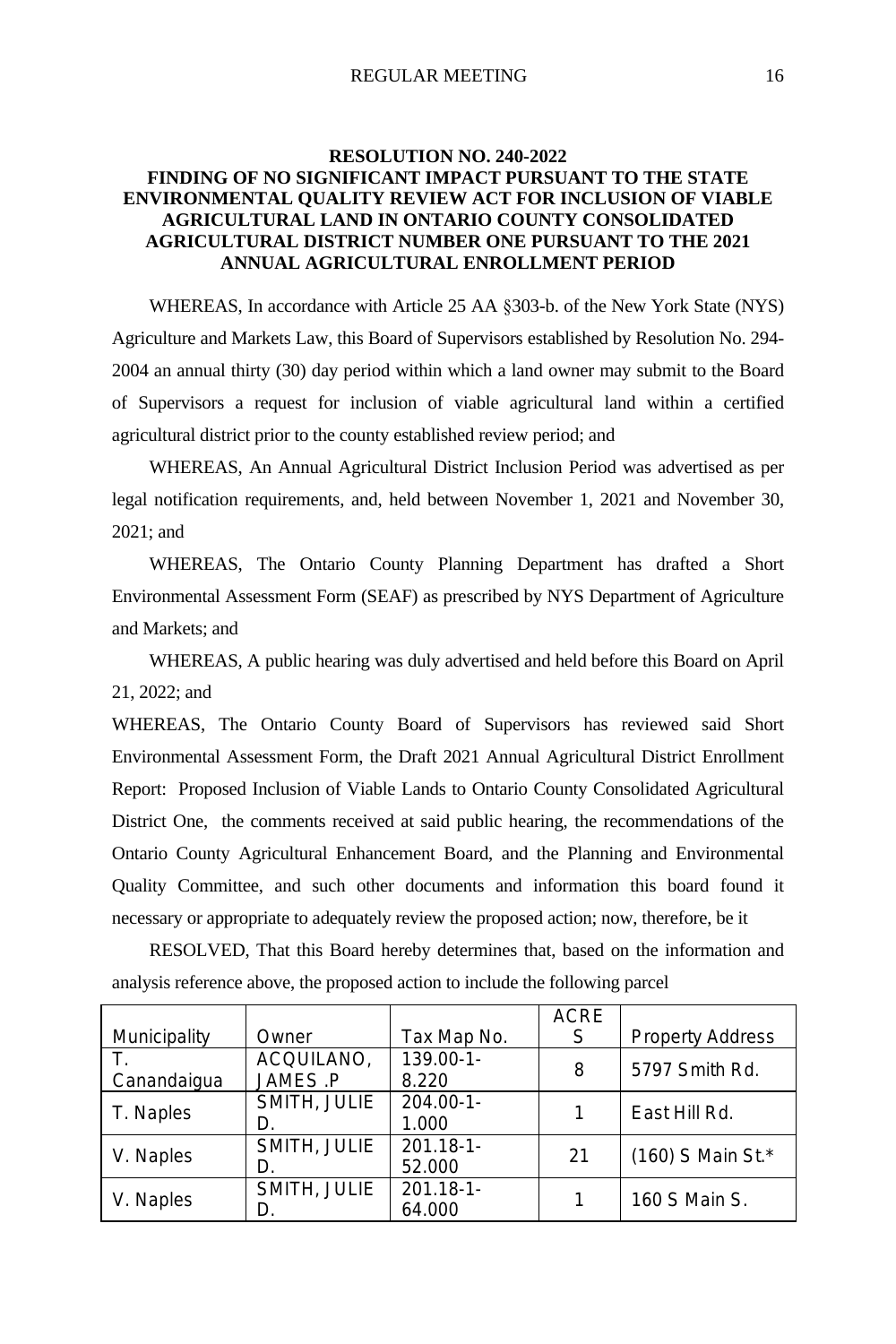17 April 21, 2022

| V. Naples                                                                                                                           | SMITH, JULIE | $201.18 - 1$<br>51.000      | 11 | <b>Between Naples</b><br>Cr. & parcels on<br>Reed St. |
|-------------------------------------------------------------------------------------------------------------------------------------|--------------|-----------------------------|----|-------------------------------------------------------|
|                                                                                                                                     |              | <b>Total Acres</b><br>Added | 42 |                                                       |
| *If a parcel does not have a street number, then the number in parentheses is for<br>an adjoining address for purposes of location. |              |                             |    |                                                       |

as viable agricultural land, as define Article 25 AA §303-b. of the New York State (NYS) Agriculture and Markets Law, in Ontario County Consolidated Agricultural District One will not result in any significant adverse environmental impact; and further

RESOLVED, That the Chairman of this Board is hereby authorized and empowered to complete and sign Part 3. Determination of Significance of the Short Environmental Assessment Form stating that based on the information and analysis above and any supporting documentation that the proposed action will not result in any significant adverse environmental impact; and further

RESOLVED, That the Clerk of this Board send certified copies of this resolution and the Environmental Assessment Form to the Commissioner of the NYS Department of Environmental Conservation, the Commissioner of the NYS Department of Agriculture and Markets, and the clerks for the Towns of Canandaigua and Naples and the Village of Naples.

# **RESOLUTION NO. 241-2022 APPROVAL OF THE INCLUSION OF VIABLE AGRICULTURAL LAND IN ONTARIO COUNTY CONSOLIDATED AGRICULTURAL DISTRICT NUMBER ONE DURING THE 2021 ANNUAL AGRICULTURAL DISTRICT ENROLLMENT PERIOD**

WHEREAS, In accordance with Article 25 AA §303-b. of the New York State Agriculture and Markets Law, this Board of Supervisors established by Resolution No. 294-2004 an annual thirty (30) day period within which a land owner may submit to the Board of Supervisors a request for inclusion of viable agricultural land within a certified agricultural district prior to the county established review period; and

WHEREAS, The Annual Agricultural District Inclusion Period was advertised as per legal notification requirements, and held between November 1, 2021 and November 30, 2021; and

WHEREAS, The following parcels have been proposed for inclusion by their owners as follows:

| Municipality | Jwner | ⊺ax Map No. | <b>Property Address</b> |
|--------------|-------|-------------|-------------------------|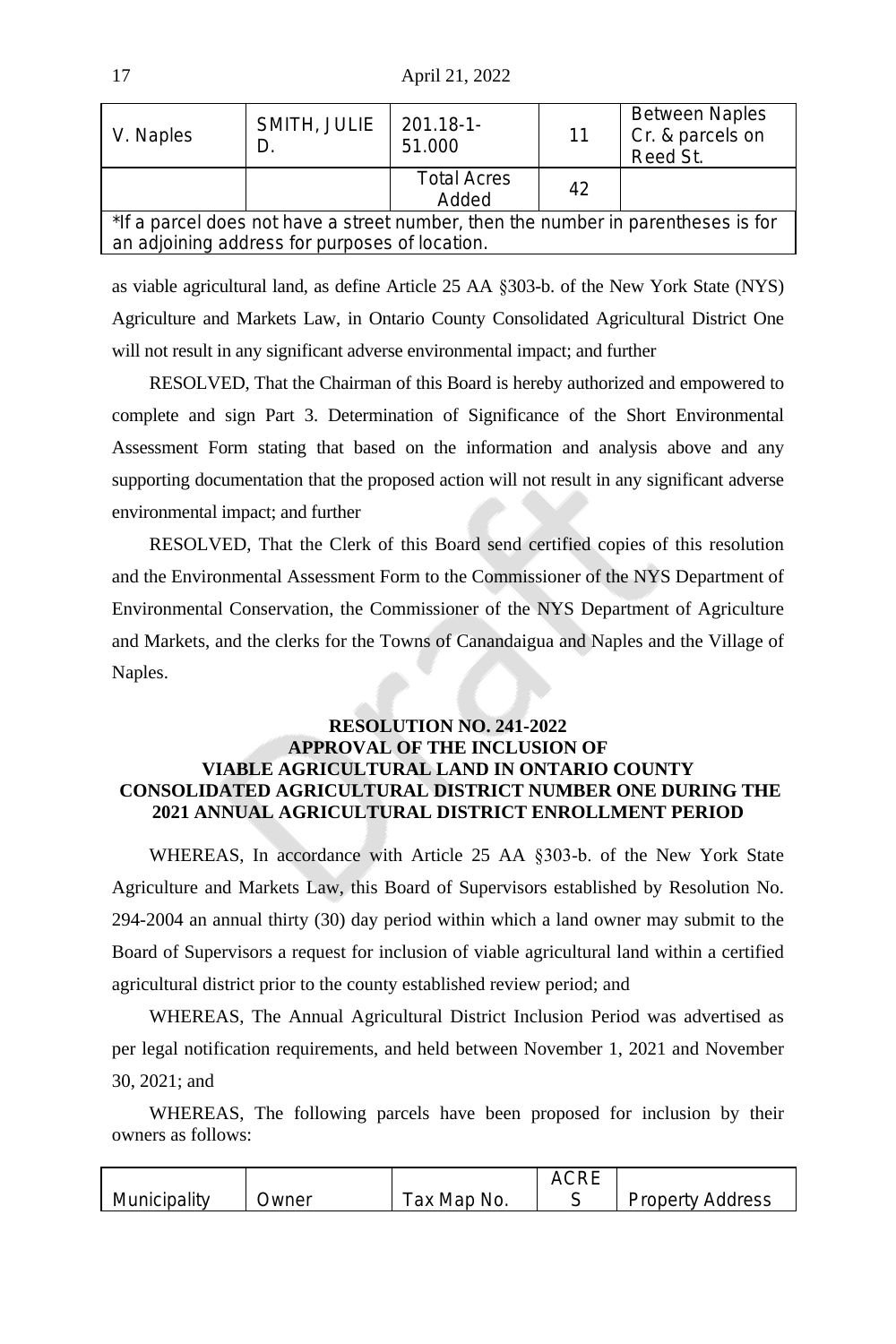| T.                                                                                | ACQUILANO.<br>JAMES P | $139.00 - 1 -$<br>8.220 | 8  | 5797 Smith Rd.        |
|-----------------------------------------------------------------------------------|-----------------------|-------------------------|----|-----------------------|
| Canandaigua                                                                       |                       |                         |    |                       |
|                                                                                   | SMITH, JULIE          | $204.00 - 1 -$          |    | East Hill Rd.         |
| T. Naples                                                                         | D.                    | 1.000                   |    |                       |
|                                                                                   | SMITH, JULIE          | $201.18 - 1$            | 21 |                       |
| V. Naples                                                                         | D.                    | 52.000                  |    | $(160)$ S Main St.*   |
|                                                                                   | SMITH, JULIE          | $201.18 - 1$            |    |                       |
| V. Naples                                                                         | D.                    | 64.000                  |    | 160 S Main S.         |
|                                                                                   |                       | $201.18 - 1$            |    | <b>Between Naples</b> |
| V. Naples                                                                         | SMITH, JULIE          |                         | 11 | Cr. & parcels on      |
|                                                                                   | D.                    | 51.000                  |    | Reed St.              |
|                                                                                   |                       | <b>Total Acres</b>      | 42 |                       |
|                                                                                   |                       | Added                   |    |                       |
| *If a parcel does not have a street number, then the number in parentheses is for |                       |                         |    |                       |
| an adjoining address for purposes of location.                                    |                       |                         |    |                       |

WHEREAS, The Planning and Environmental Quality Committee of this Board has reviewed all information included in the Draft 2021 Annual Agricultural District Enrollment Report: Proposed Inclusion of Viable Lands to Ontario County Consolidated Agricultural District One, the Short Environmental Assessment Form, the recommendations of the Agricultural Enhancement Board, and staff regarding the inclusion of said parcels; and

WHEREAS, The Planning and Environmental Quality Committee recommends inclusion of said parcel as described in the map on file with the Clerk of this Board; and

WHEREAS, This Board held a Public Hearing on April 21, 2021 for the purpose of hearing comments on the agricultural viability of said parcels for inclusion into Ontario County Agricultural District Number O; and

WHEREAS, Pursuant to Resolution No. 240-2022 this Board had determined that this proposed inclusion will not have any significant adverse environmental impacts and therefore an Environmental Impact Statement is not required; now, therefore, be it

RESOLVED, That based on consideration of the recommendation of the Ontario County Agricultural Enhancement Board, the Planning and Environmental Quality Committee, the input provided at said public hearing and the finding of no significant environmental impacts, this Board finds that the following parcels meets the criteria set forth in Article 25 AA §303-b. of the New York State Agriculture and Markets Law and approves the inclusion of said parcels to said agricultural district:

|              |                        |                | ACRE |                         |
|--------------|------------------------|----------------|------|-------------------------|
| Municipality | Owner                  | Tax Map No.    |      | <b>Property Address</b> |
| Canandaigua  | ACQUILANO.<br>JAMES .P | 139.00-1-8.220 | 8    | 5797 Smith Rd.          |
| T. Naples    | SMITH, JULIE           | 204.00-1-1.000 |      | East Hill Rd.           |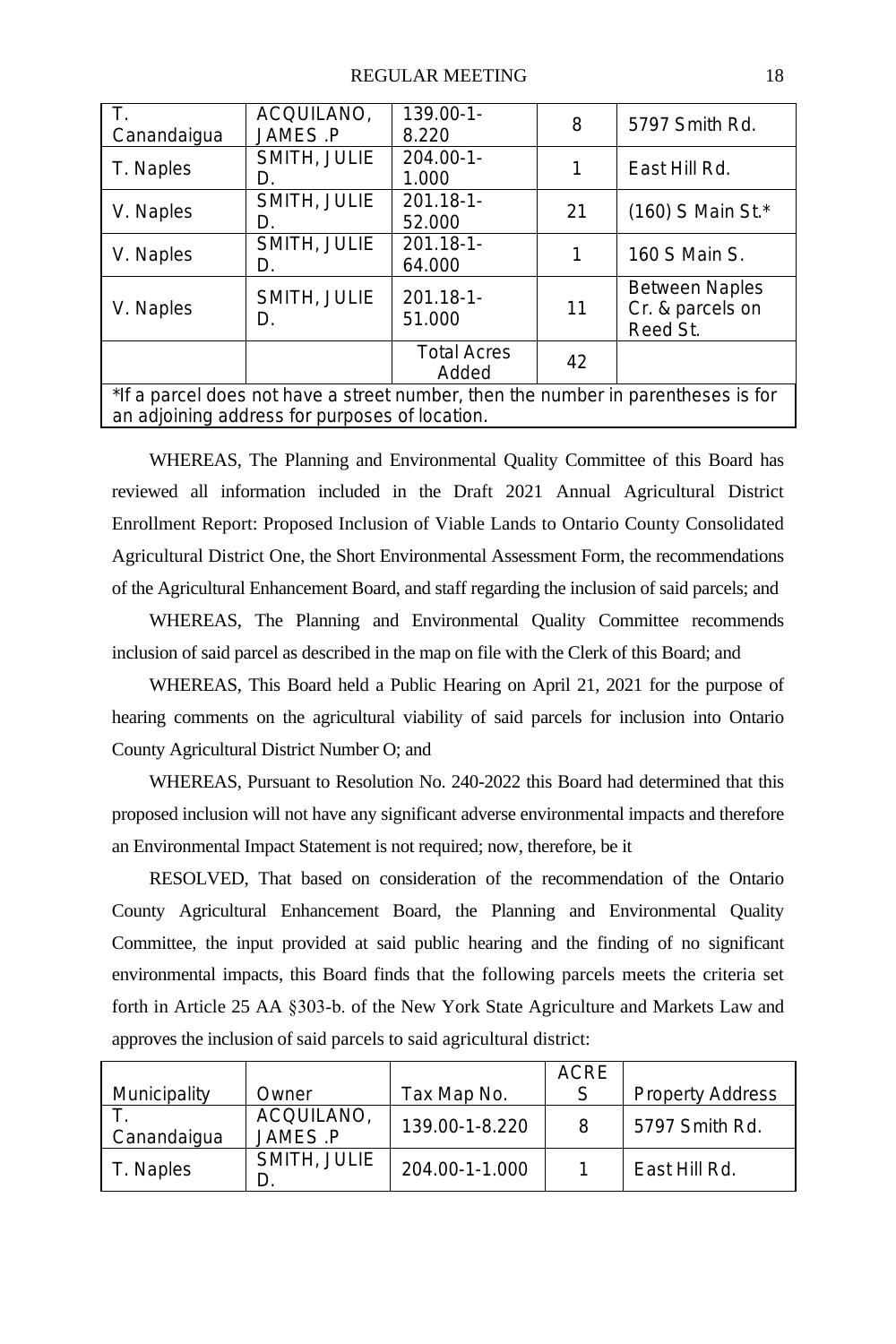19 April 21, 2022

| V. Naples                                                                         | SMITH, JULIE<br>D.                             | $201.18 - 1$<br>52.000      | 21 | (160) S Main St.*                                     |
|-----------------------------------------------------------------------------------|------------------------------------------------|-----------------------------|----|-------------------------------------------------------|
| V. Naples                                                                         | SMITH, JULIE<br>D.                             | $201.18 - 1$<br>64.000      |    | 160 S Main S.                                         |
| V. Naples                                                                         | SMITH, JULIE<br>D.                             | $201.18 - 1$<br>51.000      | 11 | <b>Between Naples</b><br>Cr. & parcels on<br>Reed St. |
|                                                                                   |                                                | <b>Total Acres</b><br>Added | 42 |                                                       |
| *If a parcel does not have a street number, then the number in parentheses is for |                                                |                             |    |                                                       |
|                                                                                   | an adjoining address for purposes of location. |                             |    |                                                       |

and further

RESOLVED, That the recertification date of said parcels shall be the same as the recertification date of Ontario County Consolidated Agricultural District One; and further

RESOLVED, That the Director Of Planning is hereby directed to forward all transcripts, documents, any other information and a certified copy of this resolution to the Commissioner of the New York State Department of Agriculture and Markets for its review and certification pursuant to the New York State Agriculture and Markets Law; and further

RESOLVED, That the Clerk of this Board send certified copies of this resolution to all landowners who proposed land for inclusion in said agricultural district and to the clerks of Towns Naples and Canandaigua and the Village of Naples.

The foregoing block of three resolutions was adopted.

Supervisor Andrew Wickham offered the following resolution and moved for its adoption, seconded by Supervisor David Phillips:

# **RESOLUTION NO. 242-2022 RESOLUTION DESIGNATING NATIONAL TOURISM WEEK IN ONTARIO COUNTY - MAY 1-7, 2022**

WHEREAS, May 1, 2022, through May 7, 2022, is National Travel and Tourism Week; and

WHEREAS, The County of Ontario has actively participated in the development of tourism in Ontario County and the Finger Lakes Region; and

WHEREAS, The Board of Supervisors created, and through a lodging tax, funds the Ontario County Four Seasons Local Development Corporation, d.b.a. Finger Lakes Visitors Connection to promote Ontario County as a tourism destination; and

WHEREAS, Finger Lakes Visitors Connection engages in a variety of cooperative efforts to market and promote Ontario County and the Finger Lakes region; and

WHEREAS, These promotional activities result in the sales and lodging tax collections, as well as employment in tourism; and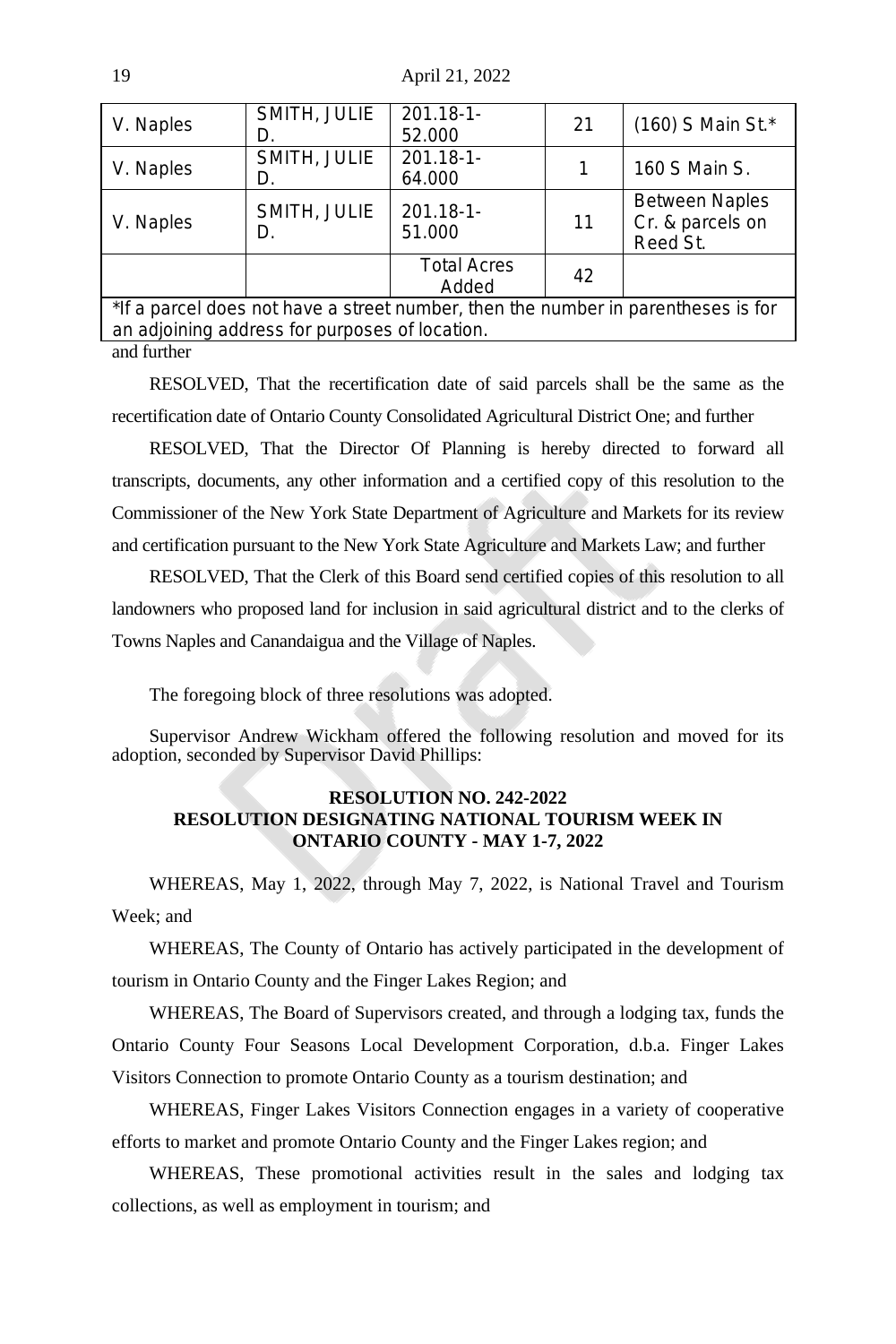WHEREAS, The pre-covid, 2019 Empire State Development report from Oxford Economics detailed the economic impacts of the tourism industry across the state and the Finger Lakes Region providing for significant taxes in the form of \$230,800,000 in local taxes and \$178,300,000 in state taxes; and

WHEREAS, The Finger Lakes Region's tourism industry continues to create economic opportunities by employing 4,411 people in Ontario County, generating an annual labor income of \$107,900,000 for our residents; and

WHEREAS, The spirit of travel will be a necessary and prominent component of our return to normal everyday life and must be supported and protected at all costs; now, therefore, be it

RESOLVED, That the Ontario County Board of Supervisors in recognition and celebration of the importance of tourism declares May 1, 2022, through May 7, 2022, National Travel and Tourism Week in Ontario County; and encourages the public and private sectors to celebrate with appropriate activities and festivities; and further

RESOLVED, That a certified copy of this resolution be sent by the Clerk of the Board of Ontario County Four Seasons Local Development Corporation.

Adopted.

Supervisor Robert Green offered the following resolution and moved for its adoption, seconded by Supervisor Daryl Marshall:

# **RESOLUTION NO. 243-2022 CAPITAL PROJECT NO. H062-19 FIRING RANGE IMPROVEMENTS SEQR REVIEW, ESTABLISHMENT OF LEAD AGENCY AND DETERMINATION OF SIGNIFICANCE**

WHEREAS, Resolution No. 647-2019 created Capital Project No. H062-19, Firing Range Improvements; and

WHEREAS, Ontario County is proposing renovation and expansion of the existing firing range located on the east side of County Road 48 on County owned property in the Town of Hopewell (the Project); and

WHEREAS, The Project involves renovation and 50% physical expansion of the firing range in its current location; and

WHEREAS, The County has determined that the Project is an Unlisted Action and wishes to complete a Coordinated Review of same, pursuant to the implementing regulations of the NYS Environmental Quality Review Act (SEQRA); and

WHEREAS, County staff have completed Parts 1 and 2 of the required Environmental Assessment Form (EAF); and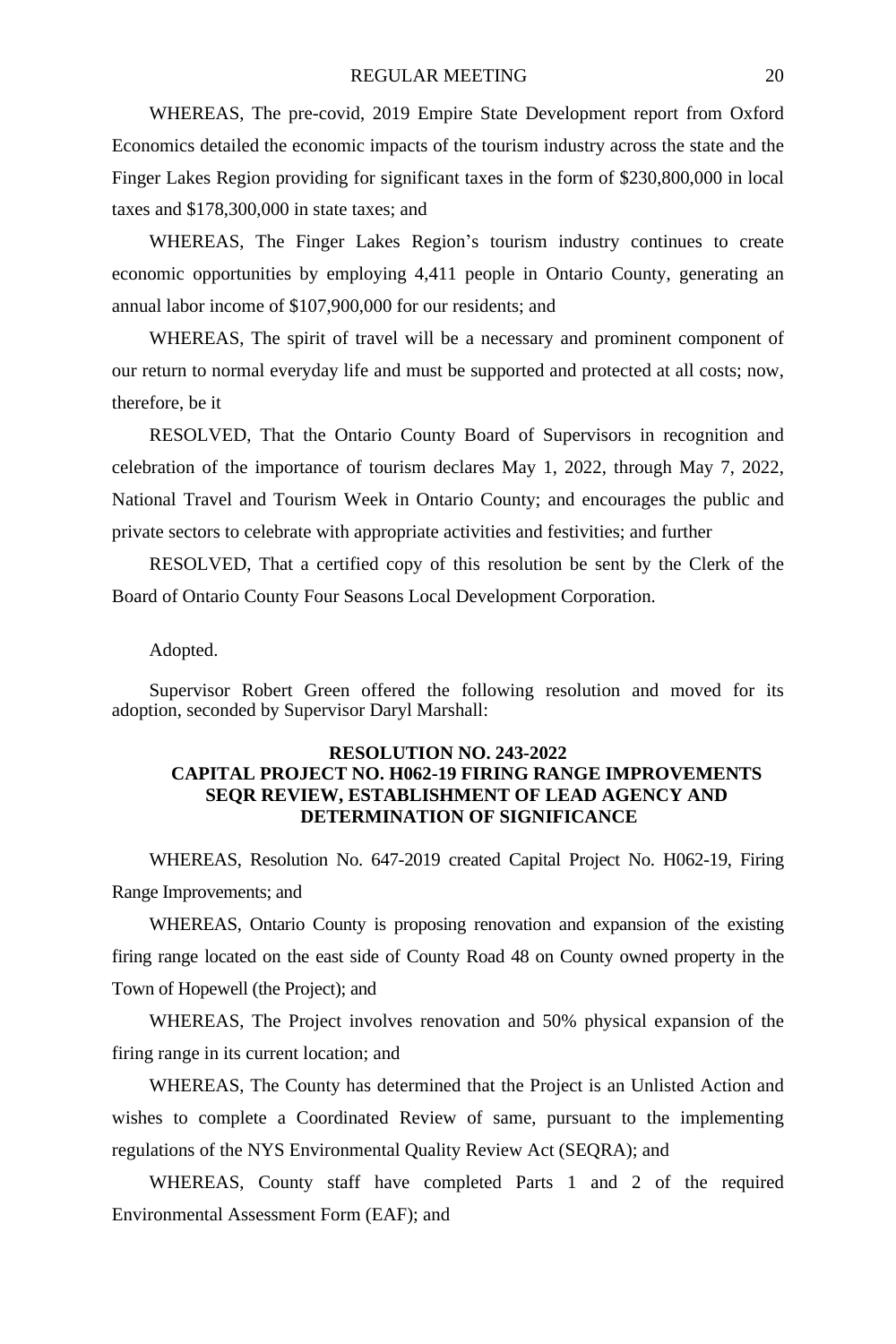WHEREAS, The County has notified all Involved Agencies of its intent to serve as Lead Agency for Coordinated Review of the Project; and

WHEREAS, All of those notified have indicated that they have no objection to the County serving as Lead Agency; and

WHEREAS, That on 4/21/22, after making the required public notice, the County held a public hearing to solicit comments on the Project; and

WHEREAS, it is the position of the Board, based on the information contained in the EAF, schematic design, acoustical model, and input from involved agencies and the public, that the Project will result in no significant adverse impacts on the environment, and, therefore, an environmental impact statement need not be prepared; now, therefore, be it

RESOLVED, The County hereby establishes itself as Lead Agency for review of the Project pursuant to SEQRA; and further

RESOLVED, That the Board hereby makes a Negative Determination of Significance and in so doing, concludes environmental review of the project pursuant to SEQRA; and further

RESOLVED, That notice of this determination shall be filed and forwarded to all outside agencies in accordance with SEQRA; and further

RESOLVED, That a copy of this resolution be sent by the Clerk of this Board to the Department of Finance.

#### Adopted.

Supervisor Robert Green offered the following resolution and moved for its adoption, seconded by Supervisor James Petropoulos:

#### **RESOLUTION NO. 244-2022 NATIONAL CRIME VICTIMS' RIGHTS WEEK APRIL 24–30, 2022 ONTARIO COUNTY**

WHEREAS, the term "victim" is more than just a label and has legal standing and protections that go along with it; and

WHEREAS, crime victims' rights acts passed here in New York and at the federal level guarantee victims the right to meaningfully participate in the criminal justice process; and

WHEREAS, victim service providers, advocates, law enforcement officers, attorneys, and other allied professionals can help survivors find their justice by enforcing these rights; and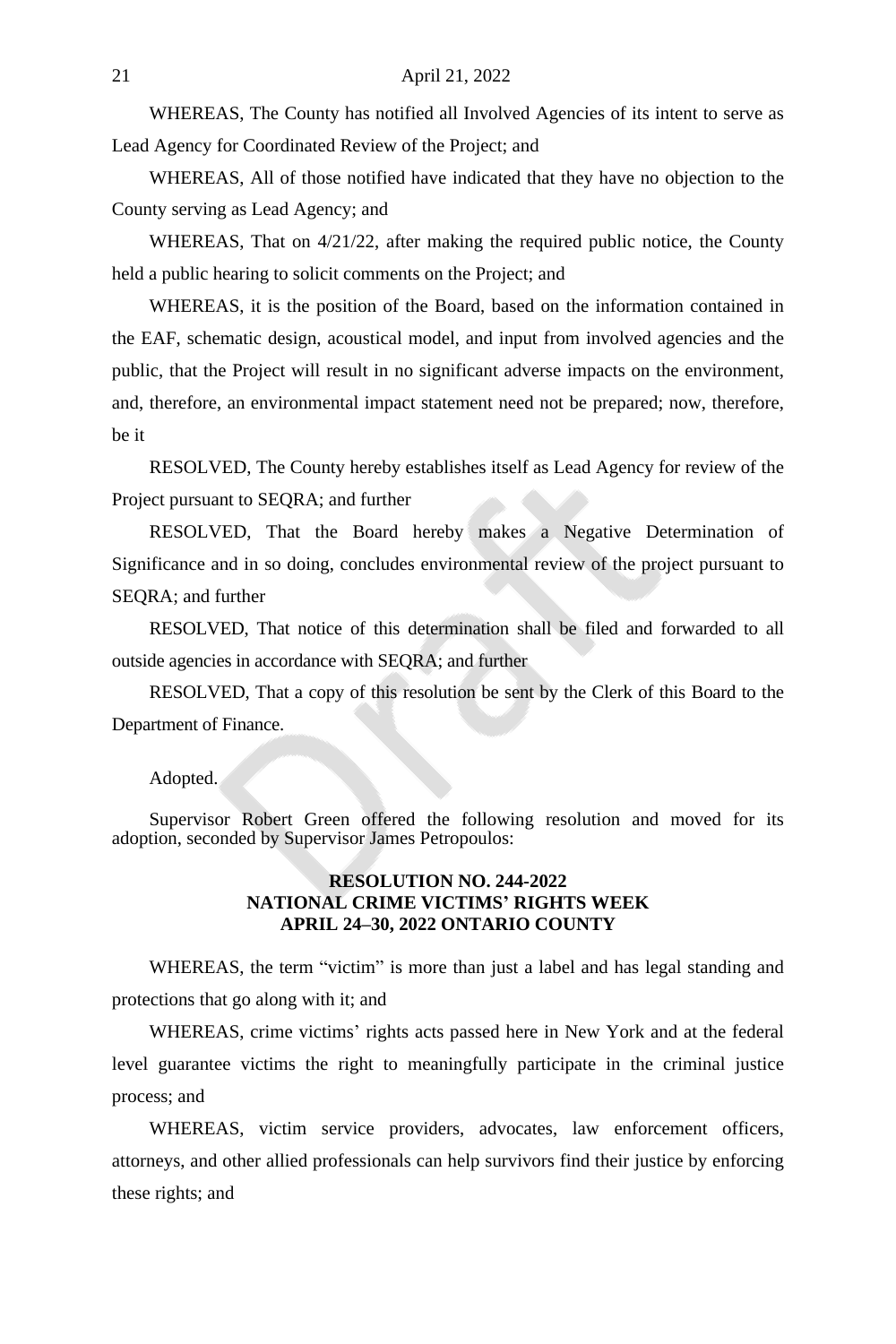WHEREAS, victim service providers and allied professionals can reach more victims through innovative, trauma-informed programs, such as telehealth services and multidisciplinary teams; and

WHEREAS, victim service providers and allied professionals can increase access to victim services and compensation in areas that have been historically underserved, marginalized, and adversely affected by inequality by implementing culturally responsive services; and

WHEREAS, equity and inclusion are fundamental prerequisites to survivor care, and survivor-led services that provide victims with opportunities to share their experiences are essential blueprints for support; and

WHEREAS, National Crime Victims' Rights Week provides an opportunity to recommit to ensuring that accessible, appropriate, and trauma-informed services are offered to all victims of crime; and

WHEREAS, The Ontario County District Attorney's Office Victim Assistance Program and the Ontario County Board of Supervisors are hereby dedicated to strengthening victims and survivors in the aftermath of crime, building resilience in our communities and our victim responders, and working for justice for all victims and survivors; now, therefore, be it

RESOLVED, The Ontario County Board of Supervisors, do hereby proclaim the week of

#### April 24-30, 2022 as

#### **Crime Victims' Rights Week**

and further

RESOLVED, Reaffirm this County's commitment to creating a victim service and criminal justice response that assists all victims of crime during Crime Victims' Rights Week and throughout the year; and further

RESOLVED, Express our sincere gratitude and appreciation for those community members, victim service providers, and criminal justice professionals who are committed to improving our response to all victims of crime so that they may find relevant assistance, support, justice, and peace, and further

RESOLVED, that a suitably prepared copy of this proclamation be presented to the Ontario County District Attorney's Victim/Witness Assistance Program.

Adopted.

Supervisor Robert Green offered the following seven resolutions as a block and moved for its adoption, seconded by Supervisor James Petropoulos: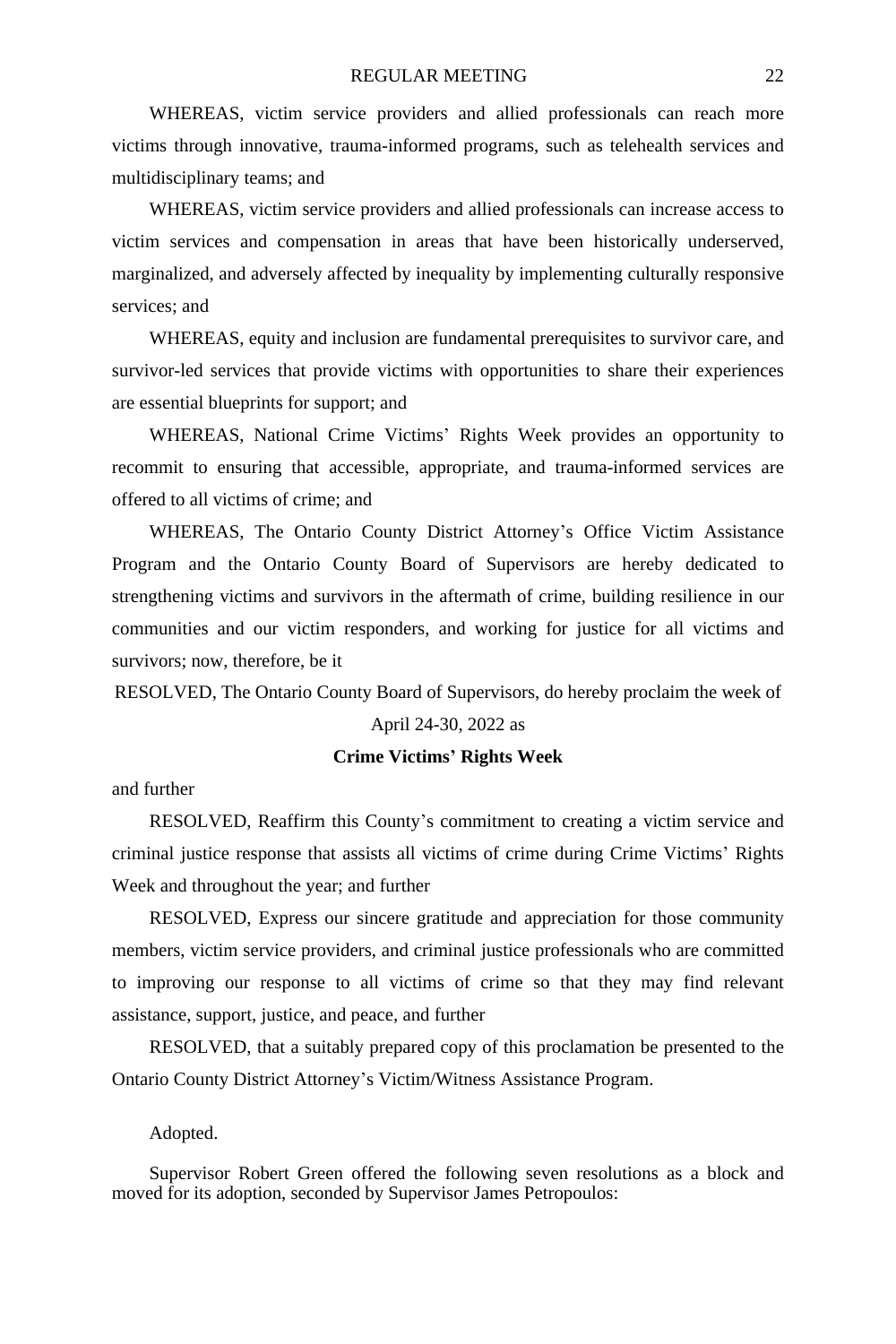#### 23 April 21, 2022

## **RESOLUTION NO. 245-2022 RAISE THE AGE -GATE ANGER MANAGEMENT FOR THE PROBATION DEPARTMENT**

WHEREAS, Effective October 1, 2018, New York State Law, Raise The Age, resulted in an increase in probation services to be provided to 16 year old youth; and

WHEREAS, Effective October 1, 2019, the Raise the Age law will add the same services for 17-year-old youth; and

WHEREAS, The Gate Anger Management has successfully provided anger management services to Raise the Age Youth to Ontario County Probation Department; and

WHEREAS, New York State has approved reimbursement of Ontario County's cost for the services provided by the Gate Anger Management; and

WHEREAS**,** The Public Safety Committee recommends the County enter into an agreement with Gate Anger Management; now, therefore, be it

RESOLVED, That upon review and approval by the County Attorney as to form, the Board of Supervisors hereby approves an agreement with Gate Anger Management at a cost not to exceed \$4800; and further

RESOLVED, That the County Administrator is authorized to sign the agreement; and further

RESOLVED, That the contract term will be from January 1, 2022- December 31, 2022; and further

# **RESOLUTION NO. 246-2022 PROBATION DEPARTMENT/ALTERNATIVES TO INCARCERATION 2022/2023 SERVICE PLAN AND APPLICATION FOR FUNDING**

WHEREAS, This Board of Supervisors, by the adoption of Resolution No. 554-90 endorsed the implementation and development of an Alternatives to Incarceration Service Plan and the establishment of an Alternatives to Incarceration Advisory Board; and

WHEREAS, It is necessary to apply to the Office of Probation and Correctional Alternatives, on an annual basis, for state monies that assist in offsetting the costs associated with the Community Service Program as identified in said plan; and

WHEREAS, The Public Safety Committee of the Ontario County Board of Supervisors has reviewed and recommends acceptance of said plan; now, therefore, be it

RESOLVED, That upon review and approval by the County Attorney as to form, the Board of Supervisors hereby authorizes the County Administrator to sign the Annual Plan; and further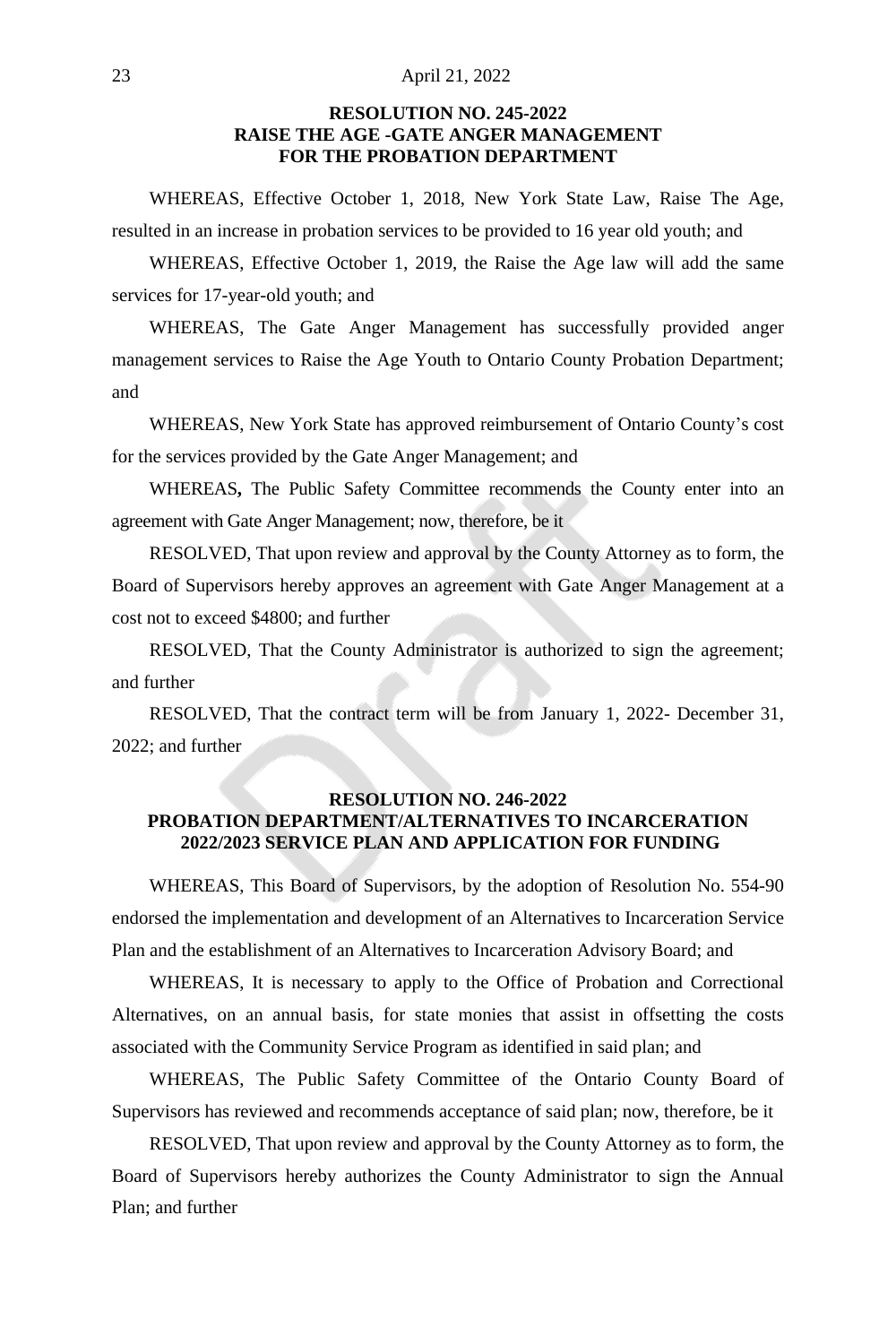RESOLVED, That this Board does hereby authorize submitting the annual application for \$15,461 in state funding; and further

RESOLVED, That certified copies of this resolution be sent by the Clerk of this Board to the County Department of Finance/Treasurer and to the ATI Program.

## **RESOLUTION NO. 247-2022 ONTARIO COUNTY EMERGENCY MEDICAL SERVICES ADVISORY BOARD APPOINTMENTS**

WHEREAS, This Board of Supervisors by Resolution No. 598-96 established the Ontario County Emergency Medical Services Advisory Board; and

WHEREAS, Resolution No. 598-96 defined the composition of members for this Advisory Board; now, therefore, be it

RESOLVED, That the Emergency Medical Services officers listed below be appointed to the Emergency Medical Services Advisory Board for a term of one year commencing on April 1, 2022 and expiring on March 31, 2023:

| Robert Frost<br>Bristol F.D. Ambulance<br>7691 Gregg Road<br>Bloomfield, NY 14469                  | Matthew Sproul<br>E. Bloomfield Vol.<br>Amb.<br>Canandaigua<br><b>Emergency Squad</b><br>233 North Pearl Street<br>Canandaigua, NY<br>14424 | <b>Ben Cramer</b><br>Canandaigua Fire Dept.<br>335 South Main Street<br>Canandaigua, NY<br>14424                      |
|----------------------------------------------------------------------------------------------------|---------------------------------------------------------------------------------------------------------------------------------------------|-----------------------------------------------------------------------------------------------------------------------|
| Connie Jones<br>Clifton Springs Rescue<br>39 Kendall Street<br>Clifton Springs, NY<br>14432        | <b>Albert Kalfass</b><br><b>Finger Lakes</b><br>Ambulance<br>20 Crane Street<br>Clifton Springs, NY<br>14432                                | Drew Cusimano<br>Fishers Fire Dept.<br>80 High Street<br>Victor, NY 14564                                             |
| Mary Kelly<br>Hopewell F.D. Rescue<br>233 Crabapple Drive<br>Canandaigua, NY 14424                 | Sheila Brundage<br>Naples Ambulance<br>13 Wayland Street<br>North Cohocton, NY<br>14808                                                     | Danielle Day<br>Oaks Corners F.D.<br>37 Route 96<br>Geneva, NY 14456                                                  |
| Dawn Wood<br>Port Gibson F.D.<br>Ambulance<br>P. O. Box 115<br>Port Gibson, NY 14537               | Daniel McWilliams<br>Shortsville Ambulance<br>PO Box 33<br>Shortsville, NY 14548                                                            | Amanda Gibeau<br>Stanley/Hall/Gorham<br>Amb.<br>P.O. Box 57<br>Hall, NY 14463                                         |
| Aaron Fitzgerald<br>West Lake Road F.D.<br>5214 West Lake Road<br>Geneva, NY 14456<br>David Hubble | Kailey Helstrom<br>White Springs Fire<br>Dept.<br>4609 State Route 14<br>Geneva, NY 14456<br>John Dole                                      | Cris Milne<br><b>Cheshire Fire</b><br>Department<br>5700 Bunnell Road<br>Canandaigua, NY<br>14424<br>Michael Carlotta |
|                                                                                                    |                                                                                                                                             |                                                                                                                       |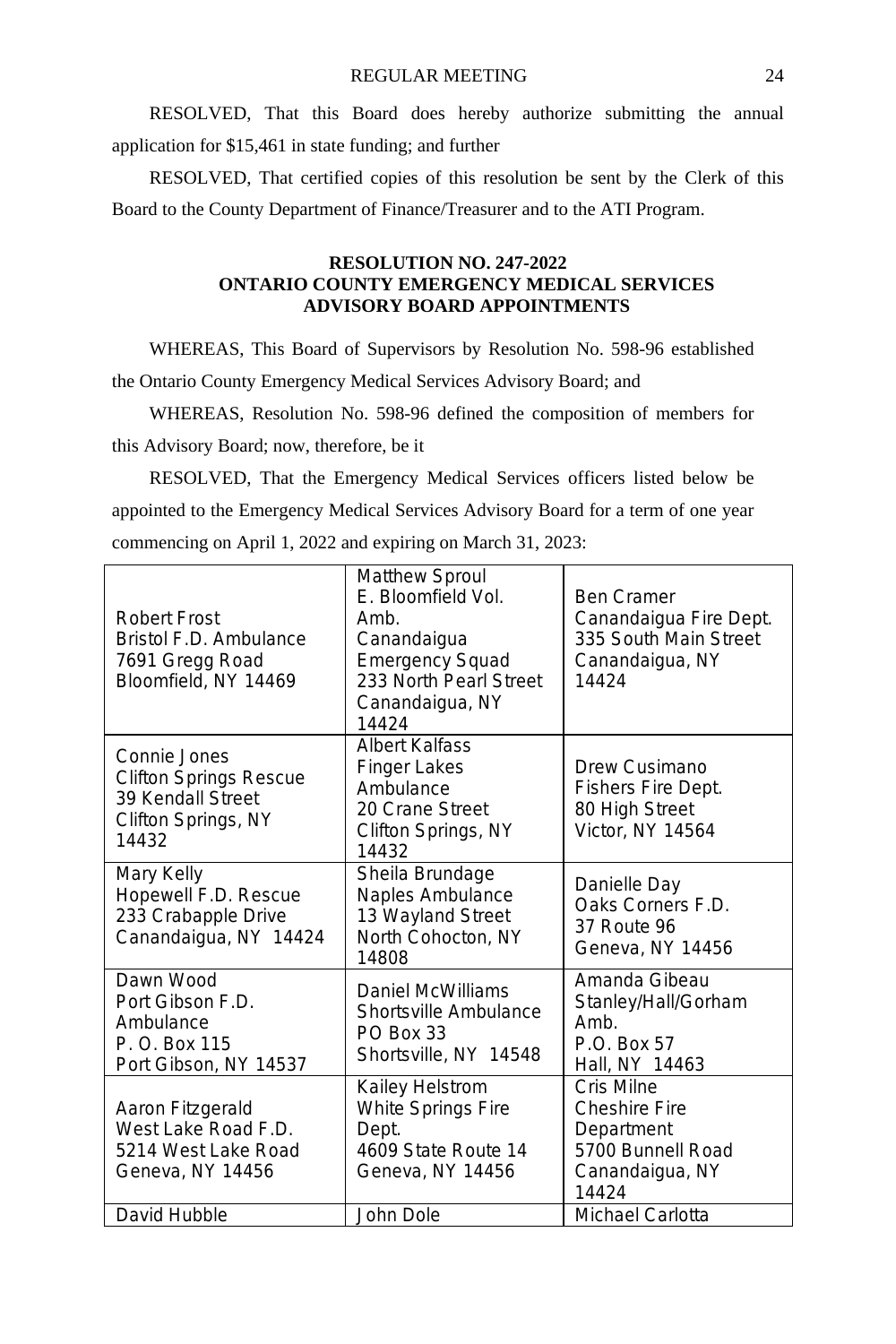| Honeoye/Richmond  | Phelps Ambulance | Victor-Farmington      |
|-------------------|------------------|------------------------|
| FD/Ambulance      | 1071 Cress Road  | Ambulance              |
| P.O. Box 54       | Phelps, NY 14532 | 1116 Gleason Circle    |
| Honeoye, NY 14471 |                  | E. Rochester, NY 14445 |
| and further       |                  |                        |

RESOLVED, That a certified copy of this resolution be sent by the Clerk of this Board to all appointees, the Director of Emergency Management, the EMS Coordinator, and the County Clerk.

#### **RESOLUTION NO. 248-20225 RENEWAL OF AWARD R21005 FOR PURCHASE OF PRESCRIPTION DRUGS AND PHARMACEUTICALS DIAMOND PHARMACY SERVICES AND ONTARIO COUNTY JAIL**

WHEREAS, The Purchasing Department issued a Request for Proposal (R21005) for the purchase of Prescription Drugs and Pharmaceuticals at the Ontario County Jail, which was awarded on Resolution No. 303-2021; and

WHEREAS, The County spends approximately \$300,000 annually on prescription drugs and pharmaceuticals; and

WHEREAS, Said award was awarded to Diamond Drugs, Inc., 645 Kolter Drive, Indiana, PA 15701 for the purchase of prescription drugs and pharmaceuticals; and

WHEREAS, The award offered the option of two  $(2)$  twelve  $(12)$  month renewals, this being the first renewal; and

WHEREAS, Diamond Drugs, Inc. has agreed to renew the existing contract at the current pricing structure, pursuant to the award (R21005), for an additional twelve months starting on July 1, 2022, through June 30, 2023; and

WHEREAS, The Public Safety Committee recommends the award renewal be made to Diamond Drugs, Inc.; now, therefore, be it

RESOLVED, That the renewal for this award be made to Diamond Drugs, Inc., 645 Kolter Drive, Indiana, PA 15701 at a 23% discount off "average wholesale price" for brand name drugs and a 94.5% discount of "average wholesale price" for generic brand drugs; and further

RESOLVED, That a certified copy of this resolution be sent to Diamond Drug, Inc. by the Clerk of the Board.

# **RESOLUTION NO. 249-2022 RENEWAL OF BID B19076 FOR THE PURCHASE OF UNIFORM ACCESSORIES & LEATHER GOODS FOR**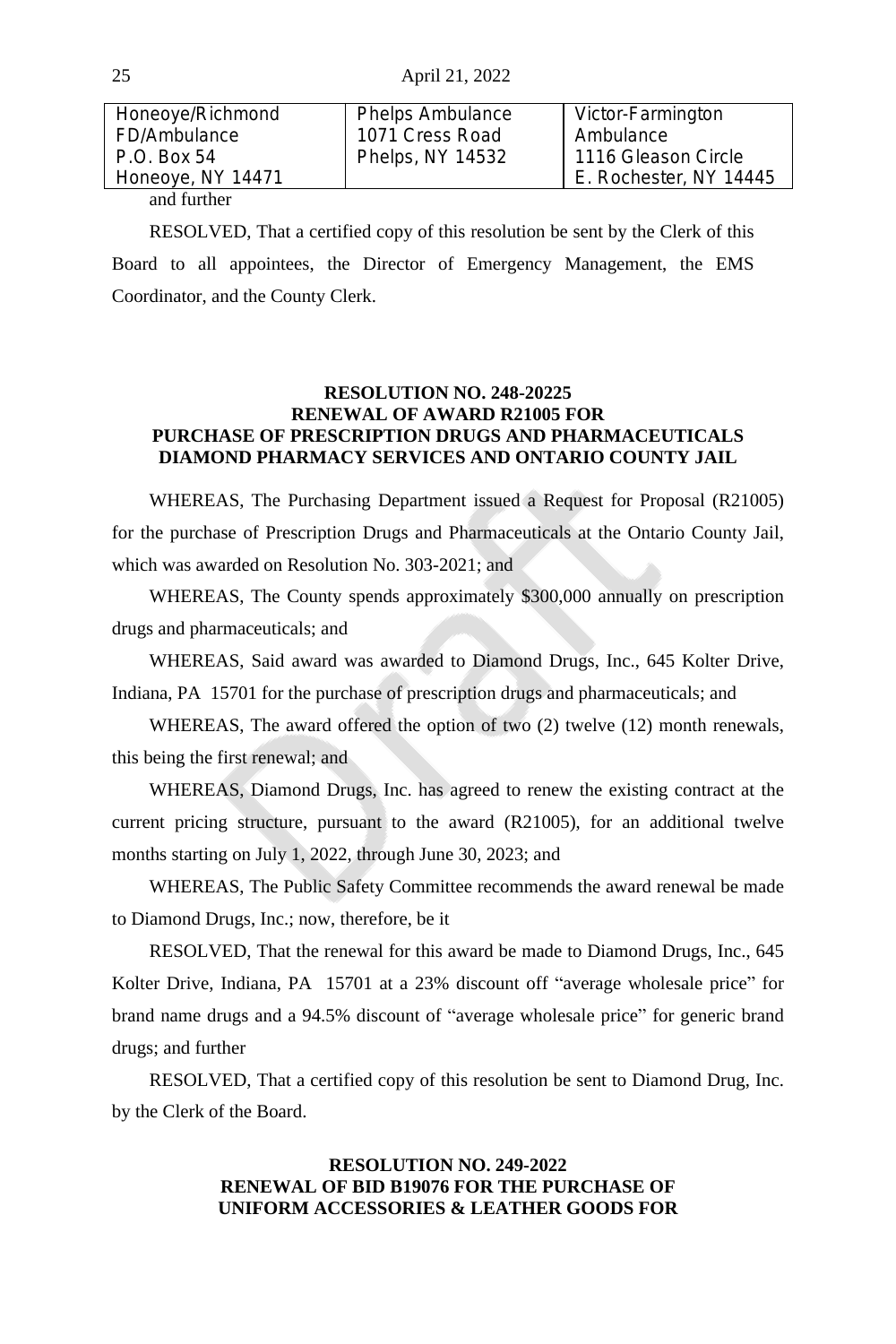#### **THE ONTARIO COUNTY SHERIFF'S OFFICE**

WHEREAS, The Purchasing Department advertised for and received, per the tabulation sheet on file with the Clerk of the Board, sealed bids for the Purchase of Uniform Accessories & Leather Goods (B19076); and

WHEREAS, Said Contract was awarded per Resolution Number 184-2020 to the apparent low responsive/responsible bidders:

|                                                                     | United Uniform Dist. LLC     |
|---------------------------------------------------------------------|------------------------------|
| Items 1-3, 8-11, 14, 15, 22, 23, 27-35,                             | 495 North French Road        |
| 44-47, 49-51, 55, 73, 76-81                                         | Buffalo, NY 14228            |
| Items 5-7, 12, 16-26, 36-43, 48, 52-54,<br>56-59, 74, 75, 82-84, 86 | New York Police Supply, Inc. |
|                                                                     | 1460 Ridge Road East         |
|                                                                     | Rochester, NY 14621          |
| Item 85                                                             | Awarded to both vendors      |

and

WHEREAS, The bid offered the option of two (2) twelve (12) month renewals if mutually agreeable by both parties, this being the second renewal with a 6.8% increase for New York Police Supply, Inc. items, which is within the Consumer Price Index limits which is within the bid guidelines; and

WHEREAS, The Purchasing Department recommends a renewal of one year beginning March 1, 2022 through February 28, 2023; and

WHEREAS, The Public Safety Committee recommends that the bid renewal be accepted; now, therefore, be it

RESOLVED, That bid (B19076) be renewed for twelve (12) months starting March 2, 2022 through February 28, 2023; and further

RESOLVED, That the Clerk to the Board shall provide certified copies of this resolution to United Uniform Dist., LLC and New York Police Supply, Inc.

# **RESOLUTION NO. 250-2022 ACCEPTANCE OF BID B22044 FOR THE PURCHASE OF REPLACEMENT OUTBOARD MOTORS FOR 2008 BOSTON WHALER**

WHEREAS, The Purchasing Department Advertised for and received, per the tabulation sheet on file with the Clerk of the Board, sealed bids for the Purchase of Replacement of Outboard Motors for a 2008 Boston Whaler (B22044); and

WHEREAS, Upon opening and Review of the bid response, the sole responsive/responsible bidder is Seager Marine, 21 Parrish Street, Canandaigua, NY 14424; and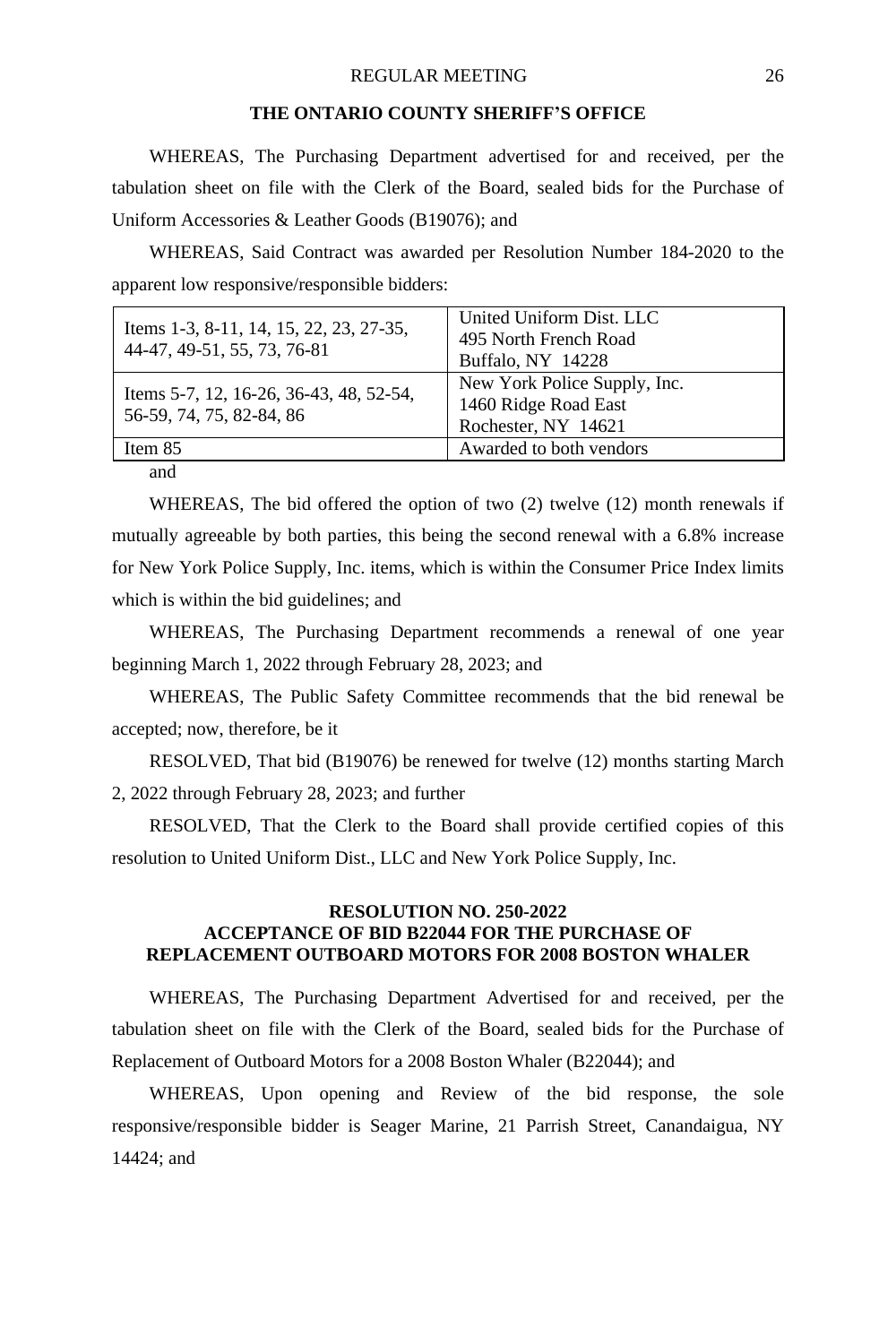WHEREAS, The Purchasing Department recommends award to the sole bidder as recommended above for the purchase of Replacement of Outboard Motors for a 2008 Boston Whaler; and

WHEREAS, The Public Safety Committee recommends that this bid be accepted; now, therefore, be it

RESOLVED, That Bid (B220044) be awarded; and further

RESOLVED, That certified copies of this resolution be sent by the Clerk of this Board to Seager Marine.

# **RESOLUTION NO. 251-20225 ADOPTION OF THE ONTARIO COUNTY ASSET FORFEITURE POLICY**

WHEREAS, It is understood the Ontario County Sheriff's Office periodically seizes assets during the course of criminal investigations; and

WHEREAS, Said seizures are in accordance with applicable federal and state statutes; and

WHEREAS, There are occasions where those assets are retained by the County through a forfeiture action; and

WHEREAS, The Ontario County Asset Forfeiture Policy promotes the efficient and effective coordination of records in compliance with applicable state and federal rules and regulation and in compliance with applicable County budgetary policies; and

WHEREAS, This policy shall be reviewed and amended. if necessary, at least annually; and

WHEREAS, The Sheriff, the District Attorney, the Finance Director, the Director of Purchasing and the County Attorney recommend the adoption of the policy, which is on file with the Clerk of the Board; and

WHEREAS, The policy has been reviewed by the Public Safety Committee and the Ways and Means Committee for consideration; now, therefore, be it

RESOLVED, That this Board of Supervisors hereby adopts the Asset Forfeiture Policy on file with the Clerk of this Board; and further

RESOLVED, That any revisions to the procedural implementation of this policy may be made through the approval of the County Administrator's Office; and further

RESOLVED This policy shall be effective immediately and distributed to Department Heads.

The foregoing block of seven resolutions was adopted.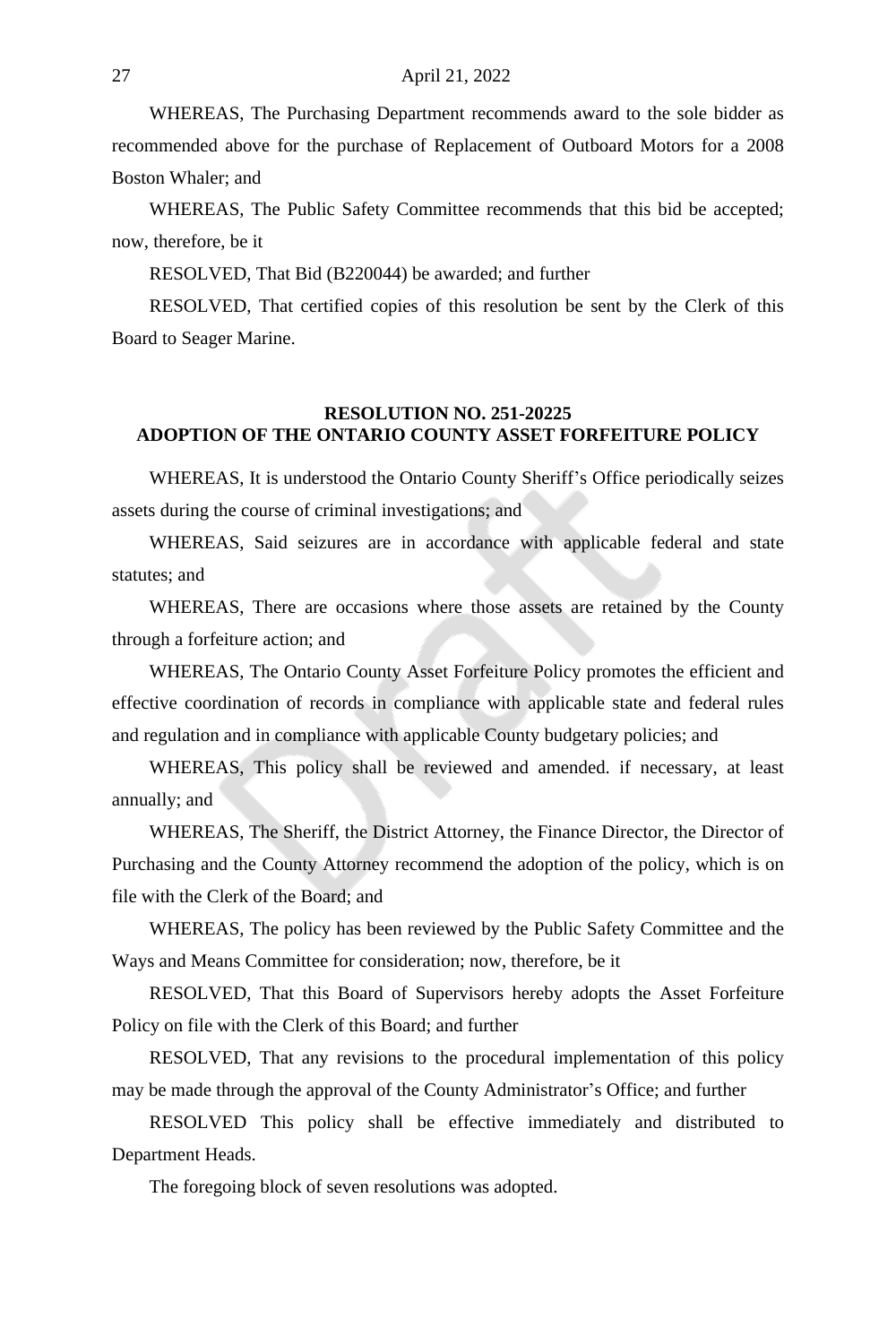Supervisor Robert Green offered the following two resolutions as a block and moved for its adoption, seconded by Supervisor Daryl Marshall:

# **RESOLUTION NO. 252-2022 RECOGNIZING NATIONAL LAW ENFORCEMENT WEEK MAY 15-21, 2022**

WHEREAS, Each May the Office of Sheriff comes together to recall the service and sacrifice of those who gave their lives protecting the people of Ontario County, Undersheriff Ernest Kerskie, Deputy Jack Fennell, Deputy Truman Becker, and Deputy Malcom Strong; and

WHEREAS, On May 4, 1963 President John F. Kennedy signed a proclamation which designates May 15 as National Peace Officer Memorial Day and the week in which it falls as Police Week; and

WHEREAS, In October 1991 President George H. W. Bush dedicated the National Law Enforcement Officers Memorial in Washington D.C. Last year alone, over 600 officers were added to the walls of the memorial; and

WHEREAS, During Police Week we commend the brave men and women of our law enforcement community for fulfilling their oath to protect and serve. We also pause to remember all those who have lost their lives and have suffered permanent disabilities defending their communities and the rule of law; now, therefore, be it

RESOLVED, That the Ontario County Board of Supervisors, at the request of the Sheriff, declares the week of May  $15 -$  May  $21$ ,  $2022$  to be National Police Week in Ontario County in honor of the men and women whose diligence, professionalism, and daily sacrifices keep our county and its citizens safe.

#### **RESOLUTION NO. 253-2022 RECOGNIZING NATIONAL CORRECTIONAL OFFICERS WEEK MAY 1-7, 2022**

WHEREAS, On May 5, 1984, President Ronald Reagan did proclaim that the first full week of May each year would be observed as National Correctional Officers Week, in recognition of the important role Corrections Officers play in our criminal justice system; and

WHEREAS, in the year 2022 Correctional Officers and other Correctional Employees continue to play that important role, but in an ever more stressful environment due to the current pandemic sweeping our nation and the whole world; and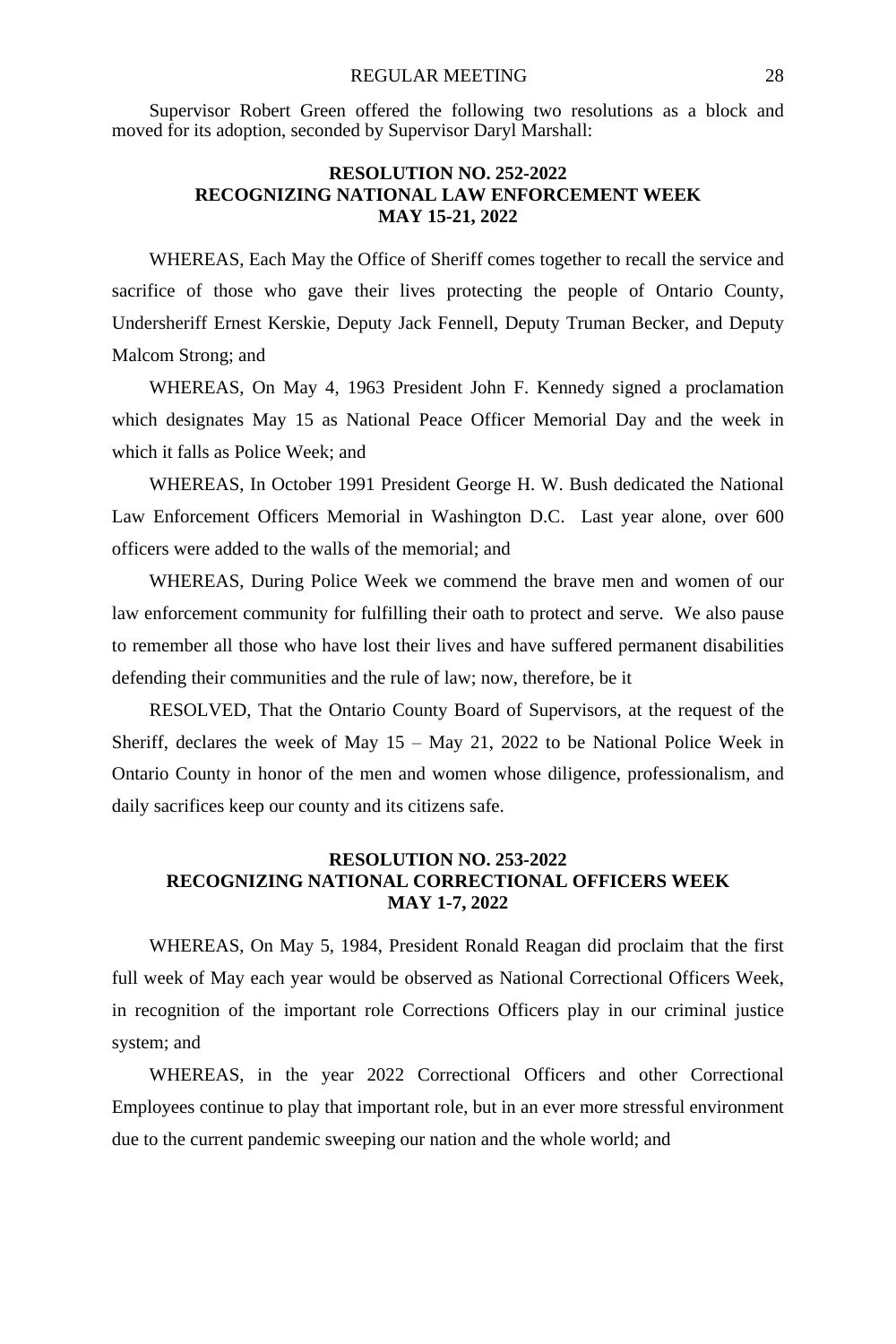#### 29 April 21, 2022

WHEREAS, The position of Correctional Officer has become increasingly more complex and demanding, involving simultaneously custodial, supervisory, behavior modification, and counselling roles, and that complexity continues to grow; and

WHEREAS, The Ontario County Board of Supervisors wishes to acknowledge the difficult job we ask these officers and employees to perform, locked inside a facility for a large part of their day, where they must securely, safely, and humanely house all of the incarcerated individuals, either convicted or un-sentenced; and

WHEREAS, The important and difficult role these Correctional Officers and correctional employees fulfill is not always recognized or appreciated by the general public; and

WHEREAS, The Ontario County Board of Supervisors is desirous of recognizing the excellent work being done by the Correctional Officers and Correctional Employees at the Ontario County Jail; now, therefore be it

RESOLVED, That the Ontario County Board of Supervisors, at the request of the Sheriff, declares the week of May 1- May 7, 2022 to be National Correctional Officers Week in Ontario County in honor of our Correctional Officers and Correctional Employees for their dedicated and exceptional service to the people of Ontario County, and extend to those public servants our gratitude for striving for the safety of all persons in Ontario County.

The foregoing block of two resolutions was adopted.

Supervisor Peter Ingalsbe offered the following eleven resolutions as a block and moved for its adoption, seconded by Supervisor David Phillips:

# **RESOLUTION NO. 254-2022 CAPITAL PROJECT H036-17 AUTHORIZE A CONTRACT WITH GENEVA ELECTRICAL SUPPLIES AND BUDGET TRANSFER 2017 FLCC MAINTENANCE CAPITAL PROJECT**

WHEREAS, Resolution No. 49-2017 established Capital Project No. H036-17 as the 2017 FLCC Maintenance Capital Project; and

WHEREAS, Finger Lakes Community College desires to replace lamps with LED fixtures in classrooms, restrooms and offices at the Main Campus, updated lighting fixtures will allow for future energy savings; and

WHEREAS, Resolution No. 652-2021 awarded Bid B21097 for the purchase of electrical supplies to Geneva Electrical Supplies 369 Lyons Road, Geneva, New York, 14456; and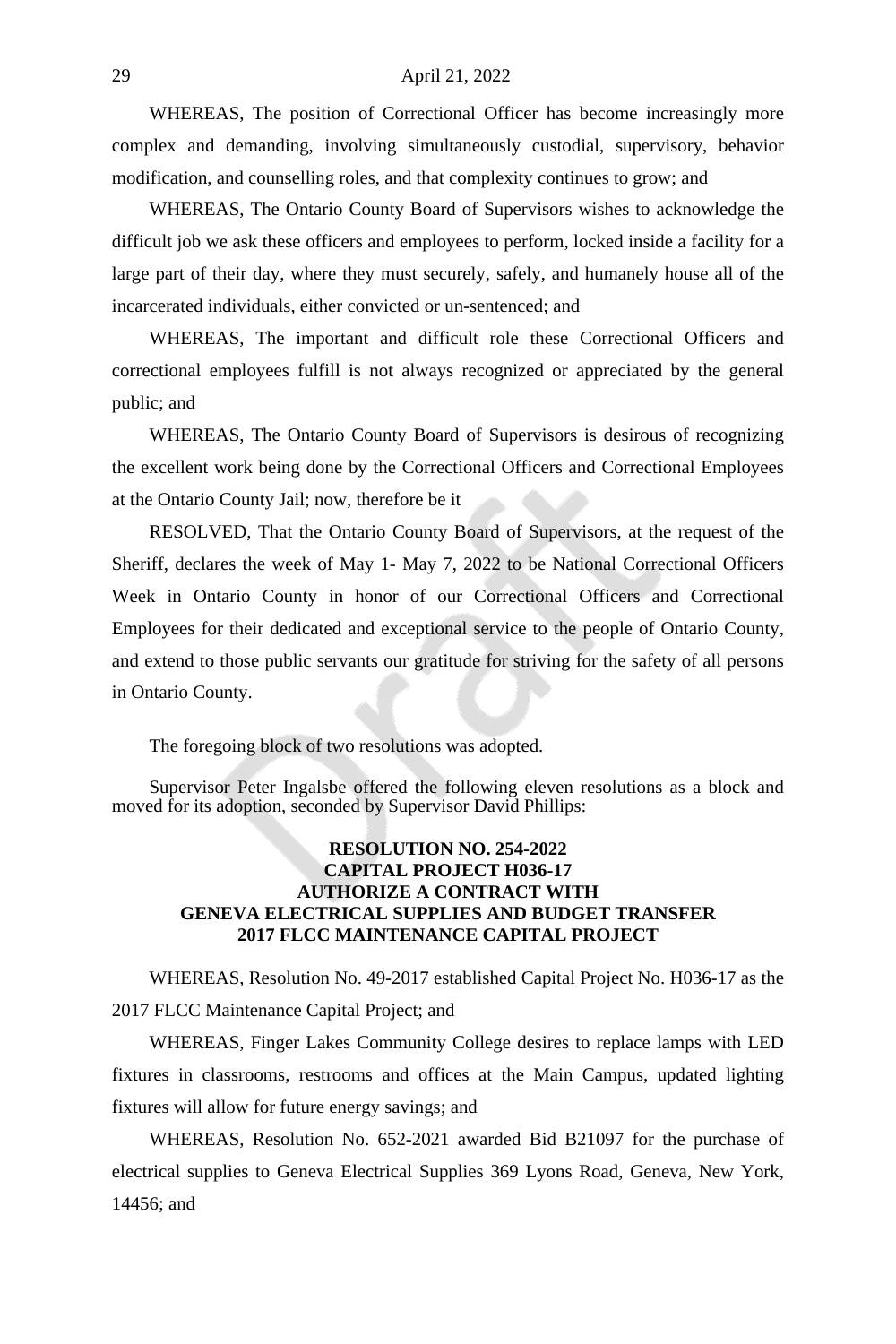WHEREAS, Geneva Electrical Supplies submitted a quote dated March 22, 2022 for the purchase of materials needed for the lighting upgrades in the amount of Five Thousand Eight Hundred Thirty-Eight Dollars and Sixty-Three Cents (\$5,838.63) a copy of which is on file with the clerk of this Board; and

WHEREAS, FLCC staff will self – perform the removal and disposal of existing lighting fixtures and the installation of new lighting fixtures; and

WHEREAS, Sufficient funds exist in the 2017 FLCC Maintenance Capital Project; and

WHEREAS, The Public Works Committee and the Ways and Means Committee recommend adoption of this resolution; now, therefore, be it

RESOLVED, That the following budget amendment for Capital Project No. H036- 17 be, and hereby is, amended as follows:

| Line                    | Description           | Current<br><b>Budget</b> | Change     | Revised<br><b>Budget</b> |
|-------------------------|-----------------------|--------------------------|------------|--------------------------|
| Appropriations:         |                       |                          |            |                          |
| HH H036 17              | Consultation &        | \$20,515.0               |            | \$20,515.00              |
| 54260                   | Professional          | Ο                        |            |                          |
| HH H036 17              | General               | \$648,341.               |            | \$648,341.7              |
| 54491                   | Construction          | 76                       |            | 6                        |
| HH H <sub>0</sub> 36 17 | Electric              | \$12,683.8               |            | \$18,522.48              |
| 54493                   |                       | 5                        | \$5,838.63 |                          |
| HHH03617                | Architectural &       | \$45,000.0               |            | \$45,000.00              |
| 54495                   | Engineering           | O                        |            |                          |
| HH H <sub>0</sub> 36 17 | <b>HVAC</b>           | \$110,321.               |            | \$110,321.0              |
| 54521                   |                       | ΩO                       |            |                          |
| HH H036 17              | Change Order          | \$26,156.3               |            | \$20,317.76              |
| 54743                   | Contingency           |                          | \$5,838.63 |                          |
| HH H <sub>0</sub> 36 17 | Administration        | \$3,285.00               |            | \$3,285.00               |
| 54865                   |                       |                          |            |                          |
| Revenues:               |                       |                          |            |                          |
| HH H036 17              | <b>FLCC Revenue -</b> | \$40,000.0               |            | \$40,000.00              |
| 42397                   | Other                 | O                        |            |                          |
| HH H036 17              | State Aid             | \$433,151.               |            | \$433,151.5              |
| 43297                   |                       | 50                       |            |                          |
| HH H036 17              | A - Interfund         | \$393,151.               |            | \$393,151.5              |
| 45031                   | Transfer              | 50                       |            |                          |

and further

RESOLVED, That subject to review and approval of the County Attorney as to form, the Board of Supervisors hereby accepts the quote from Geneva Electrical Supplies dated March 22, 2022 on file with the clerk of the Board in the amount of Five Thousand Eight Hundred Thirty-Eight Dollars and Sixty-Three Cents (\$5,838.63) for the purchase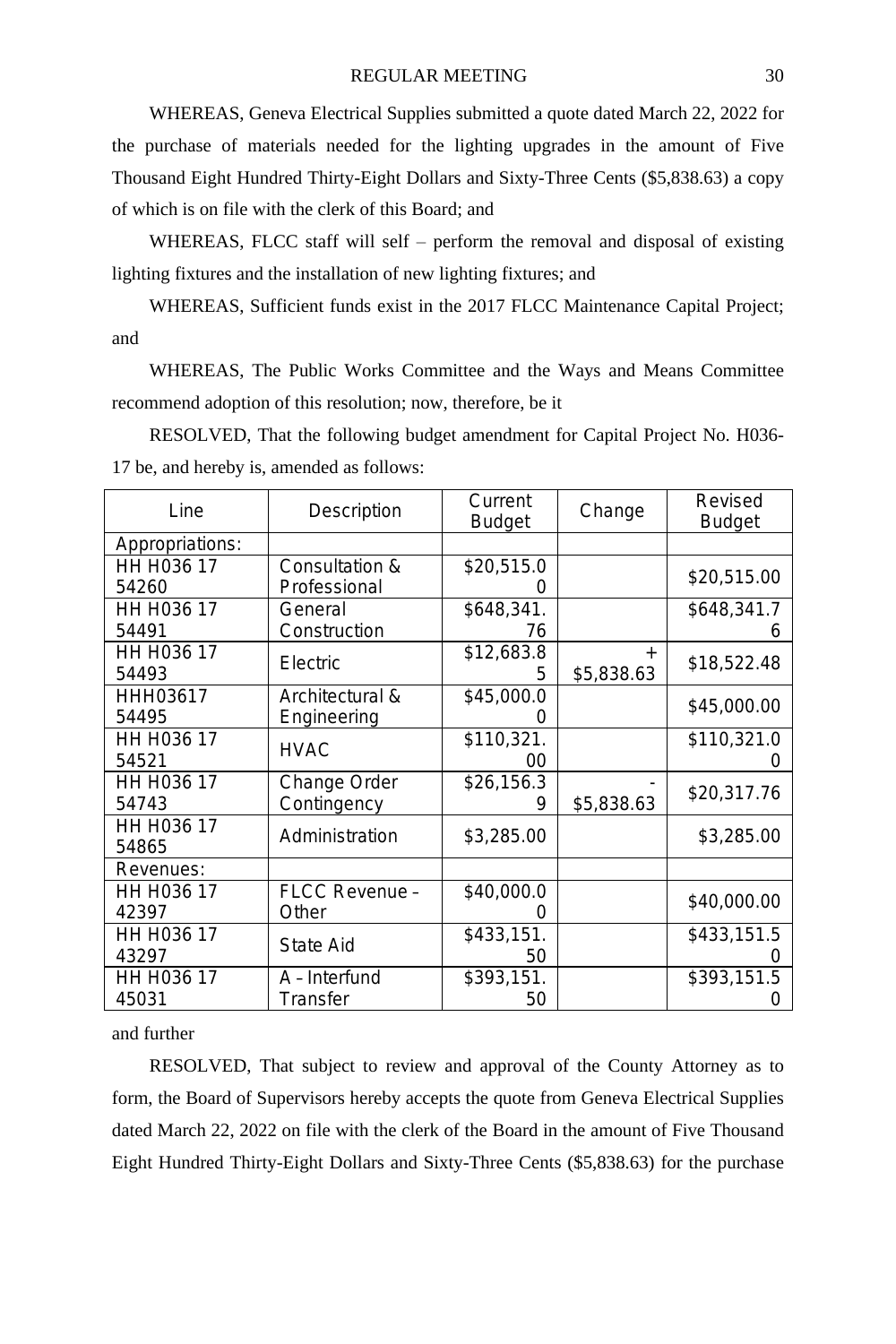of LED lighting and authorizes and empowers the County Administrator to execute a contract with said firm for said equipment for said amount; and further

RESOLVED, That the Purchasing Department is hereby authorized and directed to issue a purchase order to Geneva Electrical Supplies in accordance with said quote; and further

RESOLVED That the cost of said material and supplies from Geneva Electrical Supplies be paid from budget line HH H03617 54493 – Electric; and further

RESOLVED, That the Department of Finance is directed to make all necessary budgetary and accounting entries to effect the intent of this resolution for a total project budget of Eight Hundred Sixty-Six Thousand Three Hundred Three Dollars (\$866,303.00); and further

RESOLVED, That certified copies of this resolution be sent by the Clerk of this Board to the County Finance Department and Vice President - Administration and Finance of Finger Lakes Community College.

# **RESOLUTION NO. 255-2022 CAPITAL PROJECT NO. H057-19 AUTHORIZATION TO CONTRACT FOR PAVEMENT CRACK CLEANING AND SEALING AT FLCC MAIN CAMPUS 2019 FLCC MAINTENANCE CAPITAL PROJECT**

WHEREAS, Resolution No. 360-2019 established Capital Project No. H057-2019 as the 2019 FLCC Maintenance Capital Project in the amount of One Million Two Hundred Seventy-Nine Thousand Dollars (\$1,279,000.00); and

WHEREAS, Said project includes funding for site work and repair at Finger Lakes Community College (FLCC); and

WHEREAS, FLCC staff has identified pavement areas on a section of Laker Lane and Parking Lot B at the FLCC Main Campus that are in need of hot pour crack sealant to address cracks and water infiltration in order to extend the useful life of the existing paving and defer the cost of major reconstruction; and

WHEREAS, Res. No. 714-2021 approved bid B22000 for cleaning and sealing joints and cracks in bituminous pavements with Julieann Shove Inc. dba Champion Asphalt Maintenance, 5724 Eddy Ridge Road, Williamson, New York 14589; and

WHEREAS, Champion Asphalt Maintenance submitted an estimate based on said bid pricing in the amount of Ten Thousand Six Hundred Fifty-Eight Dollars and Thirty-Four Cents (\$10,658.34), a copy of which is on file with the Clerk of this Board; and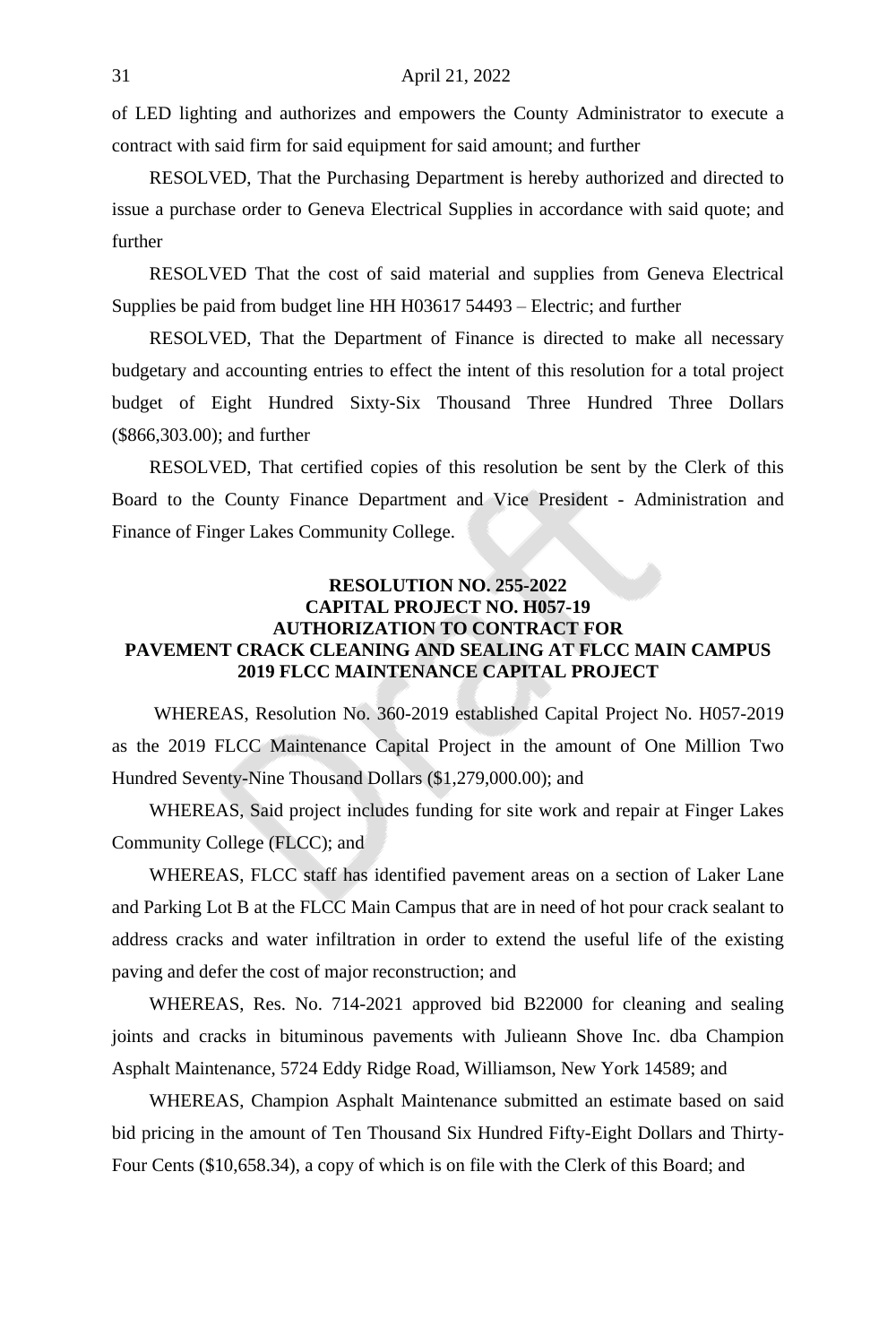WHEREAS, The Public Works Committee recommends acceptance of this quote; and

WHEREAS, Sufficient funds exist in the budget of the 2019 FLCC Maintenance Capital Project to fund this work; and

WHEREAS, The Public Works Committee recommends acceptance of this resolution; now, therefore, be it

RESOLVED, That upon review and approval of the County Attorney as to form, the Board of Supervisors hereby accepts the estimate from Julieann Shove Inc. dba Champion Asphalt Maintenance, 5724 Eddy Ridge Road, Williamson, New York 14589 to provide labor and material for the crack sealant of designated parking lots and road lanes at the Main Campus of Finger Lakes Community College in the amount of Ten Thousand Six Hundred Fifty-Eight Dollars and Thirty- Four Cents (\$10,658.34 and authorizes and empowers the County Administrator to execute a contract with said firm for said work for said amount; and further

RESOLVED, That the term of said contract shall commence on April 22, 2022 and terminate on June 30, 2022; and further

RESOLVED, That the cost of said contract shall be paid from line HH H057 19 54491 General Construction of Capital Project H057-19; and further

RESOLVED, That the Department of Finance is authorized to make all necessary budgetary and accounting entries to effect the intent of this resolution for a total project budget of One Million Two Hundred Seventy-Nine Thousand Dollars (\$1,279,000.00); and further

RESOLVED, That copies of this resolution be sent by the Clerk of this Board to the County Finance Department and the Vice President - Administration and Finance of Finger Lakes Community College.

#### **RESOLUTION NO. 256-2022 CAPITAL PROJECT NO. H057-19 AUTHORIZATION TO CONTRACT FOR MICRO PAVING AT FLCC MAIN CAMPUS 2019 FLCC MAINTENANCE CAPITAL PROJECT**

WHEREAS, Resolution No. 360-2019 established Capital Project No. H057-2019 as the 2019 FLCC Maintenance Capital Project in the amount of One Million Two Hundred Seventy-Nine Thousand Dollars (\$1,279,000.00); and

WHEREAS, Said project includes funding for site work and repair at Finger Lakes Community College (FLCC); and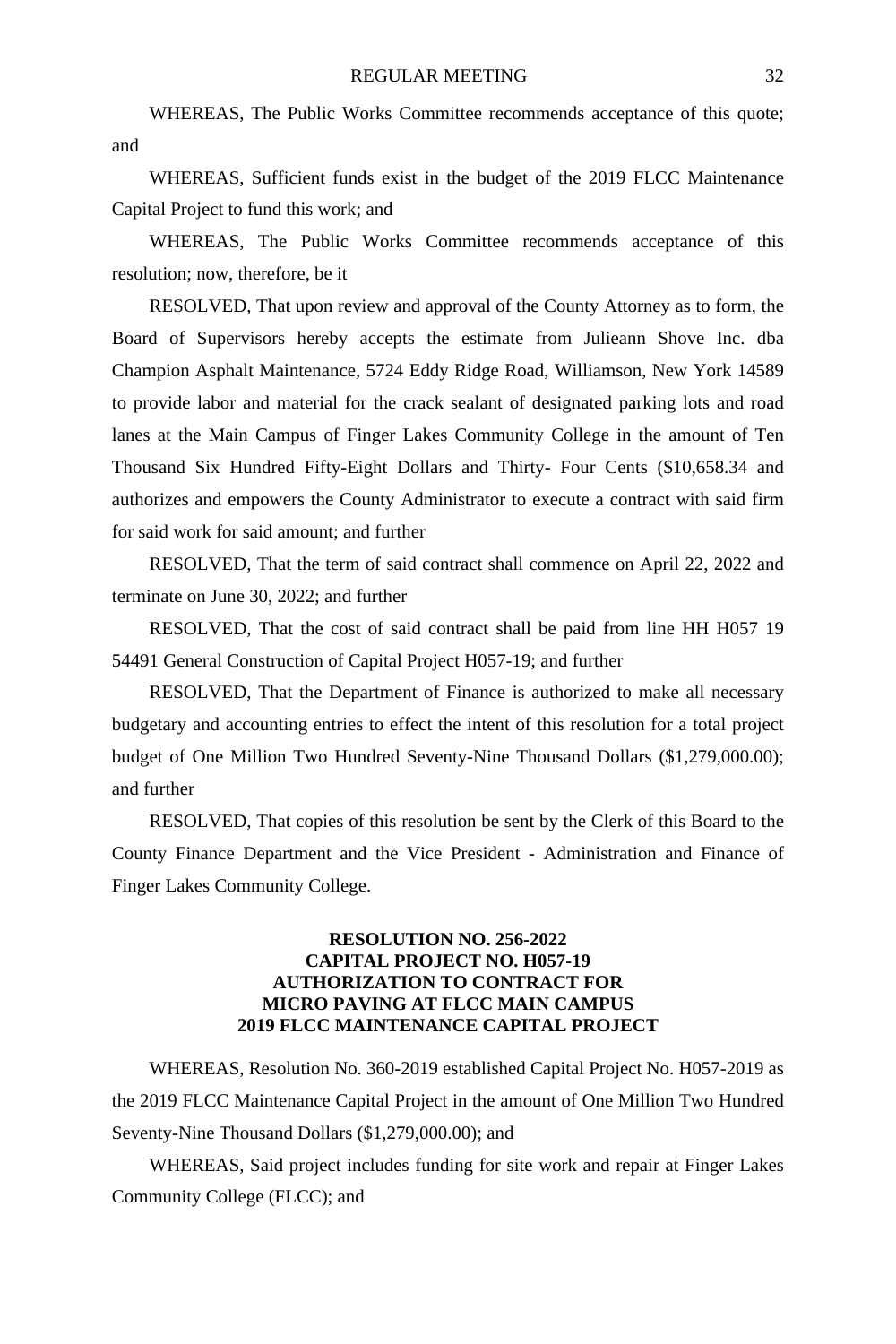#### 33 April 21, 2022

WHEREAS, FLCC staff has identified pavement areas of Marvin Sands Drive, Laker Lane and the drop off loop at the FLCC Main Campus that are in need of micro paving to address cracks and water infiltration in order to extend the useful life of the existing paving and defer the cost of major reconstruction; and

WHEREAS, Res. No. 236-2021 approved bid B21026 for Pavement Maintenance and Rehabilitation with Suit-Kote Corporation, 1911 Lorings Crossing Rd., Cortland, New York 13045, and said bid has been extended through May 14, 2022; and

WHEREAS, Suit-Kote submitted an estimate based on said bid pricing in the amount of Twenty-Four Thousand Five Hundred Fifteen Dollars and Sixty-Three Cents (\$24,515.63), a copy of which is on file with the Clerk of this Board; and

WHEREAS, The Public Works Committee recommends acceptance of this quote; and

WHEREAS, Sufficient funds exist in the budget of the 2019 FLCC Maintenance Capital Project to fund this work; and

WHEREAS, The Public Works Committee recommends acceptance of this resolution; now, therefore, be it

RESOLVED, That upon review and approval of the County Attorney as to form, the Board of Supervisors hereby accepts the estimate from Suit-Kote Corporation, 1911 Lorings Crossing Rd., Cortland, New York 13045 to provide labor and material for the micro paving of Marvin Sands Drive, Laker Lane and the drop off loop at the Main Campus of Finger Lakes Community College in the amount of Twenty Four Thousand Five Hundred Fifteen Dollars and Sixty Three Cents (\$24,515.63) and authorizes and empowers the County Administrator to execute a contract with said firm for said work for said amount; and further

RESOLVED, That the term of said contract shall commence on April 22, 2022 and terminate on June 30, 2022; and further

RESOLVED, That the cost of said contract shall be paid from line HH H05719 54491 General Construction of Capital Project H057-19; and further

RESOLVED, That the Department of Finance is authorized to make all necessary budgetary and accounting entries to effect the intent of this resolution for a total project budget of One Million Two Hundred Seventy-Nine Thousand Dollars (\$1,279,000.00); and further

RESOLVED, That copies of this resolution be sent by the Clerk of this Board to the County Finance Department and the Vice President - Administration and Finance of Finger Lakes Community College.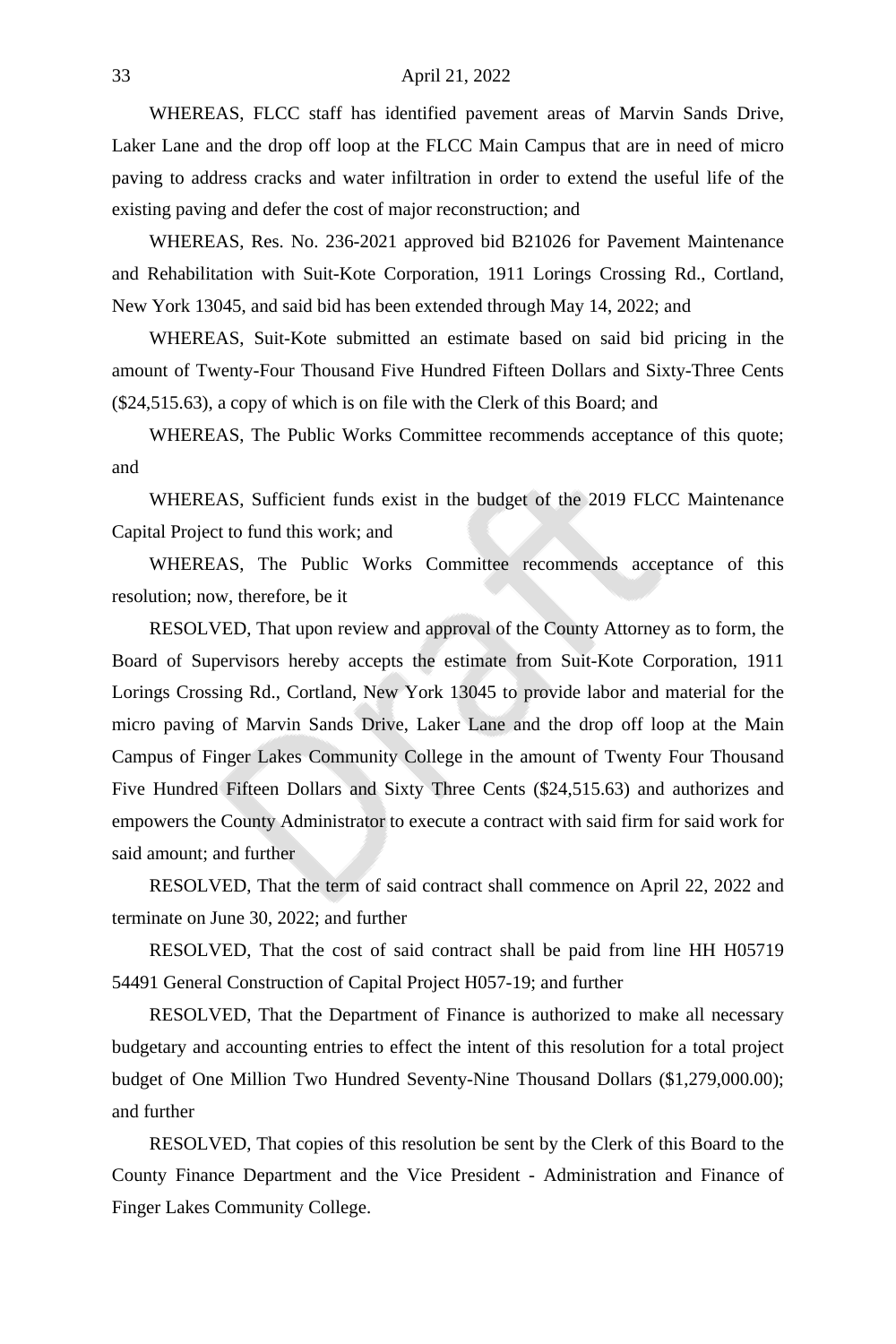# **RESOLUTION NO. 257-2022 CAPITAL PROJECT NO. H068-20 CONTRACT AMENDMENT WITH GRAYBAR FLCC NURSING EXPANSION CAPITAL PROJECT**

WHEREAS, Resolution No. 302-2020 established Capital Project No. H068-20 as the FLCC Nursing Expansion Capital Project; and

WHEREAS, Resolution No. 157-2022 approved a contract with Graybar, 425 Cayuga Rd., Suite 400, Cheektowaga, NY 14225 for the purchase of IT equipment in the amount of Nine Thousand One Hundred Fifty-One Dollars and Eighty-Four Cents (\$9,151.84); and

WHEREAS, Prior to final approval of the contract and issuance of the purchase order quote #0239961454 expired and the vendor notified FLCC the price of the UPS units increased by Five Hundred Forty-Seven Dollars and Four Cents (\$547.04); and

WHEREAS, Graybar submitted quote #0240323967 dated March 29, 2022 for the purchase of Uninterruptable Power Supplies and related equipment in the amount of Nine Thousand Six Hundred Ninety-Eight Dollars and Eighty-Eight Cents (\$9,698.88) per contract 9001283 – Omnia Partners – Public Sector, a copy of which is on file with the Clerk of the Board; and

WHEREAS, Sufficient funds are available in this capital project to fund said price increase; and

WHEREAS, The Public Works Committee recommends adoption of this resolution; now, therefore, be it

RESOLVED, That subject to review and approval of the County Attorney as to form, the Board of Supervisors hereby accepts quote #0240323967 from Graybar and authorizes and empowers the County Administrator to execute a contract amendment for an additional cost increase of Five Hundred Forty-Seven Dollars and Four Cents (\$547.04) with said firm for IT equipment price increases for a total contract price of Nine Thousand Six Hundred Ninety-Eight Dollars and Eighty-Eight Cents (\$9,698.88); and further

RESOLVED, That the term of this contract commence on March 11, 2022 and end on December 31, 2023; and further

RESOLVED, That the cost of said contracts be paid from budget line HH H06820 52300 – Equipment, Computer of Capital Project H068-20; and further

RESOLVED, That the Department of Finance is directed to make all necessary budget and accounting entries to effect the intent of this resolution for a total project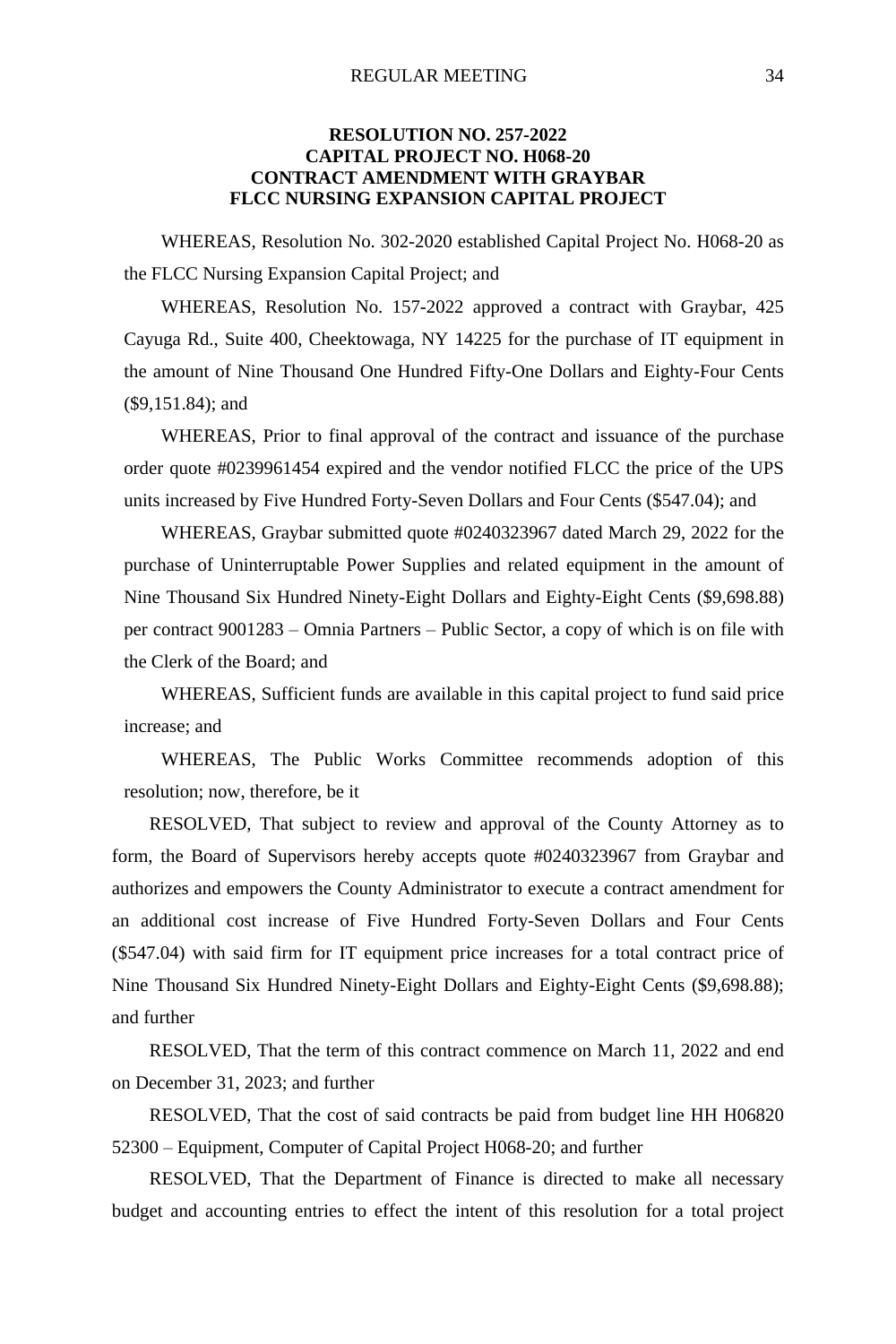budget of Seven Million Two Hundred Thirty-Two Thousand Two Hundred Seventy-Eight Dollars (\$7,232,278.00); and further

RESOLVED, That certified copies of this resolution be sent by the Clerk of this Board to the County Finance Department and the Vice President – Administration and Finance of Finger Lakes Community College.

#### **RESOLUTION NO. 258-2022 ESTABLISH CAPITAL PROJECT NO. H085-2022 AS THE FLCC FACILITIES MASTER PLAN UPDATE PROJECT**

WHEREAS, Resolution No. 695-2018 approved the 2019-2024 Ontario County Capital Improvement Plan (CIP) including an FLCC Facilities Master Plan Project; and

WHEREAS, Due to COVID, said FLCC Facilities Master Plan Project was not commenced, and the County portion of the funding was not put into a reserve; and

WHEREAS, Finger Lakes Community College (FLCC) has requested commencement of this project as being needed to ensure that facilities and the maintenance thereof support FLCC's mission, strategic plan, and academic plan into the future; and

WHEREAS. The 2019 New York State Budget included authorization for the SUNY funding of \$125,000 as Project # C11100; and

WHEREAS, The Public Works Committee and the Ways and Means Committee recommend adoption of this resolution; now, therefore, be it

RESOLVED, That the Ontario County Board of Supervisors hereby establishes Capital Project H085-22 as the FLCC Facilities Master Plan Update Project; and further

RESOLVED, That the following budget transfer is hereby approved:

| AA 30599       | <b>Appropriated Fund Balance</b> | \$125,000.00 |
|----------------|----------------------------------|--------------|
| AA995099 59000 | <b>Interfund Transfers</b>       | \$125,000.00 |

and further

RESOLVED, That the budget for Capital Project H085-22 be, and hereby is, established as follows:

| Line Item       | Description                      | Change       |
|-----------------|----------------------------------|--------------|
| Appropriations: |                                  |              |
| HHH085 22 54260 | Consultation & Professional      | \$245,000.00 |
| HHH085 22 54865 | Administration                   | \$5,000.00   |
| Revenues:       |                                  |              |
| HHH085 22 43297 | State Aid                        | \$125,000.00 |
| HHH085 22 45031 | General Fund – Interfund Revenue | \$125,000.00 |

and further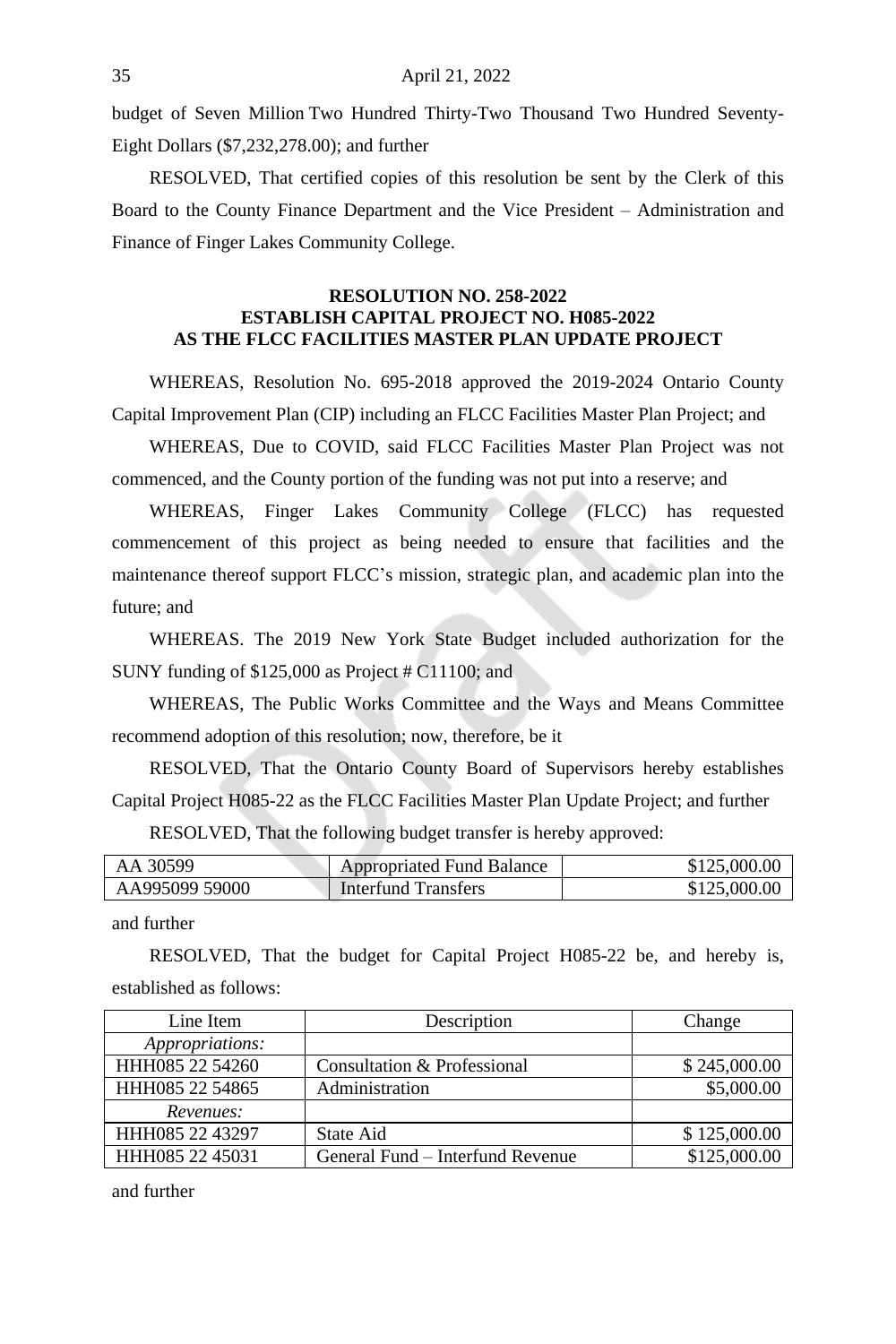RESOLVED, That the Director of Planning shall serve as the Administrative Manager for this project; and further

RESOLVED, That the Department of Finance is directed to make all necessary budgetary and accounting entries to effect the intent of this resolution for a total project budget of Two Hundred Fifty Thousand Dollars (\$250,000.00); and further

RESOLVED, That certified copies of this resolution be sent by the Clerk of this Board to the County Finance Department and the Vice President of Administration and Finance at FLCC.

## **RESOLUTION NO. 259-2022 CREATION OF SPECIAL COMMITTEE TO OVERSEE THE FLCC FACILITIES MASTER PLAN UPDATE PROJECT**

WHEREAS, Resolution No. 258-2022 created Capital Project No. H085-2022 as the FLCC Facilities Master Plan Update Project; and

WHEREAS, The County and FLCC desire to work cooperatively in developing said Plan, to involve and work with respective involved staff, and to establish a communication chain to respective standing committees and boards; and

WHEREAS, The complexity and oversight necessary to manage this project is beyond the scope of responsibility of any existing standing committee of the Board; and

WHEREAS, A Special Committee requires the authority of this Board to approve the payment of invoices and otherwise manage said capital project budget; now, therefore, be it

RESOLVED, That this Board of Supervisors does hereby create a special committee of this Board hereby named the FLCC Facilities Master Plan Update Committee, to oversee Capital Project H085-22 and work cooperatively to prepare a new Facilities Master Plan for FLCC to ensure FLCC facilities are maintained and modifications needed identified to ensure said facilities support FLCC's mission, strategic plan, and academic plan to the extent practical, and to recommend adoption of said Plan by the FLCC Board of Trustees and the Ontario County Board of Supervisors; and further

RESOLVED, That said FLCC Facilities Master Plan Update Committee is hereby delegated the responsibility and authority to approve capital project payments for the Capital Project H085-22 in the same manner as the Public Works Committee oversees other capital projects on behalf of this Board; and further

RESOLVED, That the following people are hereby appointed as members of the FLCC Facilities Master Plan Update Committee:

Chairman: Supervisor David Baker (Chairman OC Ways & Means Committee)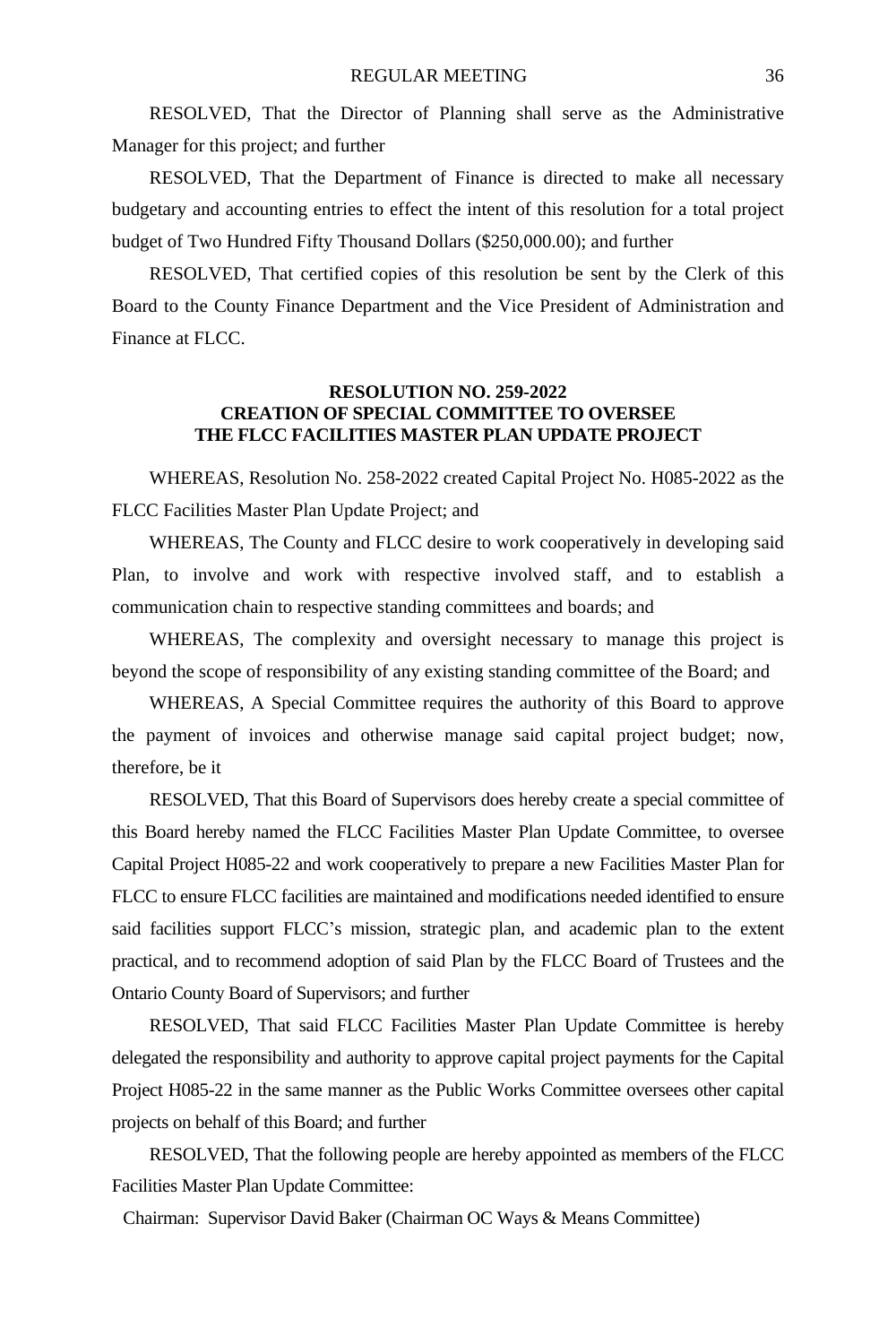#### 37 April 21, 2022

Supervisor David Phillips (OC Public Works Committee) Geoffrey Astles, FLCC Board of Trustees Joan Geise, FLCC Board of Trustees Dr. Robert Nye, President, FLCC Adam W. Rathbun, FLCC VP of Administration and Finance Debora Ortloff, FLCC VP for Strategic Initiatives and Assessment Catherine Ahern, FLCC Director of Facilities and Grounds Milton Johnson, Faculty Member, FLCC Sarah Moon, Director of Library Learning Resources, FLCC Chris DeBolt, County Administrator, Ontario County Thomas Harvey, Director of Planning, Ontario County

and further

RESOLVED, That the Chairman of this Board shall have the authority to amend the membership of said FLCC Facilities Master Plan Update Committee in the same manner as regular committee assignments; and further

RESOLVED, That the County Director of Planning shall serve as staff liaison to said committee; and further

RESOLVED, That a steering committee comprised of the County Director of Planning, the FLCC VP of Administration and Finance, the FLCC Director of Facilities and Grounds, and the FLCC VP for Strategic Initiatives and Assessment, shall be responsible for coordinating the day to day activities involved with this project including preparation of any request for proposal for consultant services, materials and presentations to the FLCC Facilities Master Plan Update Committee, working with consultant(s), involving other FLCC or County staff as necessary to further the preparation of said Plan, and maintaining project schedule; and further

RESOLVED, That this special committee shall be dissolved upon adoption of a new FLCC Facilities Master Plan by the Ontario County Board of Supervisors and the Trustees of Finger Lakes Community College; and further

RESOLVED, That this resolution shall take effect immediately.

#### **RESOLUTION NO. 260-2022 APPROVAL OF SUPPLEMENTAL AGREEMENT WITH THE FRIENDS OF CMAC CONCERNING THE HEADLINER LOUNGE TWO STORY TENT AT CMAC**

WHEREAS, Resolution No. 338-2005 granted a lease (the "Ground Lease") to certain property in the Town of Hopewell, New York, having tax map number 99.00-1- 4.100 to the FRIENDS OF THE CONSTELLATION BRANDS – MARVIN SANDS PERFORMING ARTS CENTER, INC., then known as Friends of the Finger Lakes Performing Arts Center, Inc. (the "FRIENDS"), said property being part of the main campus of Finger Lakes Community College ("FLCC"); and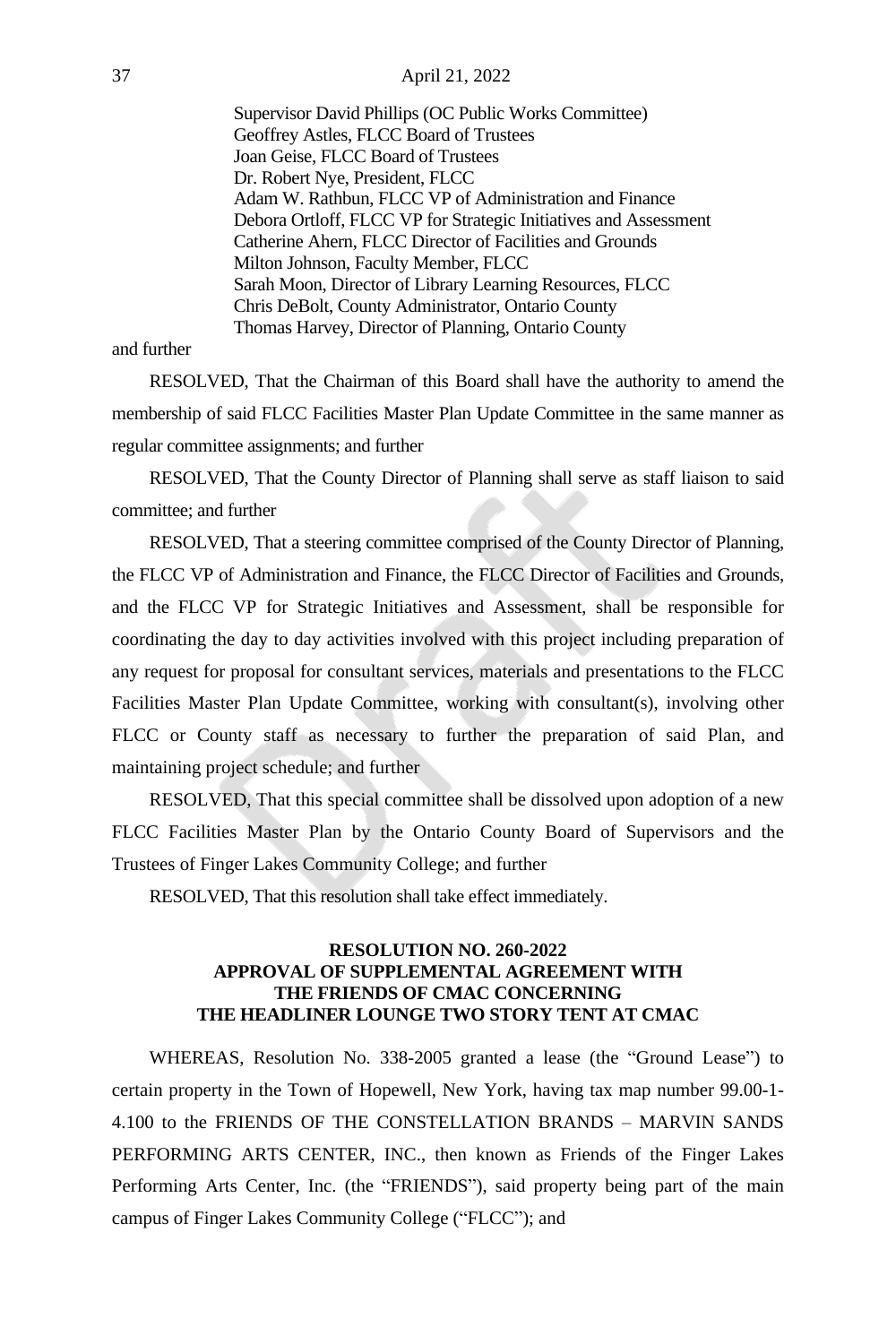WHEREAS, Said leased area includes the Constellation Brands-Marvin Sands Performing Arts Center ("CMAC") (collectively the "Leased Property"); and

WHEREAS, the FRIENDS entered into an Operations Agreement with FLCC for the Leased Property ("Operations Agreement"); and

WHEREAS, said the Ground Lease and Operations Agreement requires approval from this Board and FLCC for improvements by the FRIENDS to the Leased Property; and

WHEREAS, The FRIENDS have proposed to make further improvements to the Leased Property not contemplated in the Ground Lease and Operations Agreement, specifically constructing a new two-story tent and related site work for use as the Headliner Lounge (hereinafter the 'Two-Story Tent Project'); and

WHEREAS, The FRIENDS have proposed to bear the full cost of the construction, maintenance, and operation of the Two-Story Tent Project; and

WHEREAS, The plans for the Two-Story Tent Project have been coordinated with the FLCC Director of Facilities and Grounds and a Building Permit Issued by the County Code Enforcement Officer; and

WHEREAS, The FLCC Board of Trustees has reviewed and recommends granting permission to the FRIENDS for the Two-Story Tent Project; and

WHEREAS, The FRIENDS have proposed a supplemental agreement between the County, FLCC and itself allowing the FRIENDS to implement the Two-Story Tent Project and making the FRIENDS responsible for the maintenance of the FRIENDS PROJECTS through the term of the Ground Lease; and

WHEREAS, The Public Works Committee recommends approval of this resolution; now, therefore, be it

RESOLVED, That upon review and approval of the County Attorney as to form, this Board of Supervisors does hereby approve the proposed supplemental agreement, substantially in the form on file with the Clerk of this Board, between the County, FLCC and the FRIENDS concerning the Two-Story Tent Project is hereby approved; and further

RESOLVED, That the County Administrator be and hereby is authorized and empowered to execute said agreement; and further

RESOLVED, That a copy of this resolution be sent to the FLCC Board of Trustees and to the FRIENDS.

# **RESOLUTION NO. 261-2022 CLOSING OF CAPITAL PROJECT NO. H050-18**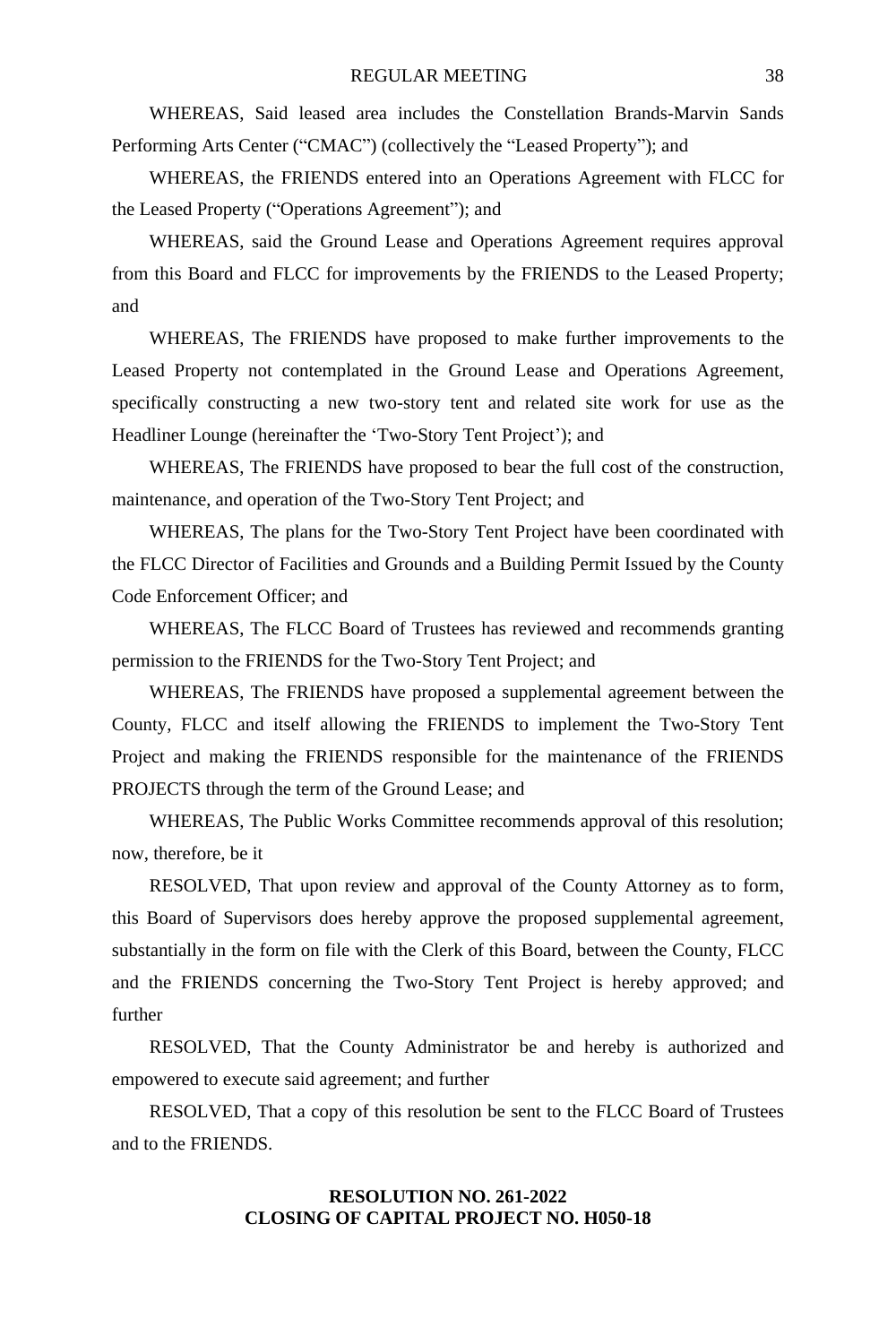### **REPLACEMENT OF MAIN STREET BRIDGE OVER IRONDEQUOIT CREEK**

WHEREAS, Resolution No. 785-2018 created Capital Project No. 05-2018, Replacement of Main Street Bridge over Irondequoit Creek, now known as Capital Project H050-18; and

WHEREAS, Capital Project No. H050-18 was budgeted and funded to an authorized amount of \$1,462,202.00 and final project costs were \$1,194,865.00; and

WHEREAS, All expenditures attributable to Capital Project No. H050-18 have now been made leaving \$6,881.87 of the County's contribution left in the project; and

WHEREAS, The Public Works and Ways and Means Committees have reviewed this resolution and recommend closing Capital Project No. H050-18; now, therefore, be it

RESOLVED, That Capital Project No. H050-18 is hereby closed; and further

RESOLVED, That the cash balance and any additional interest earnings remaining in Capital Project No. H050-18 be transferred to the D Fund Reserve for Roads and Bridges; and

RESOLVED, That the Department of Finance is authorized to make all necessary accounting entries to affect the transfer of funds and the closing of Capital Project No. H050-18; and further

RESOLVED, That certified copies of this resolution be sent by the Clerk of the Board to the Department of Finance.

# **RESOLUTION NO. 262-2022 ESTABLISH CAPITAL PROJECT NO. H084-22 REPLACEMENT OF COUNTY ROAD 12 CULVERT #35 AND AUTHORIZE PURCHASE OF LANDS**

WHEREAS, The approved 2022 Capital Improvement Plan includes funding for the replacement of Culvert 35 on County Road 12, in the Town of South Bristol; and

WHEREAS, County engineering staff have advanced the design for the project; and WHEREAS, The Department of Public Works, having investigated the matter of acquiring additional right-of-way necessary for the replacement of Culvert 35 on County Road 12, recommends purchasing easements as follows:

| $CR 12 - Parcel No(s)$ . | Tax Account Number | <b>Estimated Amount</b> |
|--------------------------|--------------------|-------------------------|
| TE01-2022                | 190.00-2-42.111    | \$2,700.00              |
| TE002-2022               | 194.00-1-40.00     | \$900.00                |
| TE03-2022                | 190.00-2-42.112    | \$500.00                |
| HUD01-2022               | 190.00-2-42.112    | \$800.00                |
| HUD02-2022               | 194.00-1-40.000    | \$1,100.00              |

and

WHEREAS, Estimated right-of-way cost for said project is \$6,000; and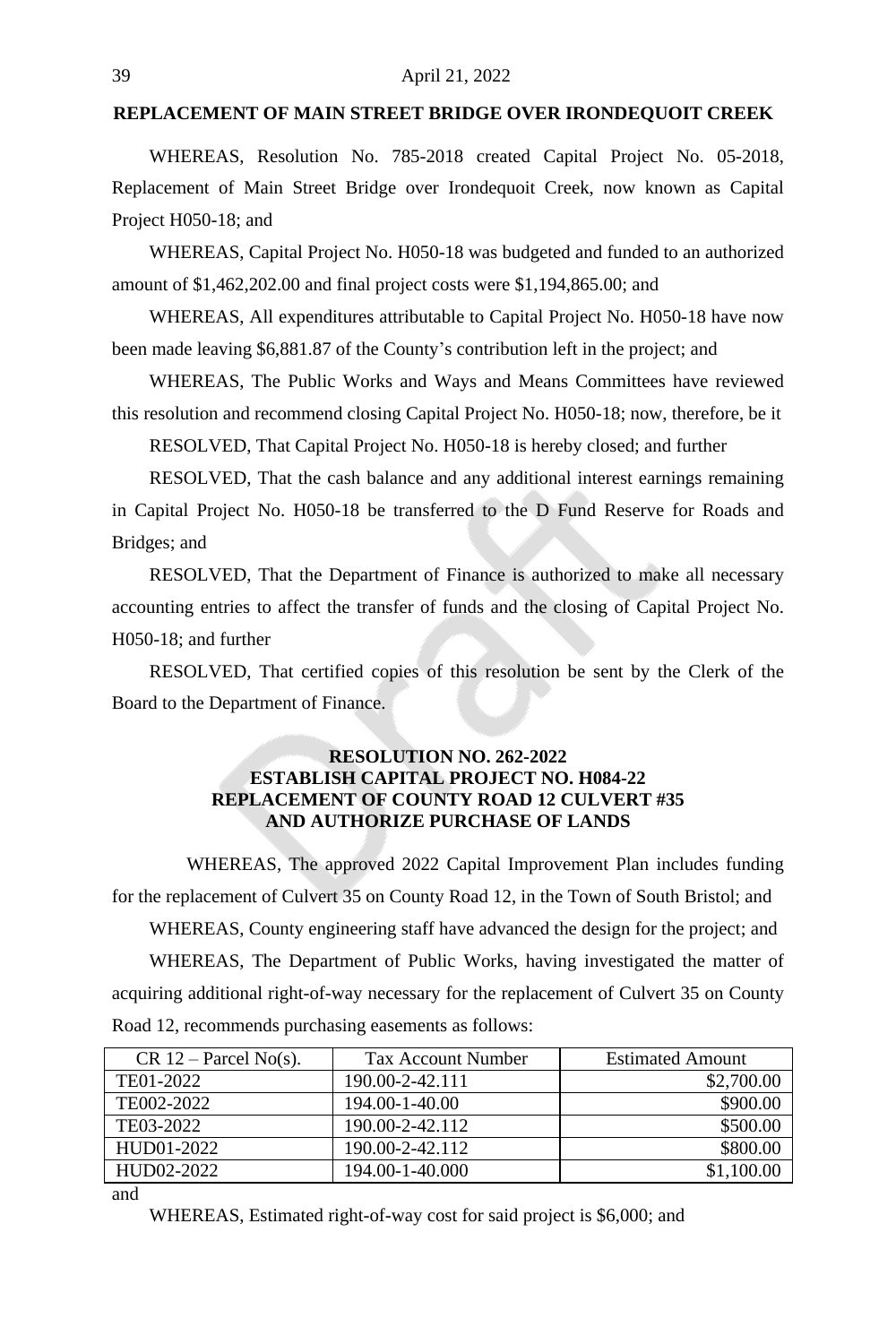WHEREAS, During final negotiations with property owners it may be necessary to compensate for unforeseen conditions and administrative remedies thus requiring a rightof-way purchase contingency; and

WHEREAS, Estimated budget for said property acquisition is \$6,500 which includes a contingency of \$500; and

WHEREAS, It may be necessary to conduct title searches and abstract updates for these easements; and

WHEREAS, Pursuant to Resolution No. 549-2021, this Board authorized a contract with Crossroads Abstract to conduct title searches and abstract updates as directed by the County Attorney; and

WHEREAS, The Department of Public Works has established a cost estimate of \$1,800 to complete title searches and abstract updates for said parcels; and

WHEREAS, Resolution No. 237-2021 renewed bid B20008 for the care and removal of trees to Terry Tree Service, LLC; and

WHEREAS, Tree removals are necessary to advance the replacement of Culvert 35 on County Road 12; and

WHEREAS, County engineering staff has identified the trees to be removed at said site and using the Ontario County Material Bids estimated a cost not to exceed \$41,910.00 for their removal; and

WHEREAS, The Public Works and Ways & Means Committees have reviewed this proposal and recommend its acceptance; now, therefore, be it

RESOLVED, That the Ontario County Board of Supervisors hereby establishes Capital Project No. H084-22, Replacement of County Road 12 Culvert #35; and further

RESOLVED, That the Capital Project budget be, and hereby is, established as follows:

| Appropriations: |                             | <b>Budget</b> |
|-----------------|-----------------------------|---------------|
| HHH08422 54491  | <b>General Construction</b> | \$41,910.00   |
| HHH08422 54820  | Land Acquisition            | \$8,300.00    |
| HHH08422 54865  | Administration              | \$2,000.00    |
| Revenue:        |                             |               |
| HHH08422 45031  | <b>Interfund Transfers</b>  | \$52,210.00   |

and further

RESOLVED, That the Ontario County Board of Supervisors, on the recommendation of the Public Works Committee, hereby approves the purchase of the aforesaid easements and the amounts hereinbefore set for an amount not to exceed \$6,500.00; and further

RESOLVED, That the Commissioner of Public Works be, and hereby is, authorized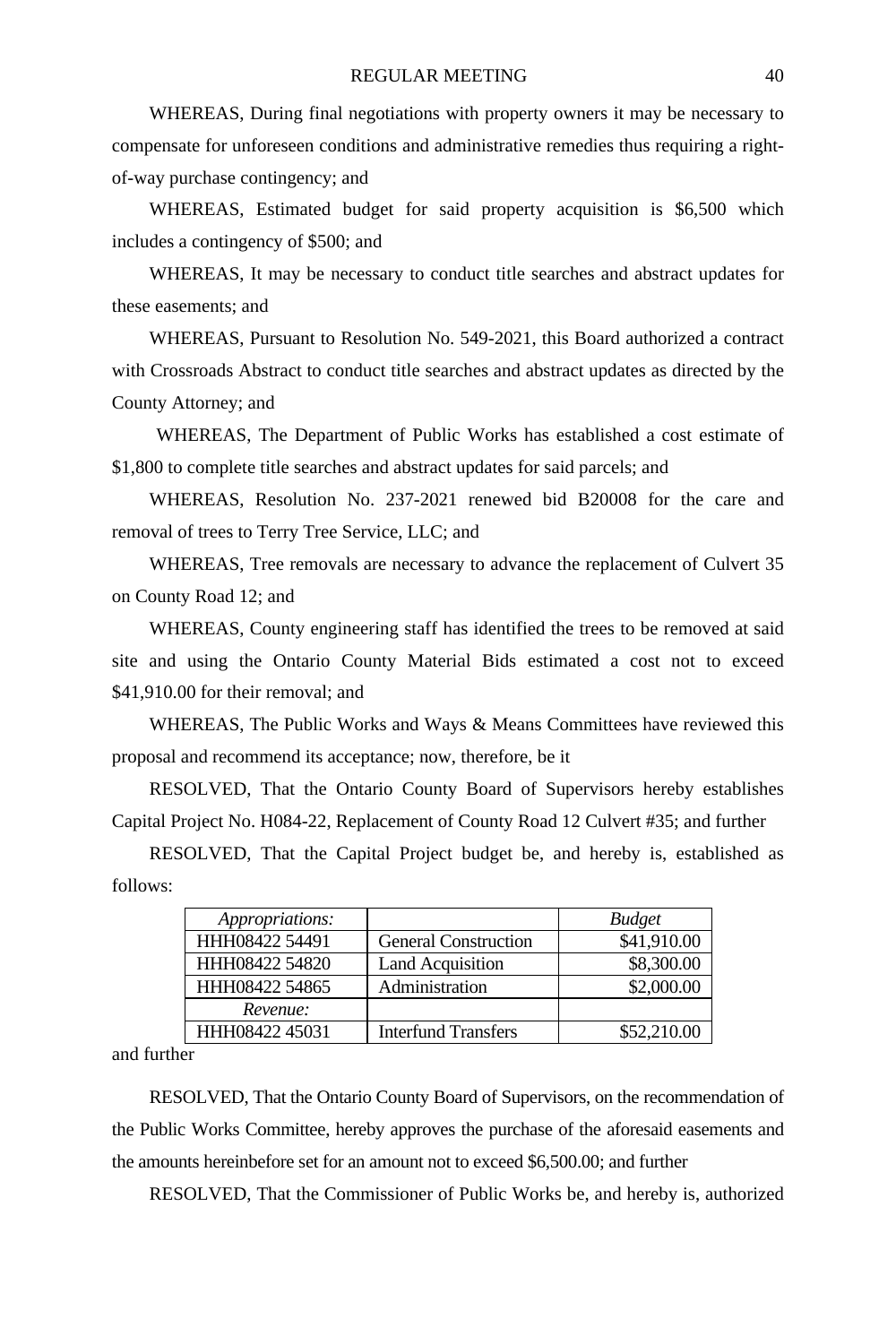and empowered to execute any and all documents necessary or appropriate to effectuate the purposes of the original purchase, subject to review and approval by the Office of the County Attorney; and further

RESOLVED, That certified copies of this resolution be sent by the Clerk of this Board to the Department of Finance and the County Attorney.

## **RESOLUTION NO. 263-2022 CAPITAL PROJECT NO. H065-19 COUNTY ROAD 50 PREVENTIVE MAINTENANCE ACCEPTANCE OF SUPPLEMENTAL AGREEMENT #2 TO NEW YORK STATE REVENUE CONTRACT DEPARTMENT OF PUBLIC WORKS**

WHEREAS, A project for County Road 50 Preventive Maintenance, P.I.N. 4ON0.07 (the "Project") is eligible for funding under Title 23 U.S. Code, as amended, that calls for the apportionment of the costs of such projects to be borne at the ratio of 80% Federal funds and 20% non-Federal funds; and

WHEREAS, Resolution No. 862-2019 created Capital Project No. H065-19, County Road 50 Preventive Maintenance, and authorized the acceptance of the New York State Revenue Contract for the Preliminary Engineering, Detailed Design, and Right-of-Way Incidentals Phase for the Project; and

WHEREAS, Resolution No. 423-2021 authorized acceptance of Supplemental Agreement #1 which provided Federal funding for the construction phase and Marchiselli funding for the design phase of the project; and

WHEREAS, Supplemental Agreement #2 which decreases the construction funds has been received; and

WHEREAS, The Public Works Committee and Ways and Means Committee have reviewed this resolution and recommend its approval; now, therefore, be it

RESOLVED, That the Board of Supervisors hereby accepts Supplemental Agreement #2 to the New York State Revenue Contract for Capital Project No. H065-19; and further

RESOLVED, That the Board of Supervisors hereby authorizes the County Administrator to pay in the first instance 100% of the federal and non-federal share of the cost of the Project or portions thereof; and further

RESOLVED, That the budget of Capital Project No. H065-19 be amended as follows:

| Description | Current | _hange | Revised |
|-------------|---------|--------|---------|
| _ıne        | Budget  |        | Budget  |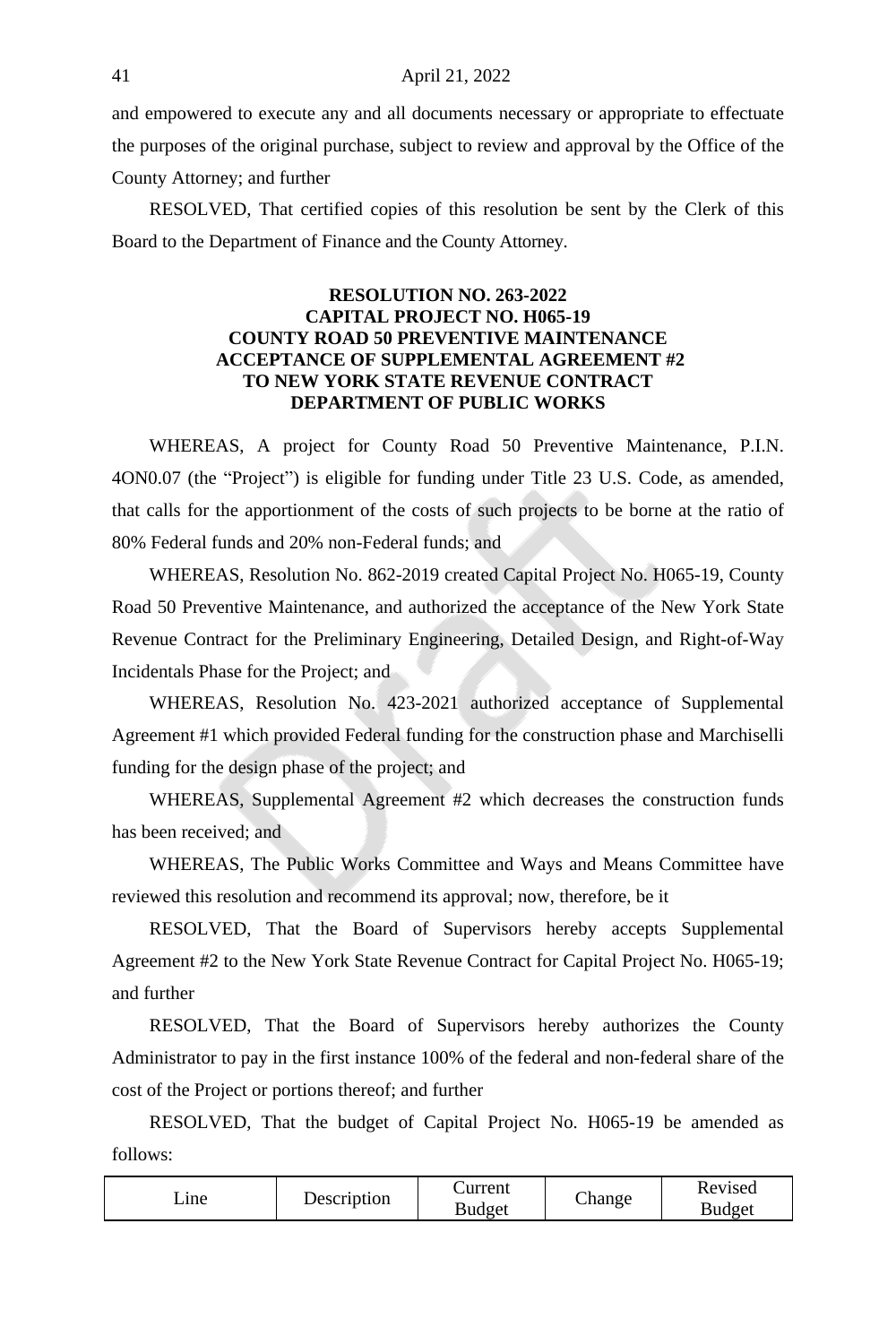| Appropriations: |                         |              |               |              |
|-----------------|-------------------------|--------------|---------------|--------------|
| HHH06519 54491  | General<br>Construction | \$578,318.98 | $-$18,590.40$ | \$559,728.58 |
| HHH06519 54495  | Engineering             | \$117,011.02 |               | \$117,011.02 |
| HHH06519 54865  | Administration          | \$1,000.00   |               | \$1,000.00   |
| Revenue:        |                         |              |               |              |
| HHH06519 43089  | State Aid               | \$3,450.00   |               | \$3,450.00   |
| HHH06519 44597  | Federal Aid             | \$557,064.00 | $-$18,590.40$ | \$538,473.60 |
| HHH06519 45031  | Interfund<br>Transfer   | \$135,816.00 |               | \$135,816.00 |

and further

RESOLVED, That the Department of Finance is authorized to make the necessary accounting and budget entries to affect the intent of this Resolution for a total project budget of Six Hundred Seventy-Seven Thousand Seven Hundred Thirty-Nine Dollars and Sixty Cents (\$677,739.60); and further

RESOLVED, That in the event the full Federal and non-Federal share costs of the Project exceed the amount appropriated above, the Board of Supervisors shall convene as soon as possible to appropriate said excess amount upon notification by the New York State Department of Transportation; and further

RESOLVED, That the County Administrator be, and hereby is, authorized to execute all necessary Agreements and certifications on behalf of the Board of Supervisors with the New York State Department of Transportation in connection with the advancement or approval of the Project and providing for the administration of the Project and the municipality's first instance funding of project costs and permanent funding of the local share of Federal-aid and State-aid eligible Project costs and all Project costs within appropriations therefore that are not so eligible; and further

RESOLVED, That the Commissioner of Public Works be, and hereby is, authorized to execute any reimbursement requests for Federal Aid and/or Marchiselli Aid on behalf of the Board of Supervisors with the New York State Department of Transportation in connection with this Project; and further

RESOLVED, That certified copies of this resolution be sent by the Clerk of this Board of Supervisors to the Department of Finance and the New York State Department of Transportation, Regional Project Liaison, Region 4 Office, 1530 Jefferson Road, Rochester, New York 14623.

> **RESOLUTION NO. 264-2022 RENEWAL OF ON-DEMAND CONTRACTS WITH CONSULTING AND ENGINEERING FIRMS FOR PROJECT ASSISTANCE FOR ONTARIO COUNTY DEPARTMENT OF PUBLIC WORKS**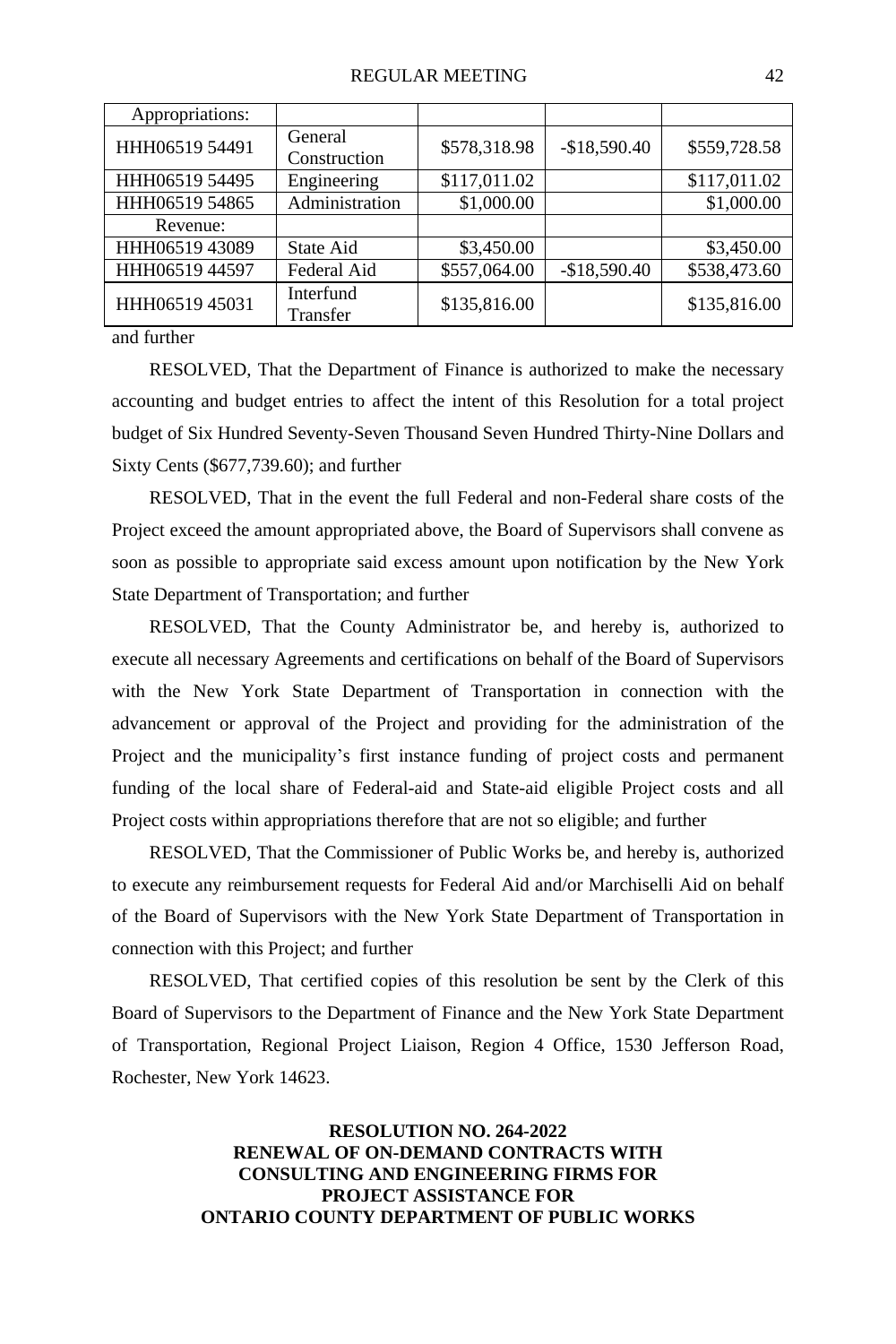WHEREAS, By Resolution No. 199-2021, this Board authorized on-demand contracts for engineering services needed for minor infrastructure and facility project studies; and

WHEREAS, The following firms agree to renew their on-demand contract for an additional twelve month period at the same pricing structure; and

WHEREAS, The contract allows other Ontario County municipalities to utilize said services at the discretion of the vendor; now, therefore be it

RESOLVED, The Board of Supervisors approves a one-year renewal of the ondemand contract to be established with the following firms starting April 20, 2022 through April 19, 2023:

|                             | Erdman Anthony           | 145 Culver Rd.       |
|-----------------------------|--------------------------|----------------------|
|                             |                          | Suite 200            |
|                             |                          | Rochester, NY 14620  |
|                             | McFarland Johnson        | 15 Fishers Rd.       |
|                             |                          | Suite 200            |
| General Civil Engineering   |                          | Pittsford, NY 14534  |
| <b>Heavy Structural</b>     | Barton & Loguidice       | 11 Centre Park       |
| Analysis & Review           |                          | Suite 203            |
|                             |                          | Rochester, NY 14614  |
|                             | LU Engineers             | 339 East Avenue      |
|                             |                          | Suite 200            |
|                             |                          | Rochester, NY 14604  |
|                             | <b>Fisher Associates</b> | 180 Charlotte Street |
|                             |                          | Rochester, NY 14607  |
|                             | <b>LU</b> Engineers      | 339 East Avenue      |
|                             |                          | Suite 200            |
|                             |                          | Rochester, NY 14604  |
| Wastewater treatment,       | C & S Companies          | 150 State Street     |
| Sewer system evaluation,    |                          | Suite 120            |
| plan and design             |                          | Rochester, NY 14614  |
|                             | Barton & Loguidice       | 11 Centre Park       |
|                             |                          | Suite 203            |
|                             |                          | Rochester, NY 14614  |
|                             | <b>SRF</b> Associates    | 3495 Winton Place    |
|                             |                          | Bldg E Suite 110     |
|                             |                          | Rochester, NY 14623  |
|                             | C & S Companies          | 150 State Street     |
|                             |                          | Suite 120            |
| Traffic Analysis and design |                          | Rochester, NY 14614  |
|                             | <b>Fisher Associates</b> | 180 Charlotte Street |
|                             |                          | Rochester, NY 14607  |
|                             | Barton & Loguidice       | 11 Centre Park       |
|                             |                          | Suite 203            |
|                             |                          | Rochester, NY 14614  |
| Right-of-Way Services       | <b>Erdman Anthony</b>    | 145 Culver Rd.       |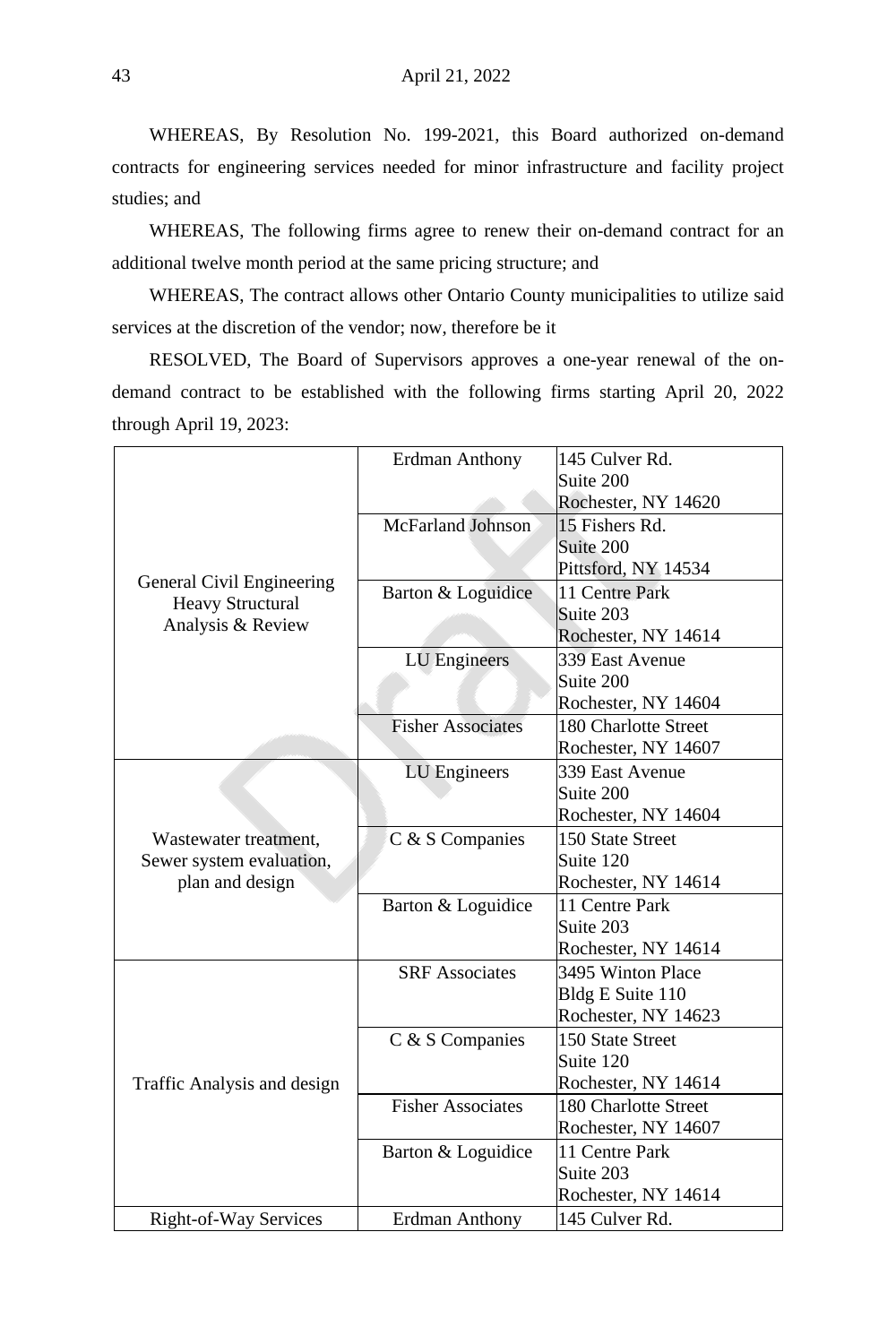|                                                      |                          | Suite 200                                   |
|------------------------------------------------------|--------------------------|---------------------------------------------|
|                                                      |                          | Rochester, NY 14620                         |
|                                                      | <b>Fisher Associates</b> | 180 Charlotte Street                        |
|                                                      |                          | Rochester, NY 14607                         |
|                                                      | Barton & Loguidice       | 11 Centre Park                              |
|                                                      |                          | Suite 203                                   |
|                                                      |                          | Rochester, NY 14614                         |
| Development Review                                   | C & S Companies          | 150 State Street                            |
|                                                      |                          | Suite 120                                   |
|                                                      |                          | Rochester, NY 14614                         |
|                                                      | <b>Fisher Associates</b> | 180 Charlotte Street                        |
|                                                      |                          | Rochester, NY 14607                         |
|                                                      | LU Engineers             | 339 East Avenue                             |
|                                                      |                          | Suite 200                                   |
|                                                      |                          | Rochester, NY 14604                         |
|                                                      | <b>Fisher Associates</b> | 180 Charlotte Street<br>Rochester, NY 14607 |
|                                                      |                          | 700 West Metro Park                         |
|                                                      | <b>Larson Engineers</b>  | Rochester, NY 14623                         |
|                                                      | <b>RAVI</b> Engineering  | 2110 South Clinton Ave                      |
|                                                      |                          | Suite #1                                    |
| <b>Environmental Services</b><br><b>Hazard Study</b> |                          | Rochester, NY 14618                         |
|                                                      | Barton & Loguidice       | 11 Centre Park                              |
|                                                      |                          | Suite 203                                   |
|                                                      |                          | Rochester, NY 14614                         |
|                                                      | LU Engineers             | 339 East Avenue                             |
|                                                      |                          | Suite 200                                   |
|                                                      |                          | Rochester, NY 14604                         |
|                                                      | <b>Erdman Anthony</b>    | 145 Culver Rd.                              |
|                                                      |                          | Suite 200                                   |
|                                                      |                          | Rochester, NY 14620                         |
| Survey & Site Work                                   | Ravi Engineering         | 2110 South Clinton Ave                      |
|                                                      |                          | Suite #1                                    |
|                                                      |                          | Rochester, NY 14618                         |
|                                                      | <b>Fisher Associates</b> | 180 Charlotte Street                        |
|                                                      |                          | Rochester, NY 14607<br>15 Fishers Rd.       |
|                                                      | McFarland Johnson        | Suite 200                                   |
|                                                      |                          | Pittsford, NY 14534                         |
|                                                      | M/E Engineering          | 300 Trolley Blvd                            |
| <b>Building Services</b>                             |                          | Rochester, NY 14606                         |
|                                                      | C & S                    | 150 State Street                            |
|                                                      |                          | Rochester, NY 14614                         |
|                                                      | <b>SWBR</b>              | 387 East Main Street                        |
|                                                      |                          | Rochester, NY 14604                         |
| Meteorology Consulting:                              | Flour City Weather       | 5976 Chelsea Place                          |
| Inclement Weather forecast and                       |                          | Farmington, NY 14425                        |
| Training                                             |                          |                                             |

and further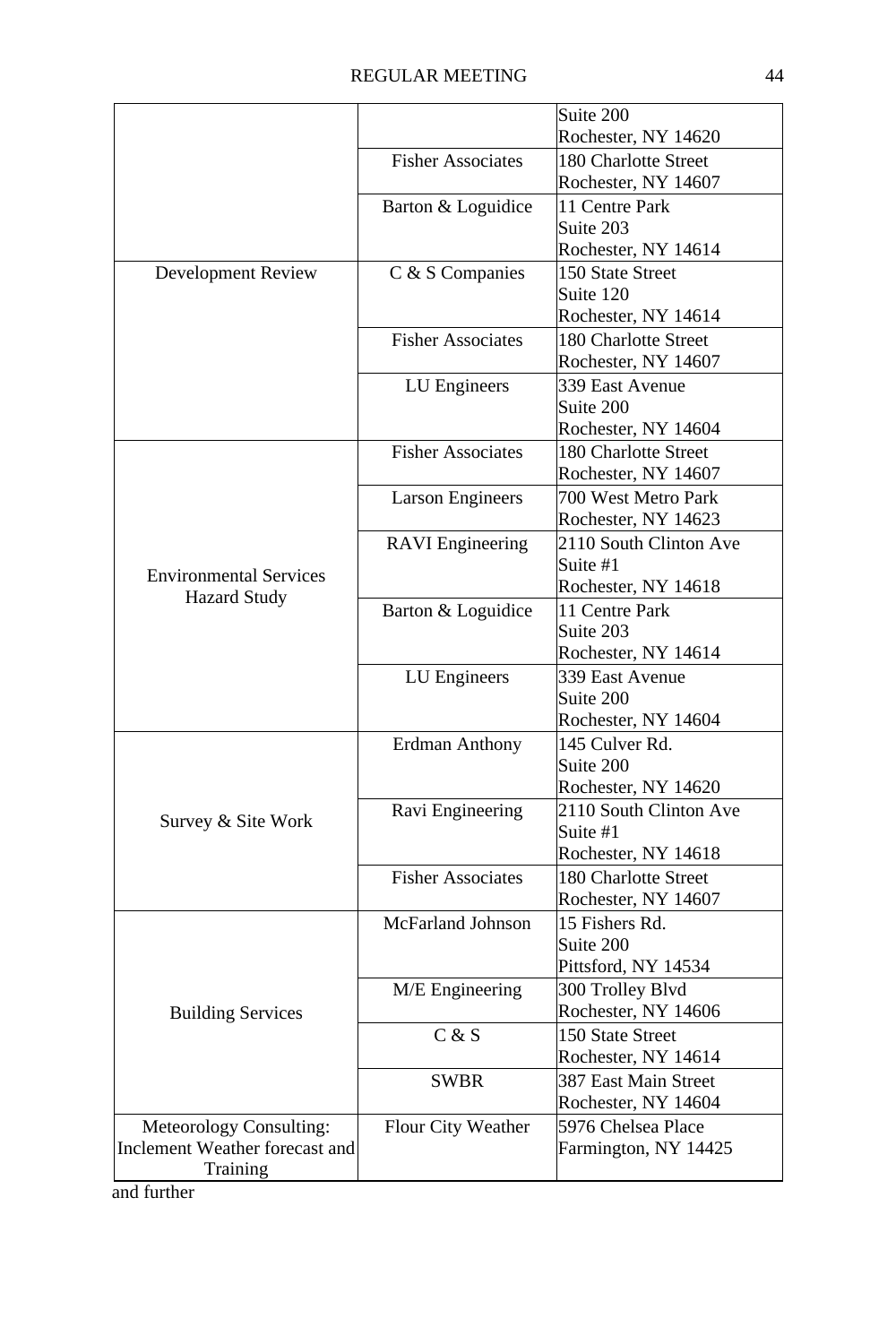RESOLVED, The Commissioner of Public Works, upon notice to the Public Works Committee, is hereby authorized to establish the scope of work and fees with selected firms from this list and order services to be provided up to a fee limit of \$10,000 for a particular project; and further

RESOLVED, Under an emergency situation or for time critical events, the Commissioner of Public Works may order such services to begin and to immediately notify the County Administrator and Chairman of the Public Works Committee that a situation has arisen where contract for these services must begin immediately; and further

RESOLVED, The Commissioner of Public Works be, and hereby is, authorized and empowered to execute any and all documents necessary or appropriate to effectuate the purposes hereof, subject to the review and approval of the County Attorney as to form.

The foregoing block of eleven resolutions was adopted.

Supervisor Peter Ingalsbe offered the following resolution and moved for its adoption, seconded by Supervisor David Phillips:

## **RESOLUTION NO. 265-2022 AUTHORIZE CONTRACTS FOR MOWING ROADSIDES IN ONTARIO COUNTY**

WHEREAS, Resolution No. 421-93 authorized mowing contracts with any municipality within the County that wishes to contract for such services; and

WHEREAS, Due to time, equipment and labor constraints, the County Highway Department would not be able to maintain all the roadsides within the County without these contracts; and

WHEREAS, Resolution No. 819-2017 established rates for mowing equipment according to adjustments made to the NYS Department of Transportation Equipment Rental Schedule and for labor to be reimbursed on a cost basis; and

WHEREAS, It is prudent to review this contractual arrangement with the municipalities on a periodic basis; and

WHEREAS, The Town Highway Departments have experienced a large increase in fuel costs which we anticipate will continue through the 2022 roadside mowing season; and

WHEREAS, The Public Works Committee has proposed a \$10/hr. increase in equipment rental rates to cover these fuel cost increases for the 2022 season; now, therefore, be it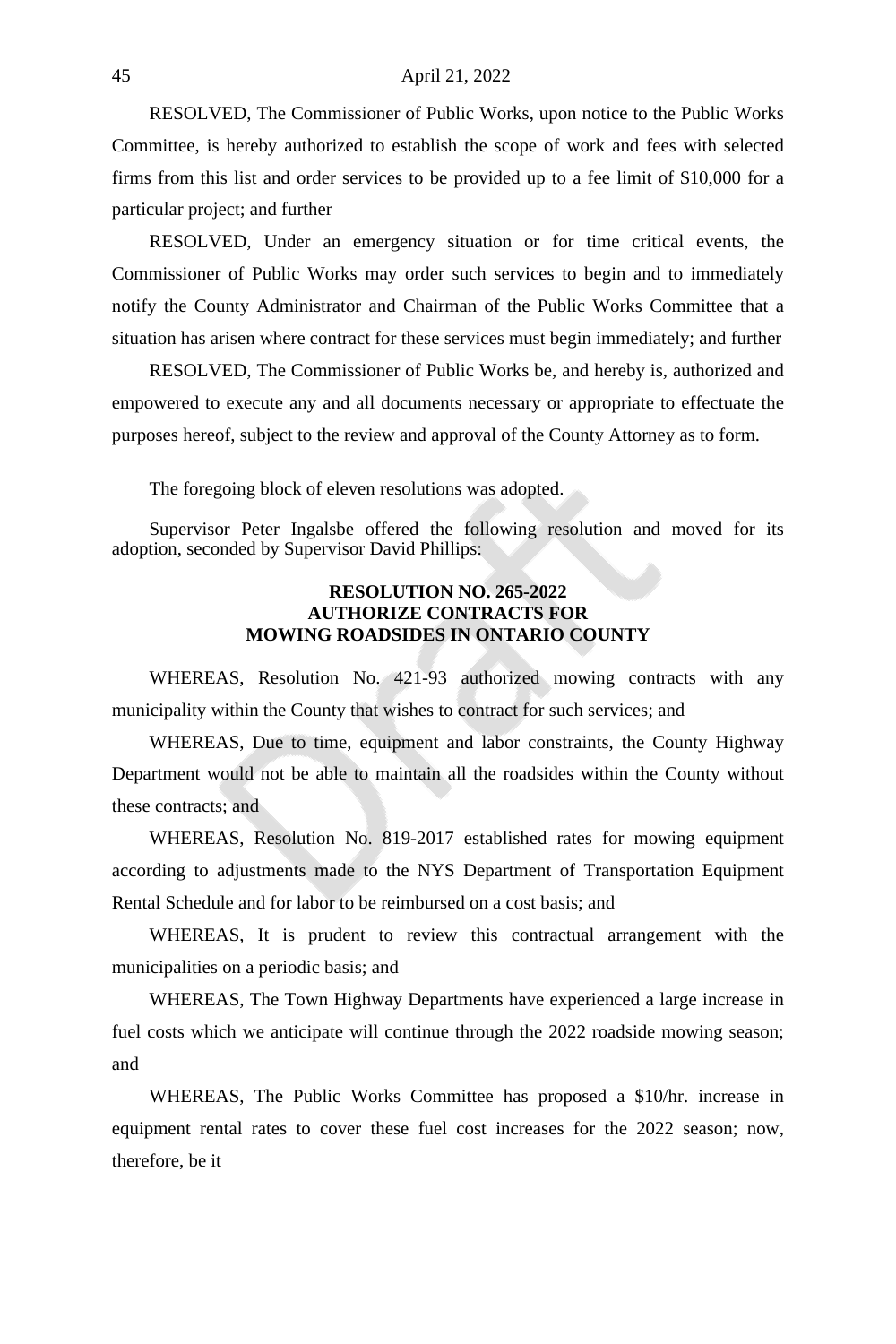RESOLVED, That the municipality shall be reimbursed at an equipment rate of \$36.36 per hour for one (1) tractor, regardless of size, with one (1) mower, \$38.89 per hour for one (1) tractor, regardless of size, with two (2) mowers used simultaneously or a single mower with a cutting path of more than eight (8) foot on said tractor, and \$46.90 per hour for boom style mower; and further

RESOLVED, That the municipality shall be reimbursed actual labor costs for wages and fringe benefits associated with said mowing services; and further

RESOLVED, That upon review and approval of the County Attorney as to form, the Board of Supervisors hereby approves a contract with municipalities performing road side mowing for Ontario County for a one year term beginning April 22, 2022 through April 21, 2023; and further

RESOLVED, That the County Administrator be, and hereby is, authorized and empowered to execute these agreements with each municipality and all other documents necessary to effectuate the purposes of this resolution; and further

RESOLVED, That certified copies of this resolution be sent to the municipalities within Ontario County.

#### Adopted.

Supervisor Peter Ingalsbe offered the following three resolutions as a block and moved for its adoption, seconded by Supervisor Christopher Vastola:

#### **RESOLUTION NO. 266-2022 AWARD BID B22042 FOR PAINT AND PAINTING SUPPLIES DEPARTMENT OF PUBLIC WORKS BUILDINGS AND GROUNDS**

WHEREAS, The Department of Public Works has the need for paint, primer and sealer products throughout the year for various projects it undertakes in the remodeling and preservation of county buildings; and

WHEREAS, The Purchasing Department solicited bids (B22042) for the various projects;

WHEREAS, Rochester Paint Center was the lowest responsive, responsible bidder meeting the specifications; and

WHEREAS, On review and recommendation of the Department of Public Works and the Purchasing Department, it is in the County's best interest to award bid B22042 to Rochester Paint Center, 1800 Lyell Avenue, Rochester, New York 14606; now therefore, be it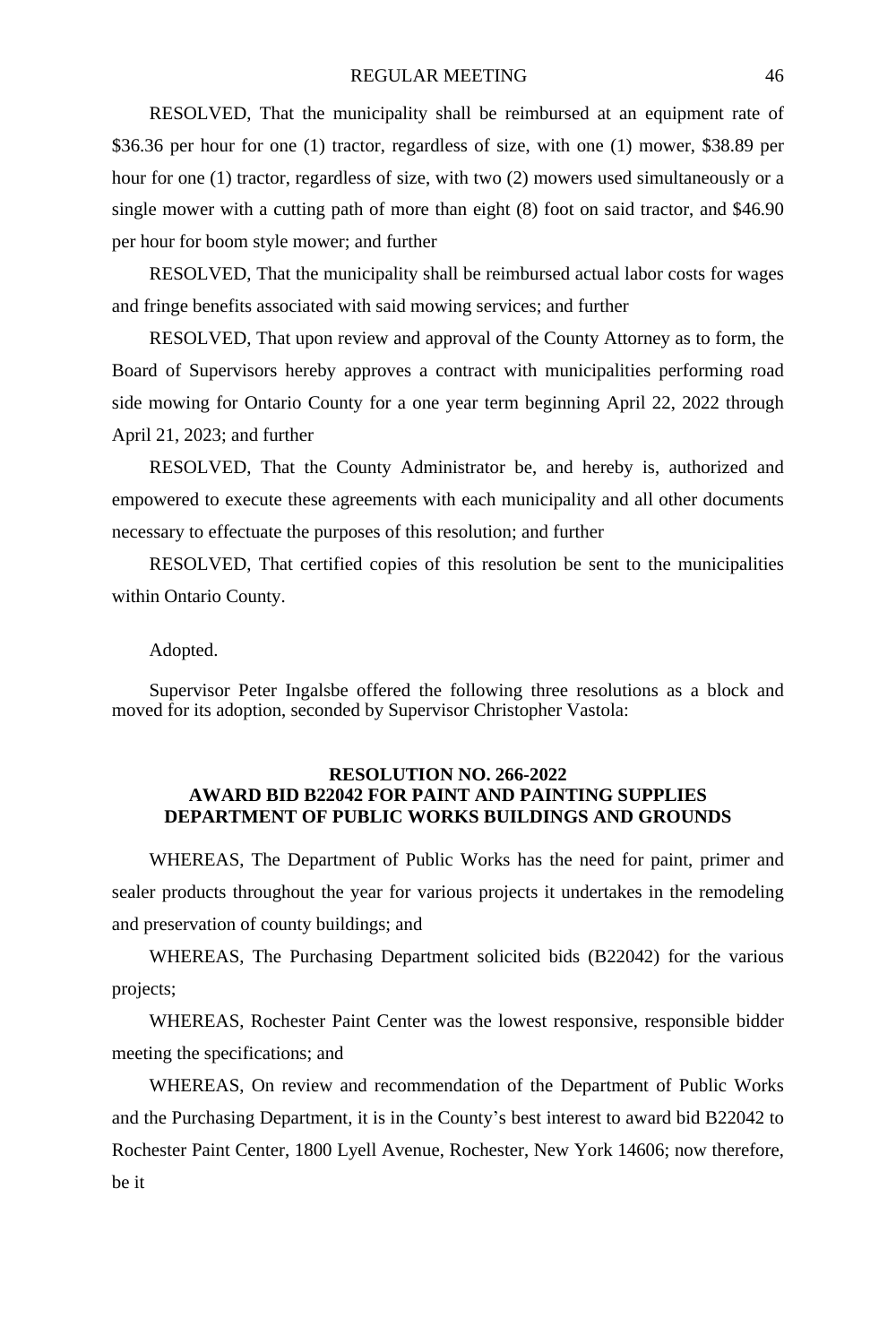RESOLVED, That the Ontario County Board of Supervisors hereby awards bid B22042 for paint and painting supplies to Rochester Paint Center per bid tabulation sheet on file with the Clerk of the Board for a period effective May 30, 2022 through May 29, 2023.

RESOLVED, That certified copies of this resolution be sent by the Clerk of this Board to Rochester Paint Center.

#### **RESOLUTION NO. 267-2022 RENEWAL OF QUOTE Q21046 FOR THE MAINTENANCE OF OIL-WATER SEPARATOR SYSTEMS**

WHEREAS, Resolution No. 315-2021 accepted a quote from National Vacuum Environmental Services Corp. for the Maintenance of the Oil & Water Separator Systems per Quote Q21046; and

WHEREAS, National Vacuum Environmental Services Corp. has agreed to a 12 month renewal with a 7.9% cost increase, which is the current CPI limit allowed under the quote terms; and

WHEREAS, The Purchasing Department recommends the quote renewal; and

WHEREAS, The Public Works Committee has reviewed this resolution and recommends its approval; now, therefore, be it

RESOLVED, The Ontario County Board of Supervisors hereby authorizes the renewal of Quote Q21046 with National Vacuum Environmental Services Corp. per the tabulation sheets on file with the Clerk of the Board adjusted for a 7.9% cost increase, which is the current CPI limit allowed under the quote terms, for a 1-year period starting June 1, 2022 through May 31, 2023; and further,

RESOLVED, That certified copies of this resolution be sent by the Clerk of this Board to National Vacuum Environmental Services Corp., 6389 Inducon Drive West, Sanborn, New York 14132.

# **RESOLUTION NO. 268-2022 AWARD BID B22036 HAULING AND DISPOSAL OF SLUDGE GOTTA DO CONTRACTING, LLC DEPARTMENT OF PUBLIC WORKS HONEOYE LAKE COUNTY CONSOLIDATED SEWER DISTRICT**

WHEREAS, The Purchasing Department advertised for, and received per tabulation sheets on file with the Clerk of this Board, bids for the collection, hauling and disposal of sludge (B22036) from the Honeoye Lake County Consolidated Sewer District Wastewater Treatment Facility; and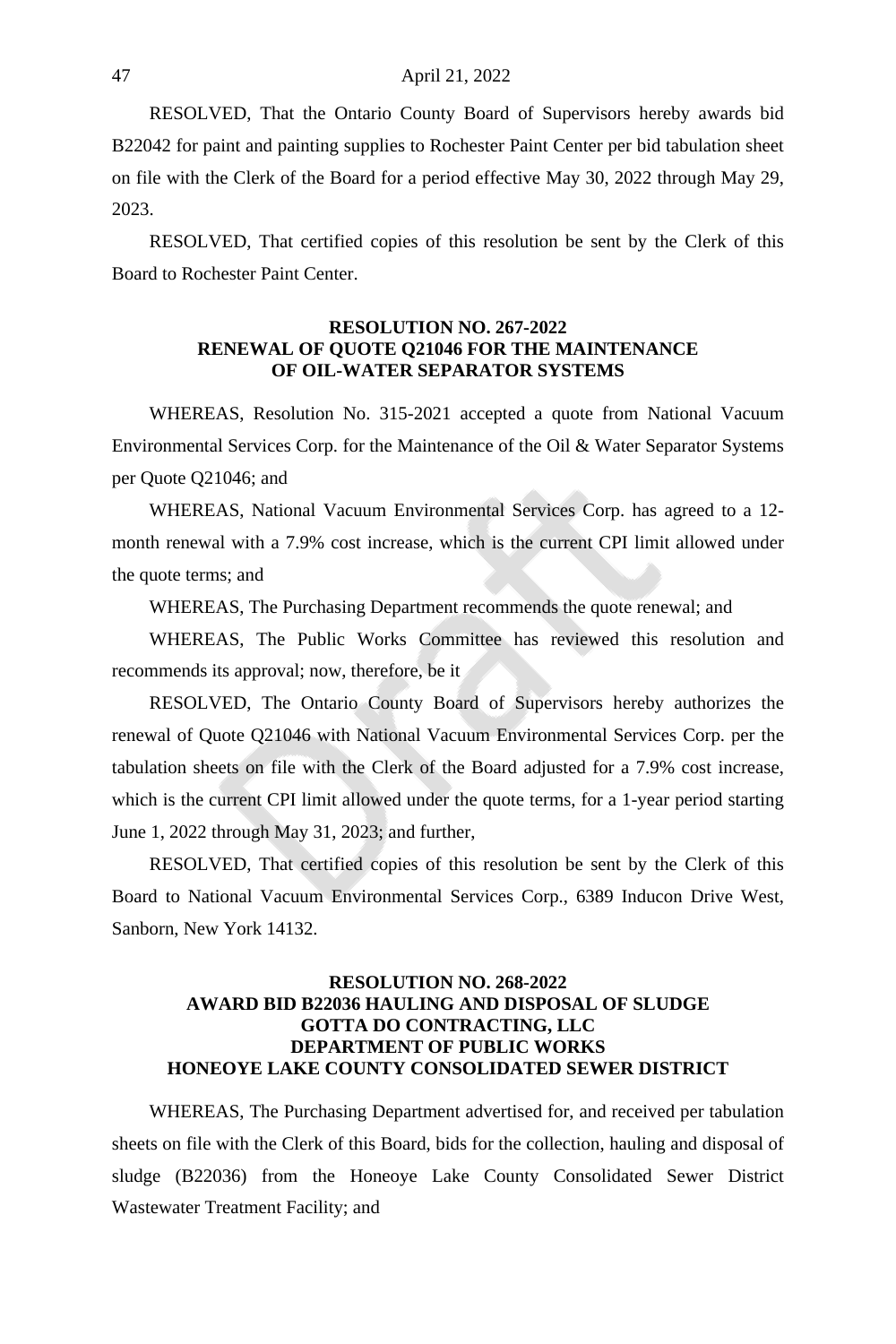WHEREAS, GottaDo Contracting Enterprises, LLC, having offices at 9289 Bonta Bridge Road, Jordan, New York 13080, is the apparent lowest responsive, responsible bidder; now, therefore, be it

RESOLVED, That on the recommendation of the Public Works Committee, the Ontario County Board of Supervisors hereby awards the bid for the Hauling and Disposal of Sludge from the Honeoye Lake County Sewer District to GottaDo Contracting, LLC for the period beginning May 15, 2022, through May 14, 2023, for the price of \$0.149 per gallon, subject to fuel price adjustments as allowed per the bid specifications; and further

RESOLVED, That copies of this resolution be sent by the Clerk of this Board to GottaDo Contracting, LLC.

The foregoing block of three resolutions was adopted.

Supervisor David Baker offered the following three resolutions and moved for its adoption, seconded by Supervisor Andrew Wickham:

# **RESOLUTION NO. 269-2022 RE-TITLE - ALL PROFESSIONAL PROBATION POSITIONS**

WHEREAS, The State of New York, Division of Criminal Justice Services (DCJS) repealed Appendix H-10 of Title 9 of the New York State Codes, Rules and Regulations (NYCRR), Part 347 and a new Appendix H-10, *Standard Specifications for Professional Probation Positions*, was added; and

WHEREAS, The new Appendix H-10 revised the job specifications and titles of Probation Director II, Probation Supervisor, Senior Probation Officer, Probation Officer/Probation Officer Trainee and Probation Officer (Spanish Speaking); and

WHEREAS, The Director of Human Resources has adopted the new job specifications and re-titled the professional probation positions as outlined on the attached chart; and

WHEREAS, The Management Compensation Committee and the Ways and Means Committee have reviewed and recommend the re-title of the professional probation positions in the Probation Department, effective upon adoption; now, therefore, be it

RESOLVED, That the Ontario County Board of Supervisors does hereby re-title the professional probation positions, as outlined on the attached chart, in the Probation Department effective upon adoption; and further

RESOLVED, That the Department of Finance is authorized to make the necessary budgetary and accounting entries to effect the intent of this resolution; and further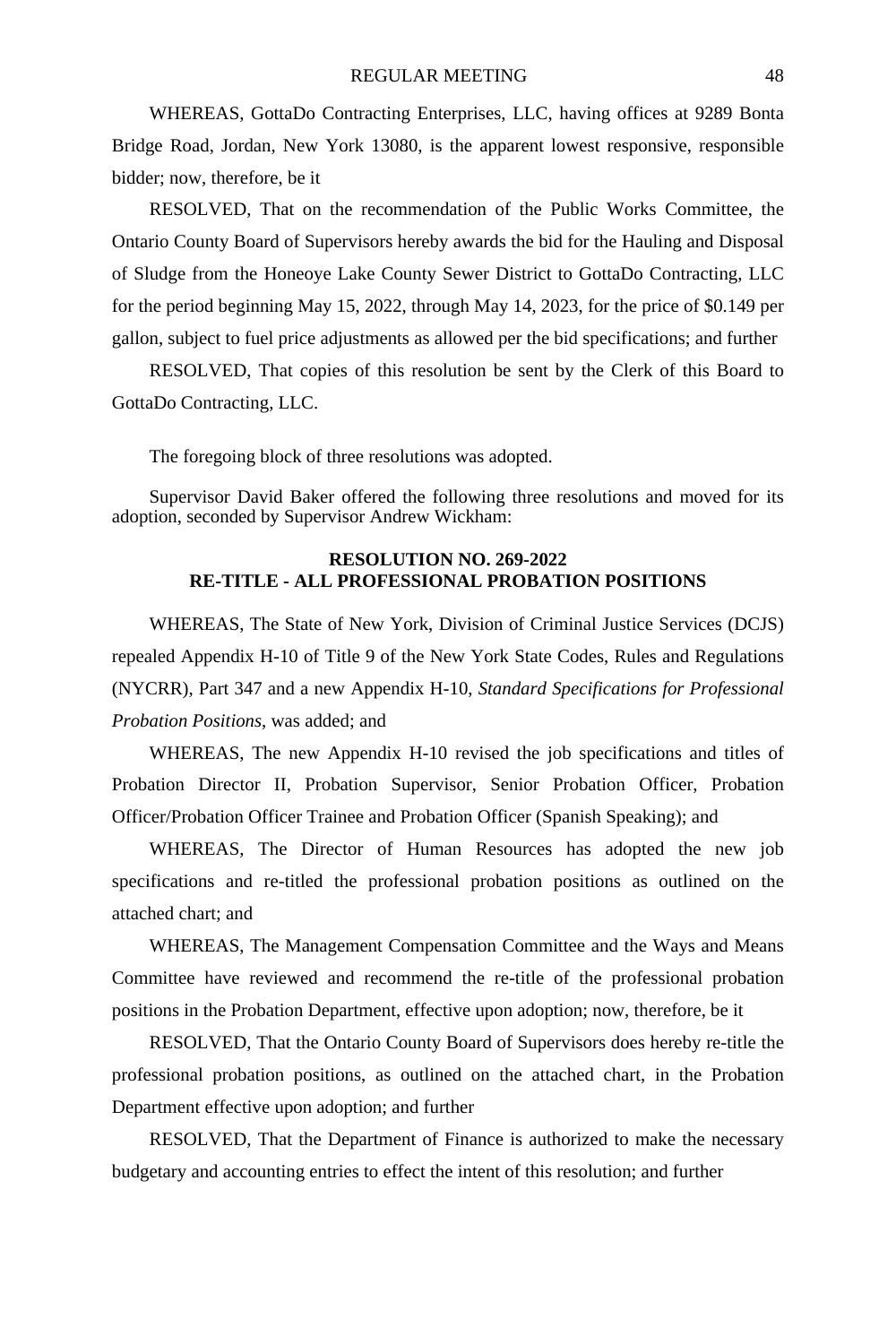RESOLVED, That a copy of this resolution shall be sent by the Clerk of this Board to the Department of Finance and the Department of Human Resources.

| NYSCRR, Title 9, Appendix H-10, effective<br>12/19/2018                       |                        |                                         |                                          |
|-------------------------------------------------------------------------------|------------------------|-----------------------------------------|------------------------------------------|
| Standard Specifications (and job titles) for Professional Probation Positions |                        |                                         |                                          |
| eGov<br>number                                                                | <b>MUNIS</b><br>number | Original Title                          | <b>NEW TITLE</b>                         |
| 2500001                                                                       | 1051001                | PROBATION DIRECTOR<br>Н                 | PROBATION DIRECTOR<br>(GROUP B)          |
| 5000001                                                                       | 3056003                | <b>PROBATION</b><br><b>SUPERVISOR</b>   | <b>PROBATION</b><br><b>SUPERVISOR I</b>  |
| 5000002                                                                       | 3056002                | <b>PROBATION</b><br><b>SUPERVISOR</b>   | <b>PROBATION</b><br><b>SUPERVISOR I</b>  |
| 5000003                                                                       | 3056001                | <b>PROBATION</b><br><b>SUPERVISOR</b>   | <b>PROBATION</b><br><b>SUPERVISOR I</b>  |
| 5000004                                                                       | 3056004                | <b>PROBATION</b><br><b>SUPERVISOR</b>   | <b>PROBATION</b><br><b>SUPERVISOR I</b>  |
| 14700001                                                                      | 3054005                | PROBATION OFFICER                       | PROBATION OFFICER I                      |
| 14700002                                                                      | 3054011                | PROBATION OFFICER                       | PROBATION OFFICER I                      |
| 14700003                                                                      | 3054012                | PROBATION OFFICER                       | PROBATION OFFICER I                      |
| 14700004                                                                      | 3054003                | PROBATION OFFICER                       | <b>PROBATION OFFICER I</b>               |
| 14700006                                                                      | 3054007                | PROBATION OFFICER                       | PROBATION OFFICER I                      |
| 14700007                                                                      | 3054002                | PROBATION OFFICER                       | PROBATION OFFICER I                      |
| 14700008                                                                      | 3054013                | PROBATION OFFICER                       | PROBATION OFFICER I                      |
| 14700009                                                                      | 3054009                | PROBATION OFFICER                       | PROBATION OFFICER I                      |
| 14700010                                                                      | 3054014                | PROBATION OFFICER                       | PROBATION OFFICER I                      |
| 14700011                                                                      | 3054006                | PROBATION OFFICER                       | PROBATION OFFICER I                      |
| 14700012                                                                      | 3054015                | PROBATION OFFICER                       | PROBATION OFFICER I                      |
| 14700014                                                                      | 3054004                | PROBATION OFFICER                       | PROBATION OFFICER I                      |
| 14700015                                                                      | 3054018                | PROBATION OFFICER                       | PROBATION OFFICER I                      |
| 14700017                                                                      | 3054010                | PROBATION OFFICER                       | PROBATION OFFICER I                      |
| 14700018                                                                      | 3054008                | <b>PROBATION OFFICER</b>                | <b>PROBATION OFFICER I</b>               |
| 14700019                                                                      | 3054016                | PROBATION OFFICER                       | PROBATION OFFICER I                      |
| 003017-<br><b>SYS</b>                                                         | 3054001                | PROBATION OFFICER                       | PROBATION OFFICER I                      |
| 003553-<br>SYS                                                                | 3054020                | PROBATION OFFICER                       | PROBATION OFFICER I                      |
| 14700005                                                                      | 3053001                | PROBATION OFFICER<br>(SPANISH SPEAKING) | PROBATION OFFICER I<br>(OTHER LANGUAGE)) |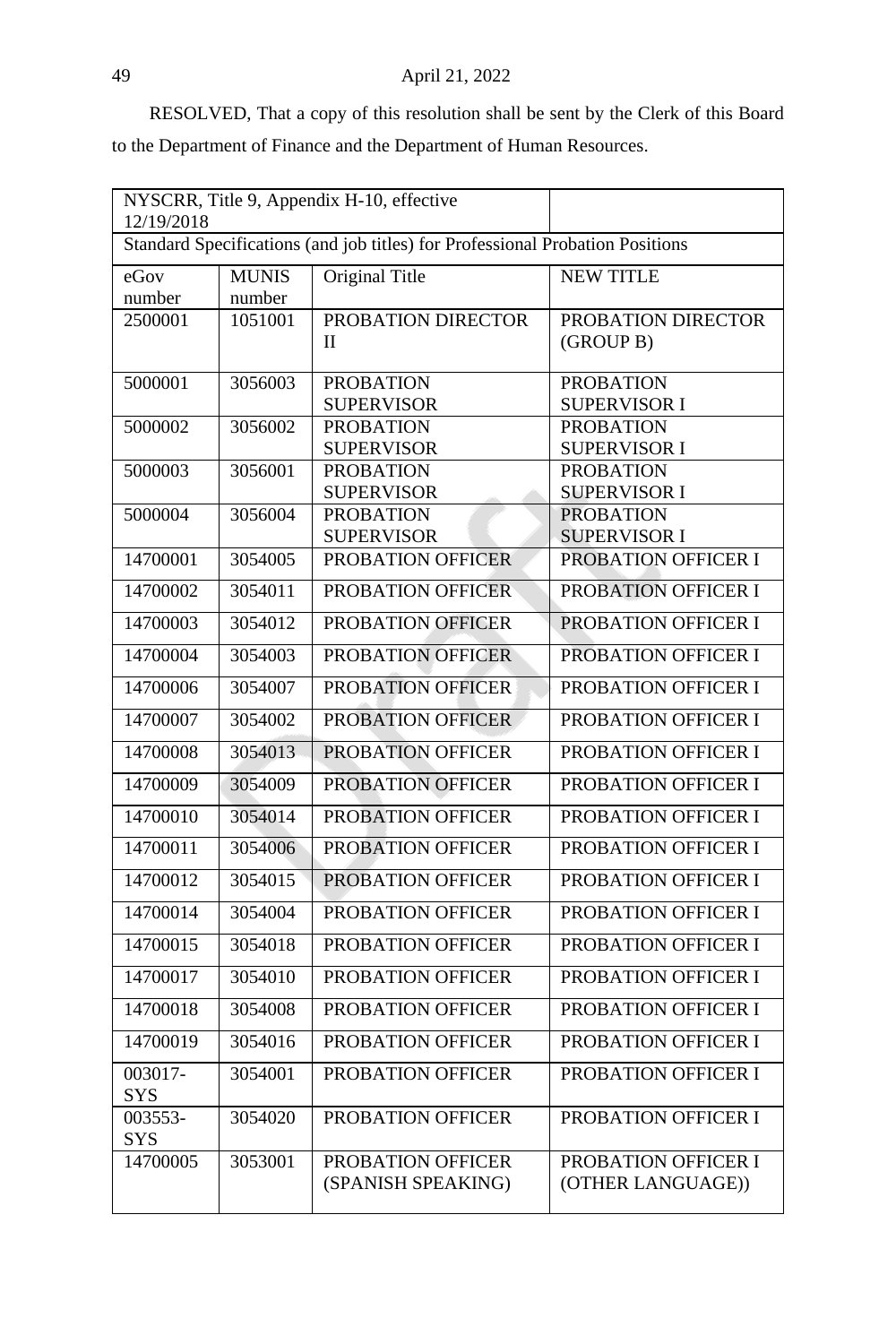| 15900002   | 3076008 | <b>SENIOR PROBATION</b> | PROBATION OFFICER II |
|------------|---------|-------------------------|----------------------|
|            |         | <b>OFFICER</b>          | / SENIOR PROBATION   |
|            |         |                         | <b>OFFICER</b>       |
| 15900003   | 3076002 | <b>SENIOR PROBATION</b> | PROBATION OFFICER II |
|            |         | <b>OFFICER</b>          | / SENIOR PROBATION   |
|            |         |                         | <b>OFFICER</b>       |
| 15900004   | 3076004 | <b>SENIOR PROBATION</b> | PROBATION OFFICER II |
|            |         | <b>OFFICER</b>          | / SENIOR PROBATION   |
|            |         |                         | <b>OFFICER</b>       |
| 15900005   | 3076006 | <b>SENIOR PROBATION</b> | PROBATION OFFICER II |
|            |         | <b>OFFICER</b>          | / SENIOR PROBATION   |
|            |         |                         | <b>OFFICER</b>       |
| 15900006   | 3076007 | <b>SENIOR PROBATION</b> | PROBATION OFFICER II |
|            |         | <b>OFFICER</b>          | / SENIOR PROBATION   |
|            |         |                         | <b>OFFICER</b>       |
| 15900007   | 3076001 | <b>SENIOR PROBATION</b> | PROBATION OFFICER II |
|            |         | <b>OFFICER</b>          | / SENIOR PROBATION   |
|            |         |                         | <b>OFFICER</b>       |
| 15900008   | 3076003 | <b>SENIOR PROBATION</b> | PROBATION OFFICER II |
|            |         | <b>OFFICER</b>          | / SENIOR PROBATION   |
|            |         |                         | <b>OFFICER</b>       |
| 15900001   | 3076005 | <b>SENIOR PROBATION</b> | PROBATION OFFICER II |
|            |         | <b>OFFICER</b>          | / SENIOR PROBATION   |
|            |         |                         | <b>OFFICER</b>       |
| 004974-    | 3076010 | <b>SENIOR PROBATION</b> | PROBATION OFFICER II |
| <b>SYS</b> |         | <b>OFFICER</b>          | / SENIOR PROBATION   |
|            |         |                         | <b>OFFICER</b>       |

# **RESOLUTION NO. 270-2022 CREATION OF DEPUTY COUNTY TREASURER POSITION**

WHEREAS, Gary Baxter, County Treasurer, has filed a New Position Duties Statement with the Director of Human Resources for a position he would like to create to serve as a Deputy County Treasurer; and

WHEREAS, Said position has been classified as Deputy County Treasurer by Personnel Officer Certification No. 26-2022; and

WHEREAS, The County Administrator and the Ways and Means Committee recommend the creation of this position; now, therefore, be it

RESOLVED, That the position of Deputy County Treasurer (1071001) be created, effective upon adoption; and further

RESOLVED, That the position of Deputy County Treasurer shall be allocated to Band 12 in the Management Compensation Plan and shall be limited to working parttime hours without health insurance benefits at a rate of \$28.97 per hour; and further be it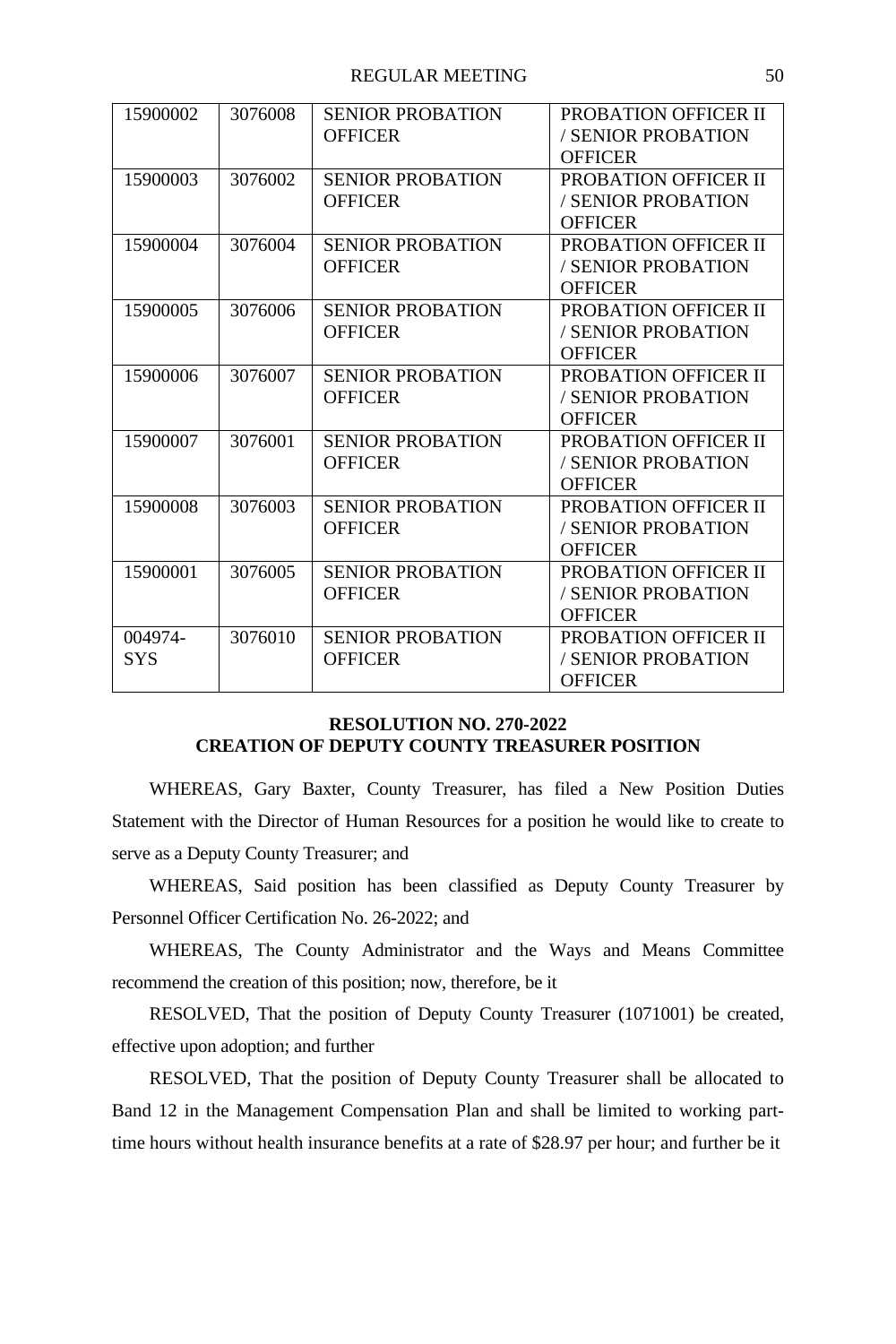RESOLVED, That the Deputy County Treasurer position shall follow all other steps, pay rate increases, and other benefits on a pro-rata basis as those provided to all other managerial-confidential employees; and further be it

RESOLVED, That the Department of Finance is authorized to make all necessary budgetary and accounting entries to effect the intent of this resolution; and further

RESOLVED, That the vacancy of this new position is authorized to be filled immediately; and further

RESOLVED, That sufficient funding exists within the County Treasurer's budget for this position.

### **RESOLUTION NO. 271-2022 CREATE SENIOR ACCOUNT CLERK-TYPIST POSITION AND ABOLISH ACCOUNT CLERK-TYPIST (COUNTY) POSITION**

WHEREAS, Ms. Michelle Polowchak, Chief Human Resources Officer for Finger Lakes Community College, has filed a New Position Duties Statement for a position she would like to create; and

WHEREAS, Said position has been classified as a Senior Account Clerk-Typist by Personnel Officer Classification Certification No. 21-2022; and

WHEREAS, Ms. Polowchak would like to create this position, and abolish a vacant position of Account Clerk-Typist (County); and

WHEREAS, Sufficient funding exists within the Finger Lakes Community College's budget for this position change; and

WHEREAS, The Ways and Means Committee recommend the abolishment of a vacant Account Clerk-Typist (County) position and the creation of a Senior Account Clerk-Typist position, effective upon adoption; now, therefore, be it

RESOLVED, That the Ontario County Board of Supervisors does hereby authorize the abolishment of a vacant position of Account Clerk-Typist (County) and the creation of a position of Senior Account Clerk-Typist both effective upon adoption; and further be it

RESOLVED, That a certified copy of this resolution be sent by the Clerk of this Board to the Chief Human Resources Officer at Finger Lakes Community College and the Ontario County Department of Human Resources.

The foregoing block of three resolutions was adopted.

Supervisor David Baker offered the following resolution and moved for its adoption, seconded by Supervisor Daniel Marshall: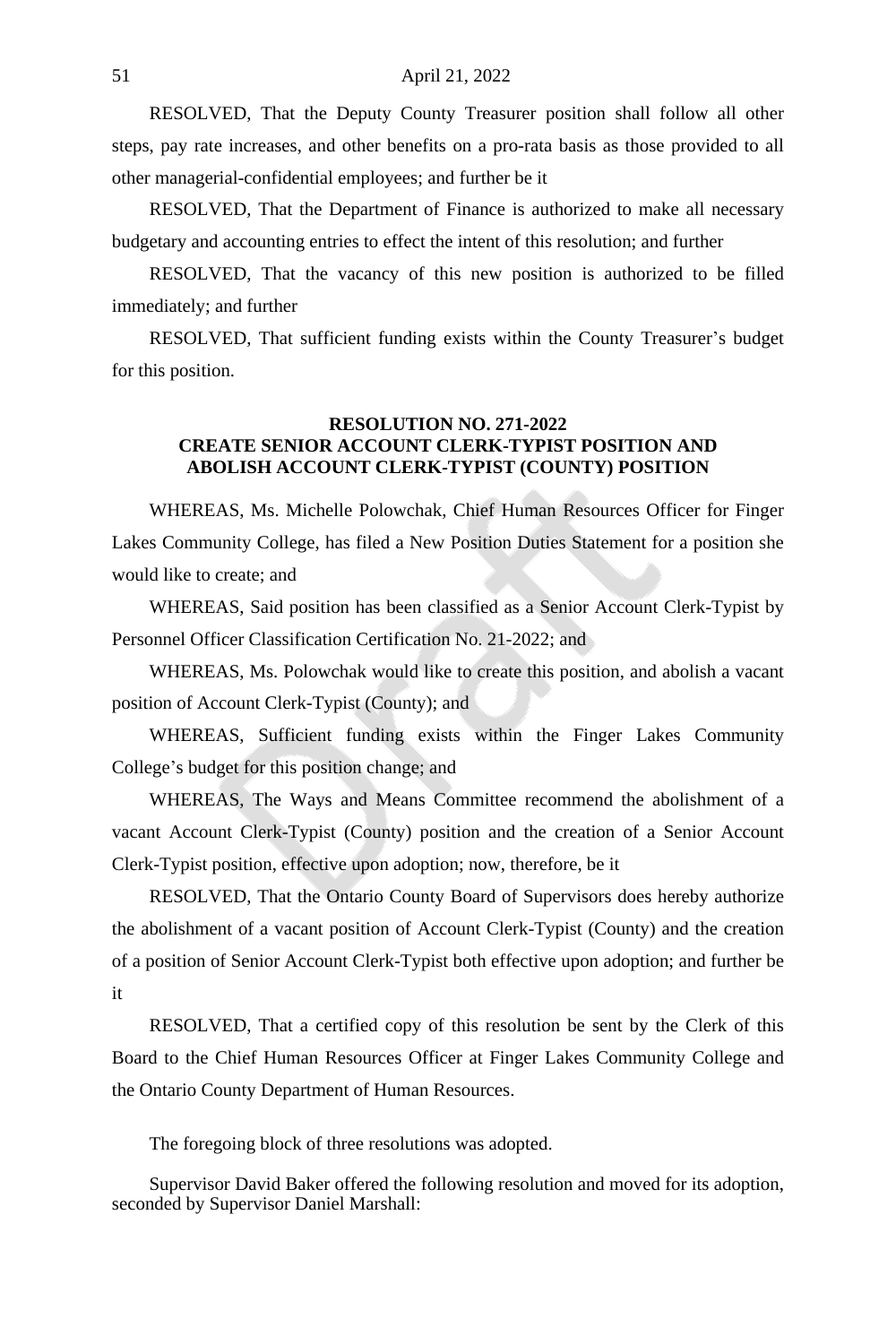# **RESOLUTION NO. 272-2022 DECLARING THE WEEK OF MAY 1-7, 2022 AS "PUBLIC SERVICE RECOGNITION WEEK"**

WHEREAS, The citizens of the United States are served every day by public servants at the federal, state, county, town and city levels, and these public servants supply continuity to our democratic society; and

WHEREAS, Public employees make great contributions to their communities by serving in areas such as health, education, community development, human services, crime prevention, fire protection, and environmental protection; and

WHEREAS, The public employees of Ontario County are committed to exhibiting Ontario County's Core Values and Behaviors to achieve its Vision of creating a vibrant community where every citizen has the opportunity to be healthy, safe and successful; and

WHEREAS, The effectiveness and efficiency of Ontario County's government depend, in large measure, on public employees whose Mission is to provide strategic and responsive public services that are fiscally responsible and sensitive to the diverse and changing needs of our community; and

WHEREAS, The Ontario County Board of Supervisors recognizes the dedication and talents of public employees, as well as the importance of the services they render at all levels of government; now, therefore, be it

RESOLVED, That the Ontario County Board of Supervisors does hereby declare May 1 – 7, 2022 as "PUBLIC SERVICE RECOGNITION WEEK" in Ontario County.

Adopted.

Supervisor Richard Russell offered the following resolution and moved for its adoption, seconded by Supervisor Frederick Wille:

#### **RESOLUTION NO. 273-2022 FIXING DATE AND NOTICE FOR A PUBLIC HEARING ON NYS OPEN MEETINGS LAW ON THE EXPANSION OF VIDEOCONFERENCING**

WHEREAS, The State of New York suspended portions of the Open Meetings Law at the onset of the pandemic in early 2020; and

WHEREAS, This suspension gave the County the ability to host and conduct meetings using remote access technology (videoconferencing); and

WHEREAS, The State of New York on April 9, 2022 passed the State Budget that included in the bill an amendment to the Open Meetings Law; and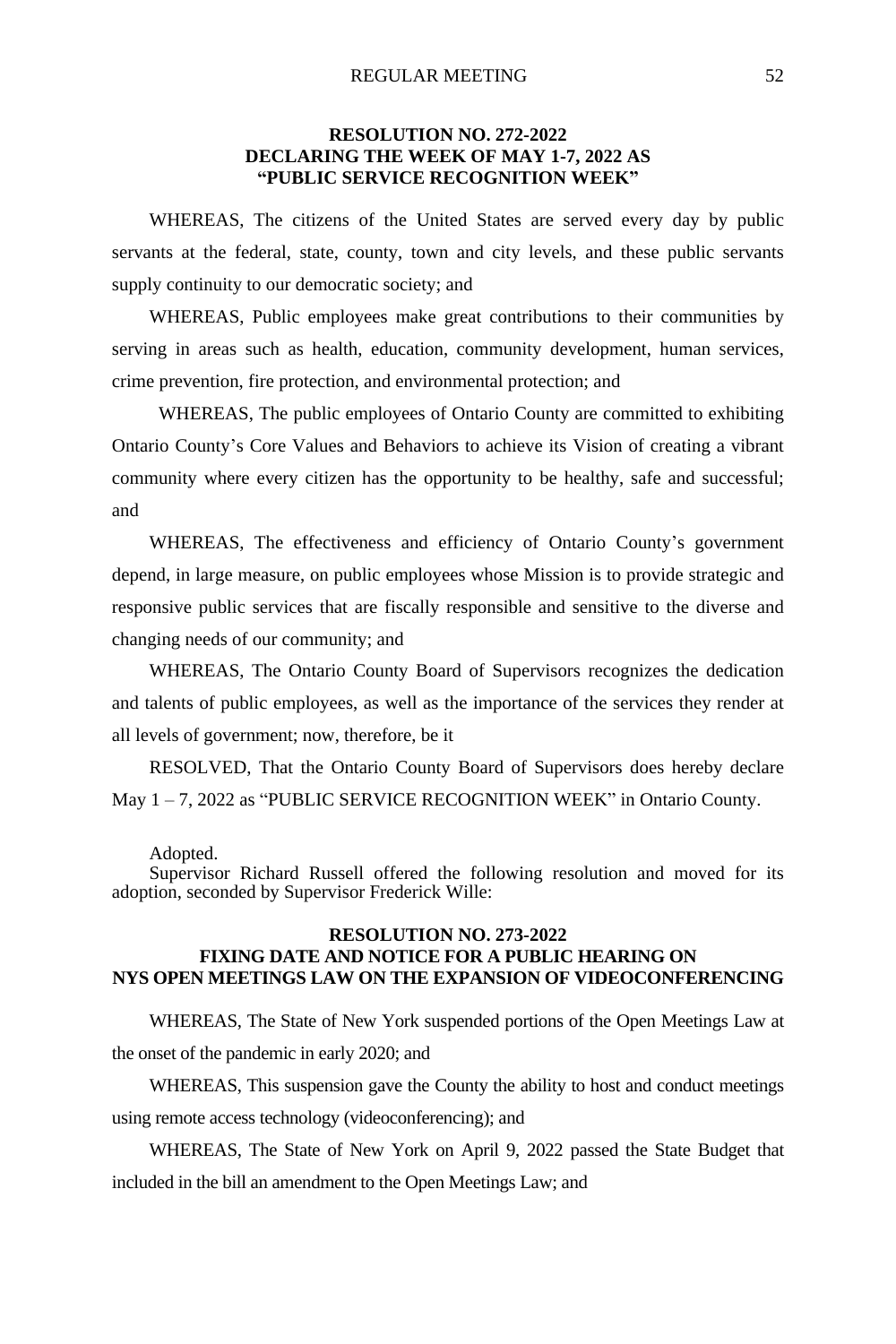WHEREAS, This amendment made permanent (until July 1, 2024) the expanded use of videoconferencing by public bodies to conduct open meetings, *under extraordinary circumstances*, regardless of a declaration of emergency; and

WHEREAS, Under the amendment to the Open Meetings Law each municipality is required to pass a resolution, have written procedures, and hold a public hearing regarding such; and

WHEREAS, A resolution and written procedures will be presented at the committee meetings scheduled on May 2, 2022 and May 4, 2022; now, therefore, be it

RESOLVED, That a public hearing shall be held on the 12<sup>th</sup> day of May 2022, at 6:30 p.m. at the Supervisors' Chambers, 74 Ontario Street, Canandaigua, New York; and be it further

RESOLVED, That at least five days' notice of such hearing shall be given by the Clerk of this Board by the due posting thereof upon the Supervisors' bulletin board at the Ontario County Courthouse, and by publishing such notice at least once in the official newspapers of the County.

Supervisor Richard Russell made the motion, seconded by Supervisor Frederick Wille, to amend Resolution No. 273-2022, as follows:

# **RESOLUTION NO. 273-2022 FIXING DATE AND NOTICE FOR A PUBLIC HEARING ON LOCAL LAW NO. 4 (INTRO.) OF 2022 NYS OPEN MEETINGS LAW ON THE EXPANSION OF VIDEOCONFERENCING AS AMENDED**

WHEREAS, The State of New York suspended portions of the Open Meetings Law at the onset of the pandemic in early 2020; and

WHEREAS, This suspension gave the County the ability to host and conduct meetings using remote access technology (videoconferencing); and

WHEREAS, The State of New York on April 9, 2022 passed the State Budget that included in the bill an amendment to the Open Meetings Law; and

WHEREAS, This amendment made permanent (until July 1, 2024) the expanded use of videoconferencing by public bodies to conduct open meetings, *under extraordinary circumstances*, regardless of a declaration of emergency; and

WHEREAS, Under the amendment to the Open Meetings Law each municipality is required to pass a Local Law, have written procedures, and hold a public hearing regarding such; and